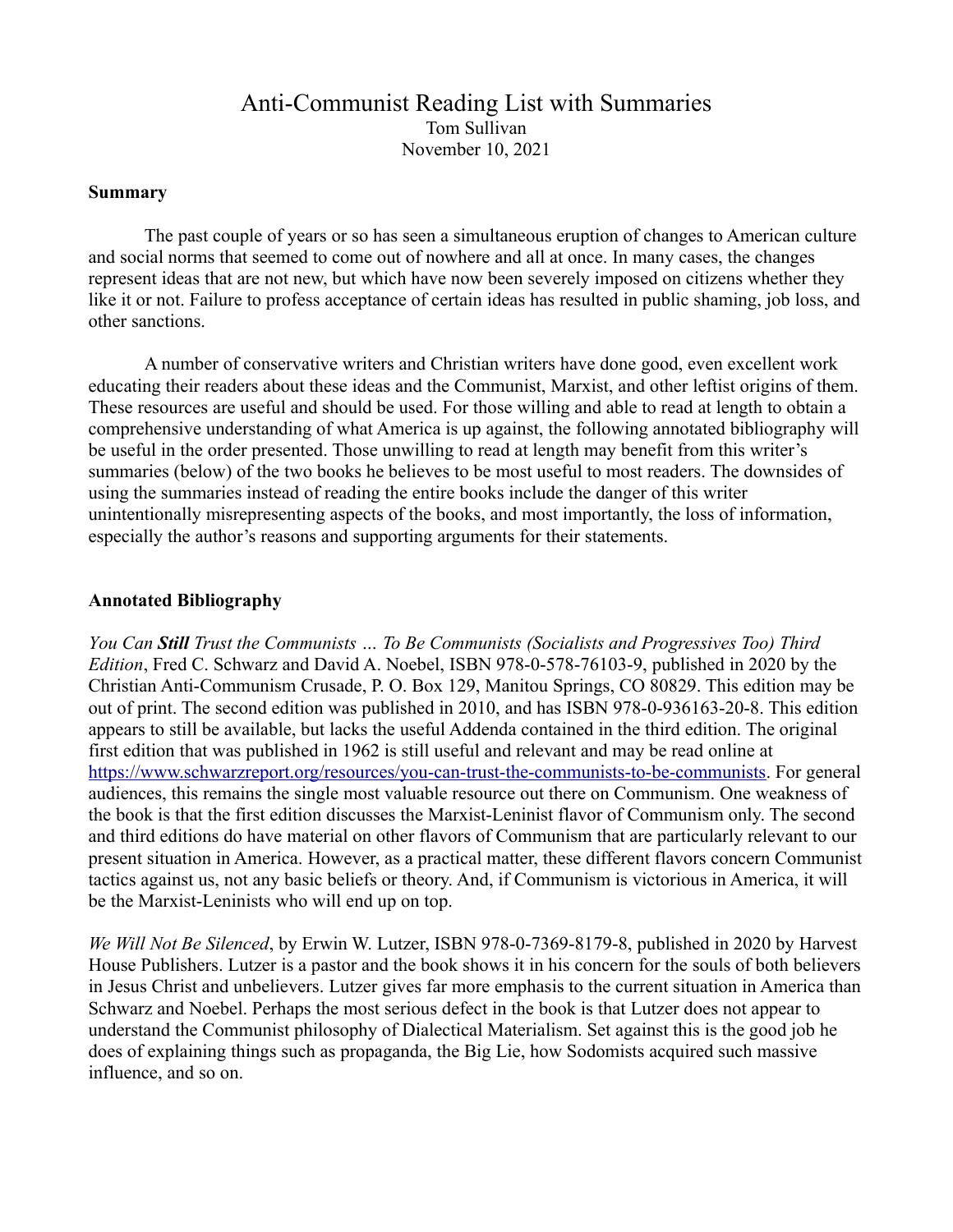*The Church in Babylon*, by Erwin W. Lutzer, ISBN 978-0-8024-1308-6, published in 2018 by Moody Publishers. This book is not about Communism, per se, but it is geared toward helping believers prepare to live in an increasingly evil and persecuting society. Among other things, Lutzer uses the examples of Daniel, Shadrach, Meshach, and Abednego during the Babylonian Captivity to illustrate some of his main themes. Whoever wins and loses, there will be a battle ahead and Christians had better be prepared. Unfortunately, while Lutzer tries to prepare his readers for persecution and national cultural defeat, he appears to overlook the very real possibility that God may send America a great revival.

*The Naked Communist*, by W. Cleon Skousen, first published in 1958 has a number of updates and editions available. One such edition is published by Izzard Ink, LLC, ISBN 9781630720612 (paperback) or 9781630720797 (hardcover). A primary advantage of Skousen's book is that he gives much historical background, including biographies of Marx and Engels, some of the history of Communist takeovers of countries, and of the Cold War. From this history, he also offers insights into why some people find Communism attractive and even turn traitor against free countries.

*Animal Farm* and *1984*, both by George Orwell, are widely available in many editions. *Animal Farm* is in the genre of *Aesop's Fables* and is widely regarded as a satire against the USSR of Lenin and Stalin. It is fun and short book whose animal characters bring out the sad lives of those forced to live under Communism. The novel, *1984*, depicts life under a surveillance/police state and the degradation such a state imposes on humanity. Orwell was a staunch Democratic Socialist. Strangely, it never seemed to dawn on him that the kind of dystopi he depicted in these two books is the usual result of Socialism. Socialism, by its very nature, involves government force, and forced "equality" necessarily results in loss of freedom.

*The Black Book of Communism: Crimes, Terror, Repression*, by Stephane Courtois, Nicolas Werth, Jean-Louis Panne, Andrzej Paczkowski, Karel Bartosek, and Jean-Louis Margolin, was first published in French in 1997 and published in English by the Harvard University Press in 1999, ISBN 0-674- 07608-7 or 978-0-674-07608-2. This book was actually praised in a review in the *New York Times*; it is difficult to imagine that happening today. It is a history of Communism in a number of countries, which history focuses, as the title says, on crimes, terror and repression in those countries. The accounts are detailed and carefully documented, making this a book that will naturally appeal to history buffs. The statistics are truly appalling and the more so if one stops to read *Animal Farm* during its reading to help one internalize the horrid human cost of Communism.

*Unmasked*, by Andy Ngo, published by Center Street, ISBN 978-1-5460-5958-5 in 2021. The lying "mainstream" media likes to portray all public demonstrations as "peaceful," and, especially during daylight, most are. But many are full-out riots complete with arson, looting, vandalism, and injuries to both civilians and law enforcement officers. A prime mover of this crime is Antifa. Photojournalist Andy Ngo exposes Antifa and its Communist/Anarchist ideology and criminal tactics, tactics common to Communist revolutionaries around the world.

*Jesus Christ: Rock of Human Rights and Freedom*, by Jeremiah Bezalel, published in 2010, and a free download at <https://beforgiven.info/jcrohraf.pdf>(Note: This URL is case-sensitive.), is a treatise on human rights from a biblical perspective. While only three of its twenty-six chapters explicitly discuss collectivism (of which Marxism is a subset), it does more than say what is wrong about Communist governments; it provides a biblical foundation for what good civil governments ought to be and do so as to protect citizens while upholding and respecting their civil freedoms and liberty.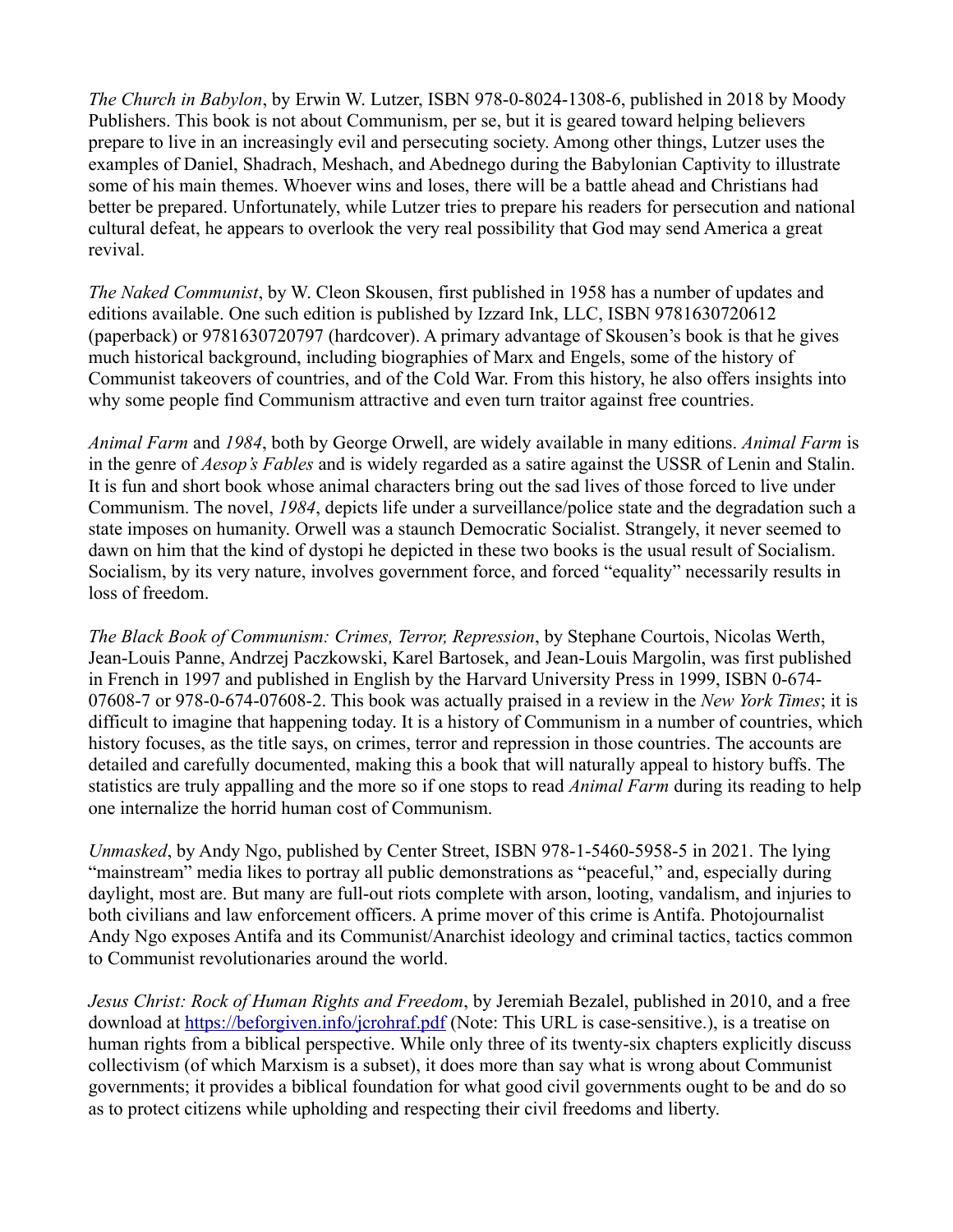#### **Summaries:**

Four summaries are presented, two for each book. For each book, the main summary is followed by a recapitulation of the summery, a summary of the summary, if you will.

#### **Fastest Reading Contents:**

[A Note On Terminology – 1/2 page](#page-2-1) optional [A Recap of You Can Trust the Communists to be Communists \(Third Edition\) – 3 pages](#page-24-0) [Recap of We Will Not Be Silenced – 2 1/2 pages](#page-51-0)

#### **Full Contents:**

[A Note On Terminology – 1/2 page](#page-2-1) [A Classic Resource – 20 pages summarizing 492 book pages.](#page-2-0) [A Recap of You Can Trust the Communists to be Communists \(Third Edition\) – 3 pages](#page-24-0) [A Recent Resource – 24 pages summarizing 280 page book](#page-27-0) Recap of We Will Not Be Silenced  $-2$  1/2 pages **[Appendixes](#page-53-0)** 

This author apologizes for the somewhat rough nature of this outline. May God grant wisdom to us all.

#### <span id="page-2-1"></span>*A Note On Terminology*

Strictly speaking, *Socialism* is what *Communist* countries are practicing now. Those countries we call Communist countries believe that the state will wither away and Communism will replace the dictatorship of the proletariat. (Those concepts will become clear below.) A more general term is *Marxism*. Marxism may be divided into two broad categories: *Marxism-Leninism* and *Cultural Marxism*. The former insists that a violent revolution is mandatory. The latter believes in the possibility of a gradual acceptance of Socialism without a violent revolution, though it is difficult not to notice that Marxist rioters have been rather violent lately. There are many flavors of Marxism in both camps. To complicate matters, there are a lot of people who favor Socialism of some flavor, without realizing that they are acting according to Marxist principles. For this reason, while recognizing these differences of opinion, for simplicity this writer chooses in many cases to lump them all under the term, Marxists.

The term *homosexual* has a neutral, scientific ring to it. But God is not neutral, and Bible translations use different terms for these kinds of perverts. The King James frequently uses *Sodomite* for obvious reasons. Later versions tend to use more "mild" terms. This writer chooses to call both homosexuals and those who support the acceptance of this perversion, *Sodomists*. The reason is to exclude those who are tempted to sexual sin but who, with God's help, war against it in their hearts. On the other hand, *Sodomism* emphasizes the severity and heinousness of practicing or supporting this sin; it has actually become a philosophical creed.

#### <span id="page-2-0"></span>*A Classic Resource*

Dr. Fred Schwarz, founder of the Christian Anti-Communism Crusade (CACC) wrote, *You Can Trust the Communists to Be Communists* in 1960. This highly accessible book has stood the test of time and it was not until 2010 that Dr. David A. Noebel, the current head of the CACC saw fit to publish an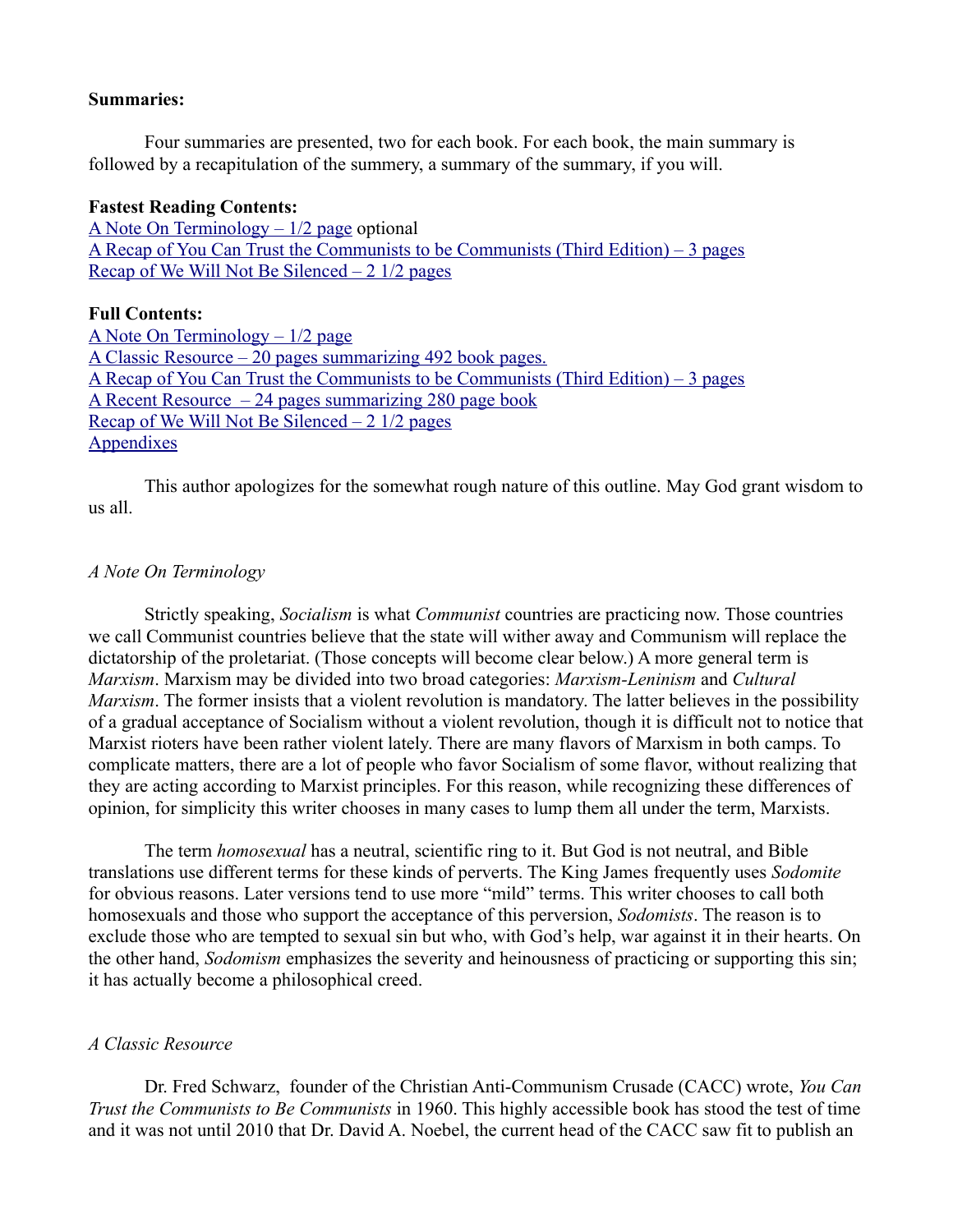updated version, only lightly editing Schwarz's original text, but adding references and additional chapters. Noebel published yet another revision in 2020, which version includes reprints of articles by contemporary commentators. The following outline largely mirrors the book's table of contents, but text in parentheses contain the writer's own comments. Much material is not mentioned in an effort to keep this outline from becoming a tome. Also, there are numerous bibliographies throughout the book, making it a good place begin if one wishes to become truly expert on Communism.

- 1. Preface
	- a. More than 100 million people have been slaughtered and many times more than that impoverished and persecuted by Communists.
	- b. The collapse of USSR temporarily ended Communism as significant military threat to the USA, but Communism has regained strength with billions under Communism and Socialism.
	- c. Communists have continued to work in the USA and have used increasing Socialism and big, intrusive government to work to bring the USA under Communism. Many Communists, most notably Barack Obama, are in positions of influence at all levels of society.
	- d. Many present ills such as Sodomism, the denigration of traditional families, and the social gospel are, at least partly, the result of communist influence.
- 2. Trust the Communists?
	- a. Communism is a danger about which it is necessary to be informed.
	- b. The Communists are liars, evil, and untrustworthy, but they have published their philosophy, aims, goals, and methods of operation. To a great extent this means, that at least in a sort of mechanical sense, we can trust the Communists to be Communists. By traditional Western standards, Communists are irrational, but if we understand this "mechanics," Communism ceases to be an enigma and is to some good degree predictable.
	- c. Marxism-Leninism:
		- I. Marxism teaches the universality of class warfare.
		- II. Leninism teaches that Communism will win this war.
		- III. The original class war was between property owners and workers and is supposedly a zero-sum game.
		- IV. To Communists, Russia and China are at (class) war with America. They view every act and situation according to this class war and thus weaponize education, trade, religion, culture, and so on.
		- V. We did not make the Communists our enemies; we are their enemies because we exist.
		- VI. Communists desire "peace," that is, Communist victory in this war.
		- VII.Likewise, due to the perverted Communist world view and ways of thinking, they use many of the same words we use, but assign different meanings to them.
			- i. Truth is any statement that helps the Communist cause. Truth is also whatever the Communist Party teaches, irrespective of empirical evidence.
			- ii. Righteousness is advancing Communism by any means whatsoever.
			- iii. Love is seeking the good of others, and there is no good but Communism.
- 3. The Recruiting of a Communist
	- a. Schwarz contended (in 1960) that Communism has little appeal for the poor, exploited, and oppressed. This appears to have changed to a good degree in recent years due to changed tactics.
	- b. Most Communists are recruited when college students, especially those fancying themselves to be intellectuals. Reasons this happens:
		- I. A belief (acquired from their professors) that Capitalism is the cause of all evil.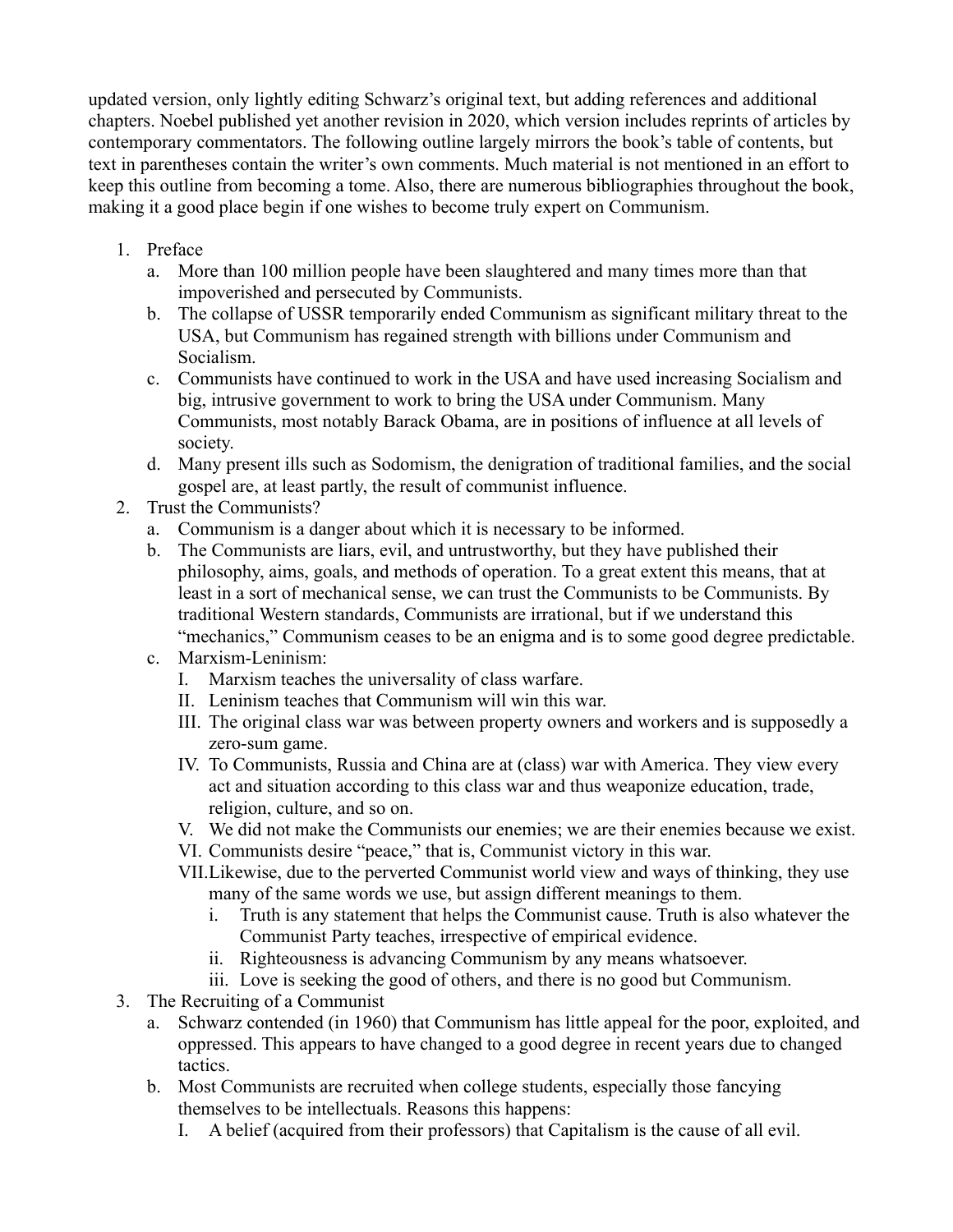- II. Materialist philosophy that presupposes that the supernatural cannot exist. (Only material things made of matter-energy exist.) This is a major reason why 144-hour Divine creation is such anathema to many.
- III. Communists appeal to intellectual pride, giving students new and "special" knowledge, puffing them up.
- IV. God made us with a place for Him in our hearts. Due to materialist philosophy, that place is a vacuum that Communism fills. The recruit has a new "save the world" heroic vision for himself. (Also, as Calvin remarked, there is that in all of us that makes us want to order the world according to our personal ideas.)
- 4. The Molding of a Communist
	- a. The primary reason for the astonishing success of Communism in the world is in their organization and principles of organization.
	- b. Lenin is the originator of the Communist system of organization, which is:
		- I. Organized on military lines
		- II. Composed of professional revolutionaries
		- III. Maximum discipline and indoctrination with total obedience
		- IV. Multiple local organizations (cells)
		- V. Recruits, however rich or elite, must prove themselves by disciplined, obedient work
		- VI. Lenin's scheme was approved by a majority = "Bolsheviks"
		- VII.Idea is to recruit small number of people who control the majority
		- VIII. Party members are expected to give themselves and all they are and hope to be to the party, a total and absolute commitment. They must absolutely and unconditionally subordinate their personal interests to the party.
	- c. Democratic Centralism
		- I. Local (smallest) cells elect a representative who becomes answerable only to a district council, with no preconditions. These representatives vote on matters. Once decided, the decisions become unquestionable "truth" binding on the entire council and their local cells. All are expected to believe this "truth" wholeheartedly.
		- II. The above process proceeds upwards to higher councils culminating in the Central **Committee**
		- III. Democratic Centralism has the feature, odd to us, of vicious fighting before the vote and utter unity after.
	- d. Pervasive surveillance, a culture of informers, and secret police enforce party discipline through fear; this greatly discourages conspiracies and revolts.
- 5. The Communists at Work, Communist Fronts and Captive Organizations
	- a. Communists are committed to being a small party of highly disciplined intellectuals.
	- b. The Communist party seeks to "scientifically" (by lies, false promises, and psychological manipulation) move and direct large masses of people and thus come to power over them. Ideally, these masses will have no idea of the Communist control or that they serve Communist purposes.
	- c. True Communists who are members of the Communist Party will largely hide their Communism; those who openly publicize their Communist ideology are considered immature and are despised. (There will be some significant exceptions such as Communist college professors who indoctrinate their classes.)
	- d. Communist method of gaining control:
		- I. Find out what people want.
		- II. Promise it to them.
		- III. Work hard to get it for them.
		- IV. Thus come to power over them.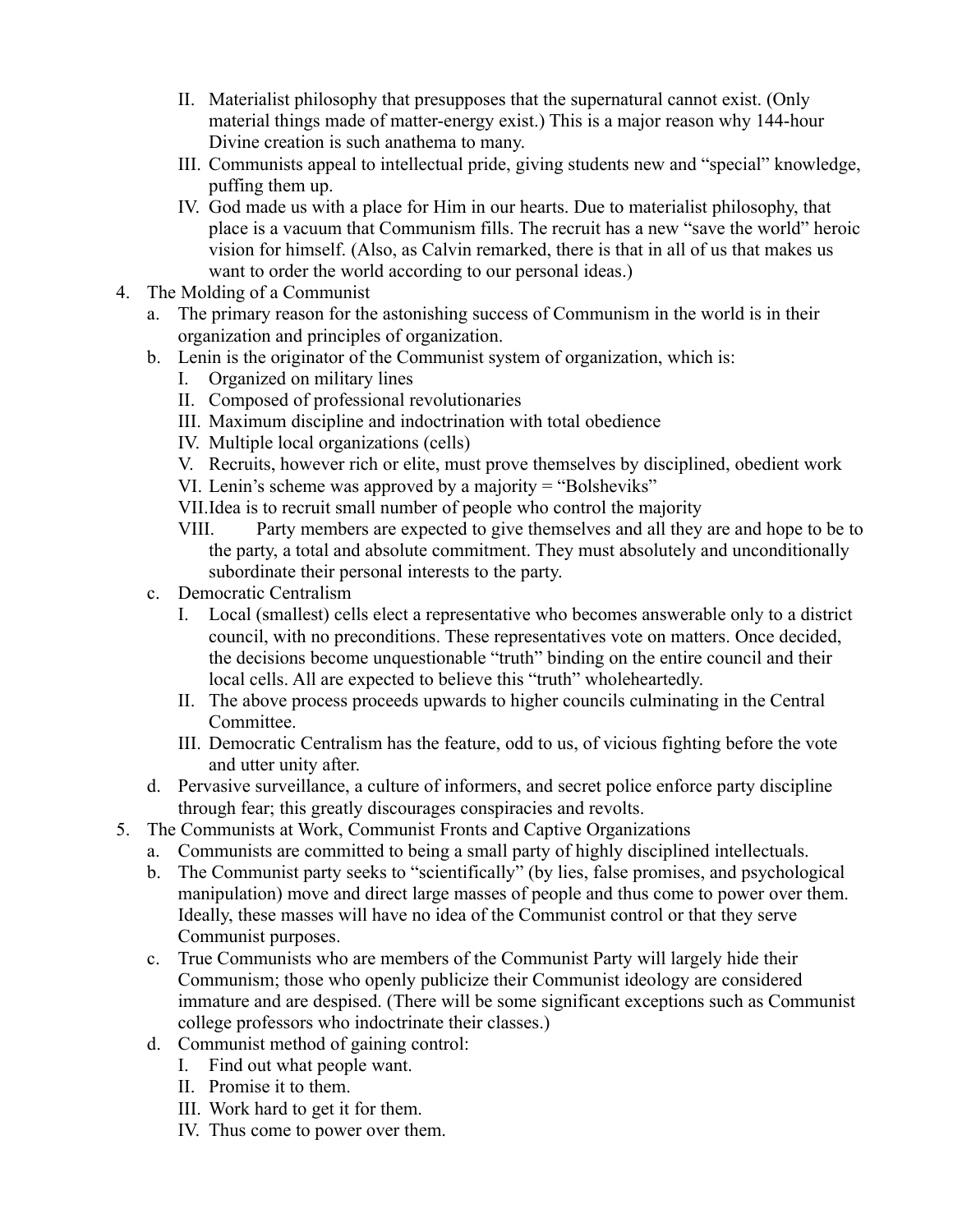- e. Communists make use of many *front* organizations that they control; such fronts outwardly have good purposes, and may even actually do good work, while hiding their evil purposes.
- f. Concentric circles of Communist control and those doing work for the Communists, perhaps (and frequently) unwittingly:
	- I. Inner core of secret Communists who typically also control the above-ground public Communist Party.
	- *II. Fellow Travelers* are believers in Communism, but unwilling to submit to party discipline.
	- *III. Sympathizers* are believers in some aspects of Communism, so they aid the Communists (often more than they realize).
	- *IV. Pseudo-Liberals* are moral relativists who support the "right" of Communists to be the evil people they are.
- *g. Captive Organizations* are formerly legitimate organizations that have been taken over by Communists. Disciplined Communist Party members work hard and become useful in the target organization. Because of this they are often promoted to positions of influence and control. Depending on the organization's management structure, one or a few Communists can redirect the purposes of a much larger organization. (These same hidden Communists can also subtly hamper activity in an organization that is detrimental to the Communist cause. If you have ever observed a company, charity, club, or church suddenly "go bad," it is quite possible that a Communist takeover was the cause.)
- 6. Techniques for Seizing Power, Philosophy of Violence
	- a. The Communists have worked out theoretical and practical techniques for world conquest.
	- b. When the first Russian revolution overthrew the Czar and installed Aleksandr Kerensky as Russia's new leader, less than six months later, Lenin and his Bolsheviks had taken control of Russia with just 20,000 followers.
	- c. Lenin broke with Marx and taught that violence is integral and essential to Communist victory. For Lenin, violence was not a necessary evil, but something to be enthusiastically embraced.
	- d. Lenin was adamant that the target state must be utterly destroyed and replaced with a new Communist state. To do this, the Communists must first seize power in the target state. Schwarz gives three examples of techniques for seizing power. The first, discussed in this chapter, is internal revolt through control of labor unions.
		- I. First, the Communists infiltrate labor unions.
		- II. At an appropriate time, they trigger an industrial strike over some grievances, real or imagined that will have general worker support.
		- III. The industrial strike is then transformed into a political strike. The idea is to disrupt the normal flow of goods and services and create unemployment, shortages, and general social disruption by targeting critical industries. These strikes are accompanied by vandalism, sabotage, and violence.
		- IV. Next, due to the violence and disruption, a political strike might be transformed into a revolutionary strike with attempts to seize power.
		- V. Although this process has never yet succeeded, it has caused much misery around the world. (Does this not remind us of how politicians used COVID-19 to condition the people to submission to tyranny?)
- 7. Successful Techniques for Seizing Power
	- a. Labor union control has often been disruptive, but has never led to seizure of power. Quite different means have been used in countries that they have successfully enslaved. The cases of Russia, China, and Czechoslovakia merit special study.
	- b. Russia.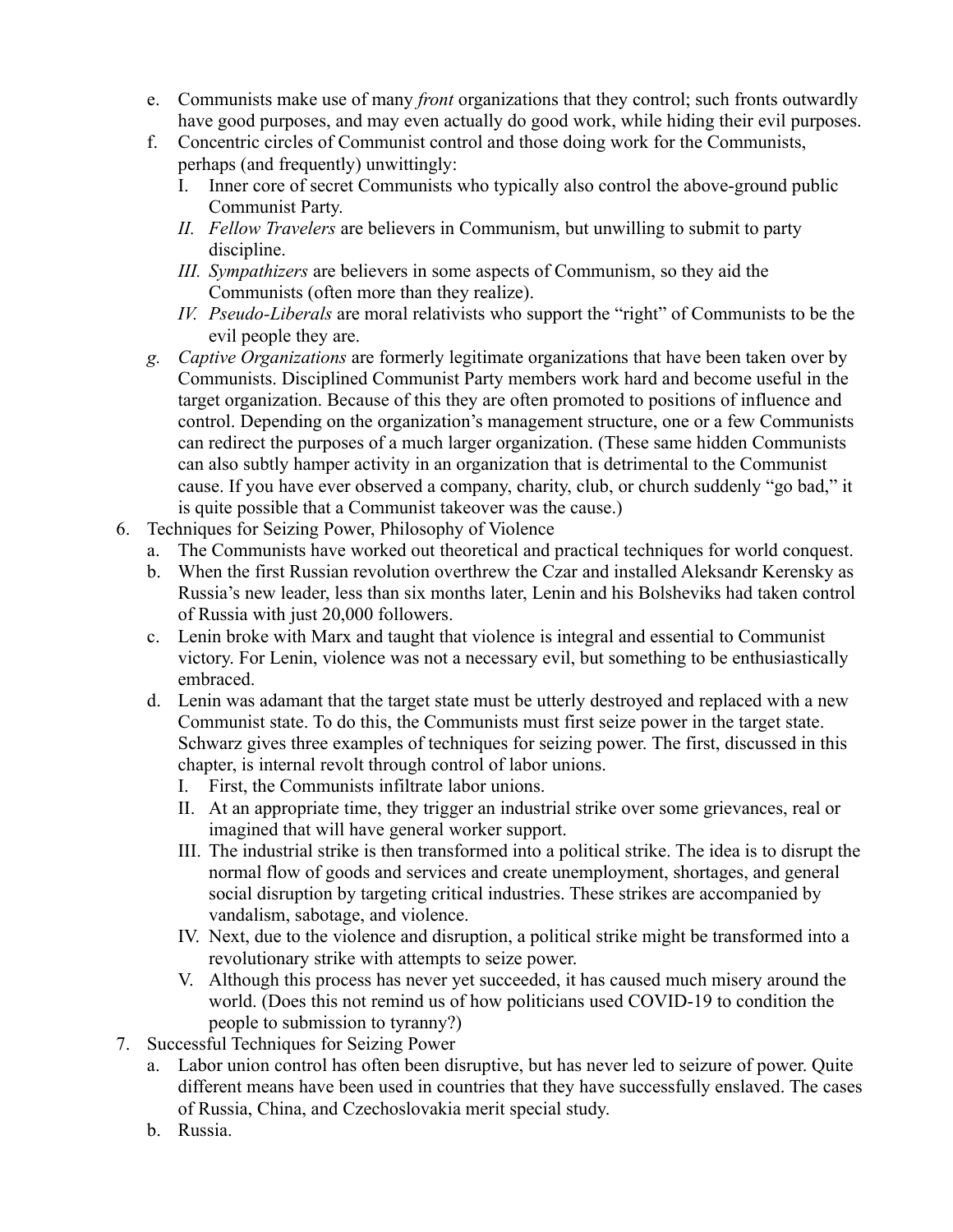- I. The republican government under Aleksandr Kerensky declared a general political amnesty. As a result, a large number of revolutionary groups, Marxist and otherwise, entered or returned to Russia and went to work. Lenin's Bolsheviks were a small minority among these. Russia was suffering severely from the first World War, having sustained enormous losses and the soldiers, short of materiel, were in a mutinous mood. The people were eager for peace and land.
- II. Lenin promised the people peace and land, urging the peasants to simply seize the fields of their landlords. This promise of private ownership of land was contrary to theoretical Marxism, but the Communist dialectic (see below) allows people to pick their own rules and Lenin was after power by any means.
- III. The Bolsheviks gained popularity by their peace and land program but remained a small minority. After one failed attempt, Bolsheviks led revolutionaries to arrest the provisional government and began a reign of terror. Lenin encouraged peasants to seize the land, kill the landlords and divide their estates among themselves. Peasant groups were key elements in Lenin's reign of terror. Worse, Lenin founded the Cheka, which later became the KGB, and used it as an instrument of pitiless violence and terror to eliminate all opposing groups one by one until Lenin was total slave master of Russia.
- c. China, a classic manifestation of the five steps of Communist conquest.
	- I. Step 1 Conquest of the student mind. Students were in a very special class since scholars had been venerated for centuries in China; students were thus influential. The Communists were greatly successful in recruiting students and nearly all the leaders of the Communist party in China had been recruited as students. (In addition to the general reasons Communists have had good success in recruiting students, in ancient China government officials were admitted based on civil service exams on Chinese classic literature, giving students in the Communist party extra reason to expect to help rule China.)
	- II. Step 2 Organization of students into the Communist Party.
		- i. The inner core came from (student) intellectuals
		- ii. Most of the general membership came from peasants
		- iii. Few members came from the working class, the proletariat.
		- iv. Mao Tse-tung was supreme leader and the entire membership absorbed his thought and obeyed him.
	- III. Step 3 Scientific exploitation of group self interest.
		- i. The Communists worked hard among the masses, but did not try to convert them to Communist theory, but exploited their desires and grievances.
		- ii. Many Chinese were tenant farmers and many were deep in debt; they wanted their own land and relief from debt. The Communists promised them land and debt relief.
		- iii. China had been evilly oppressed and deeply humiliated by foreign powers. Thus the Communists responded with a program to eliminate White people from Asia. (Because of this sad history, is the Chinese Communist Party a significant force in the current campaign against "Whiteness" that is part of Critical Race Theory?)
		- iv. Mao gathered peasant youth attracted to these promises, trained them, and thus created the Chinese Communist army.
	- IV. Step 4 Revolutionary Conquest of Power.
		- i. Mao was brilliant (but thoroughly evil) and devised a successful strategy to conquer China. He developed two new techniques that largely contributed to his success against great odds.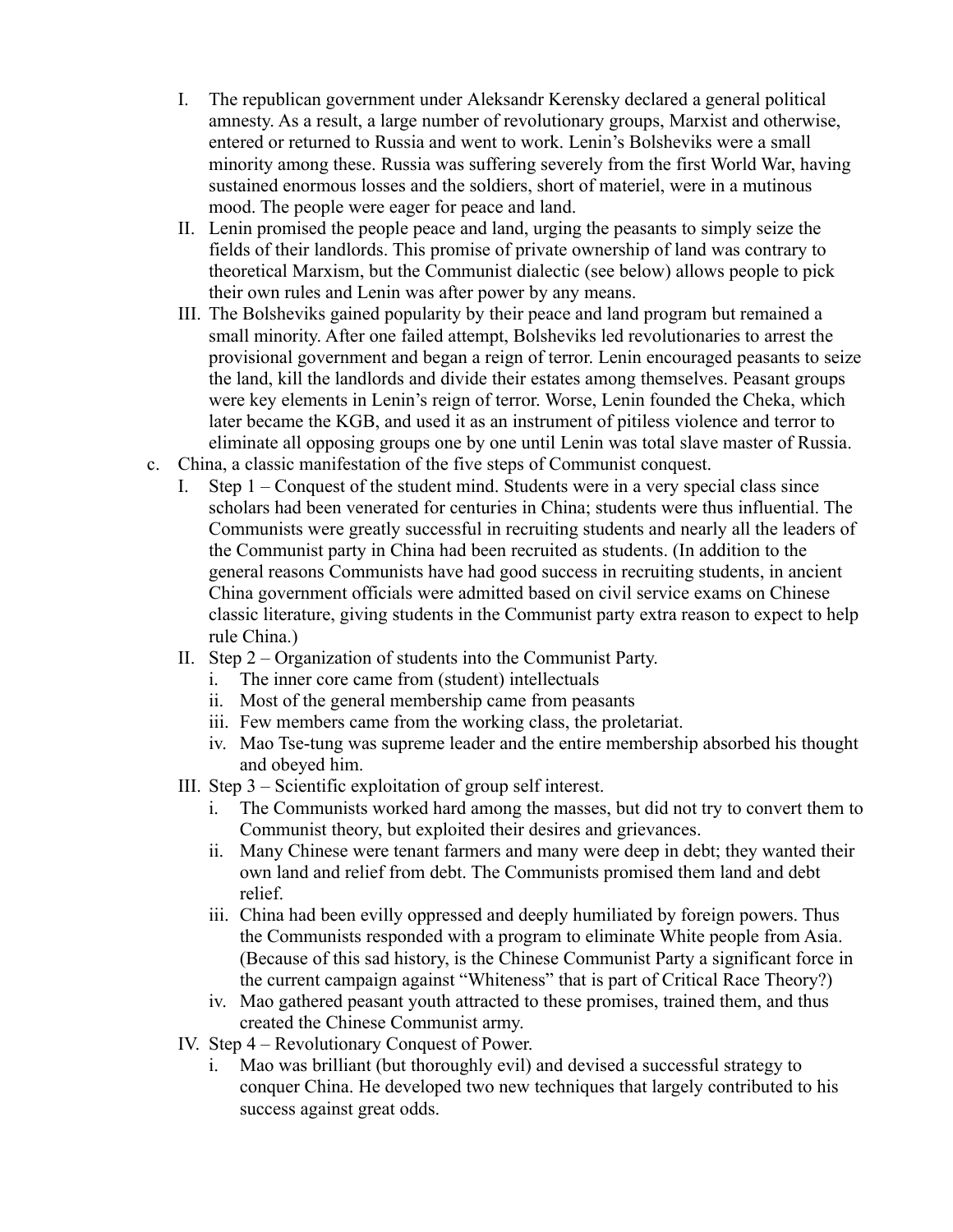- 1. First, Mao combined political warfare with military action. Mao sent agents into an area to engage in assassination, sabotage, rumors, blackmail, and so on. They undermined the people's will to resist. Only then would military forces move in.
- 2. Mao was extremely skilled in guerrilla warfare. He used large forces to attack small detachments, then fled. They hid their uniforms and weapons and merged in with the local peasants.
- ii. Russia supported Mao. Fools in the USA tried to establish a peaceful coexistence between Mao and the Chinese Nationalists. This suited Mao just fine. (Historical evidence suggests that the American foolishness was instigated by Communist agents.)
- V. Step 5 Communist dictatorship and universal slavery. The Dictatorship of the Proletariat was established, that is the Communist Party obtained complete control of all people and all the institutions of China. Any competing influence or authority was destroyed.
- d. Czechoslovakia.
	- I. Communists probably envision using this method against America. (China has observed how Ronald Reagan used economic warfare, including the highly costly Strategic Defense Initiative, to bankrupt and severely weaken the USSR. So the Chinese Communists are doing that to us by stealing intellectual property, dumping below-cost goods on us, and interfering in our elections and other institutions, including the family and traditional values. They are major financiers of Black Lives Matter and similar ilk. In sum, they are not only rapidly strengthening their military against us, but weakening us at the same time. Military blackmail is a real possibility.)
	- II. Communists came to power in Czechoslovakia using an internal Communist minority that operated while the looming power of the Russian Red Army hung like a threatening cloud over the small country. It was thinly disguised blackmail.
	- III. After World War II, Czechoslovakia was the most prosperous and free of the Eastern European countries. Three years later, it was a Communist prison.
	- IV. This conquest was achieved by a series of small steps, each step a small step towards Communism, but each step was presented as an alternative to to invasion by the Red Army.
	- V. In addition, the Communists heavily infiltrated the government of Czechoslovakia beginning with coalitions with socialist and democratic parties.
	- VI. "Better Red than Dead" described this surrender to blackmail idea in the 1970s and 1980s in the USA.
- 8. Consolidation of Power, the Dictatorship of the Proletariat
	- a. The dictatorship of the proletariat is theoretically the rule of the proletariat over the bourgeoisie, unrestricted by law and based on force. But in practice the Communist party exercises this rule to put themselves in absolute power.
	- b. To enforce this absolute power, the Communists will:
		- I. Disarm the people.
		- II. Liquidate potential leaders of revolts or counter revolutions.
		- III. Take control of all information sources, education, and media.
		- IV. Take over the economy; everyone works for the party where told or starves.
		- V. Establish a dense network of informers and snitches that includes nearly everybody. The density of the network assures that those who refuse to inform are quickly detected and punished. (Today, the surveillance state does much of this job. The spying and tracking done by companies like Google and Microsoft, and by governments is far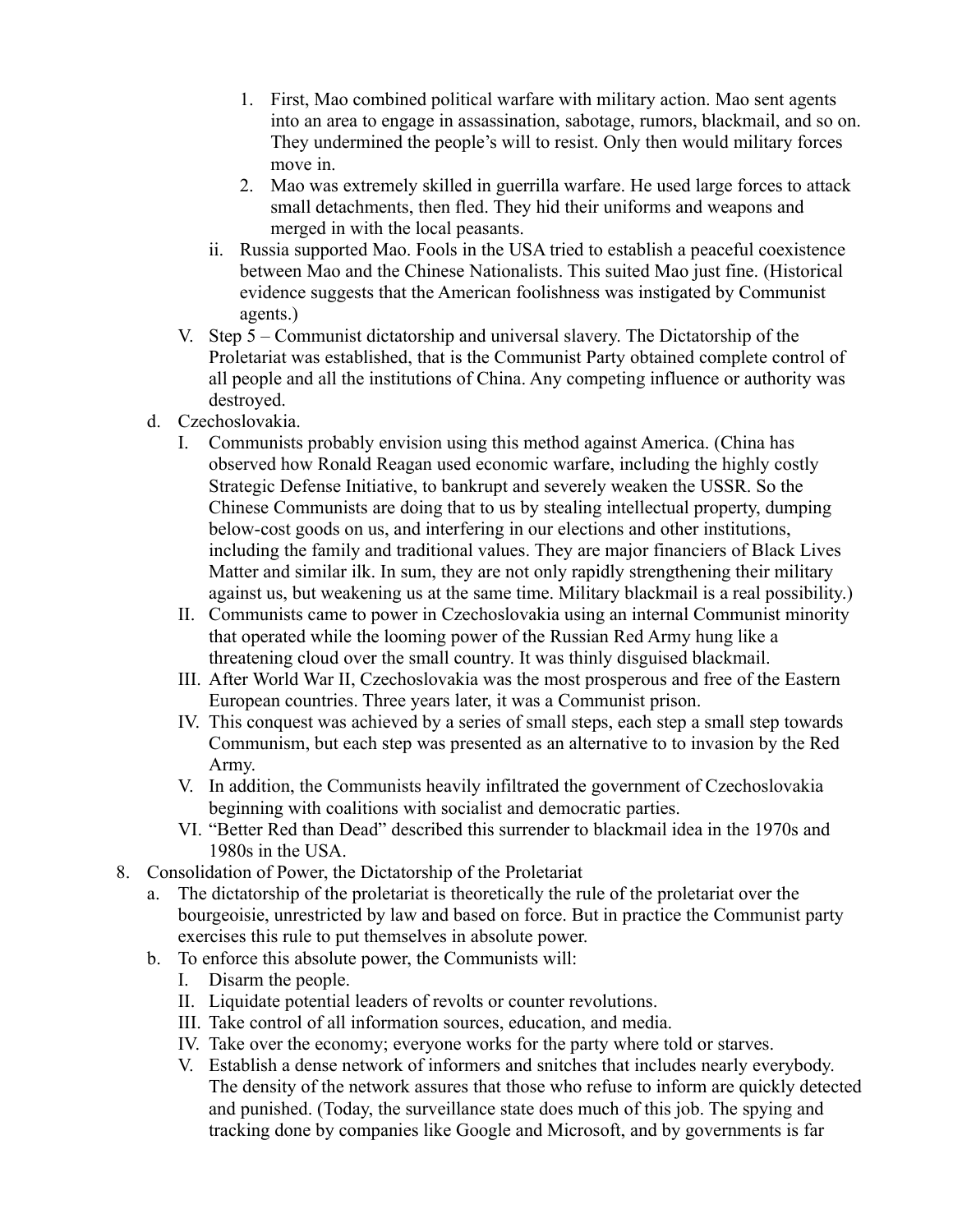more dangerous to liberty than appears. China permitted Christians to operate openly long enough to track and acquire information about them in order to facilitate the current crackdown and wave of persecution. In America, people have lost jobs and careers due to "racist" remarks made years ago.)

- VI. Freedoms of travel, association, speech, press, religion, and so on are severely restricted or abolished entirely. (COVID restrictions on travel, the silencing of the findings of scientists and physicians who disagree with the official government party line, and general tyranny regarding masks and vaccinations give the appearance of being preparations for future Communist tyranny.)
- VII.When revolts do occur (and they do frequently in China) the government simply stomps on them with overwhelming military force.
- 9. Allies of Communism.
	- a. Communist parties are intentionally small, composed of highly dedicated, disciplined, thoroughly indoctrinated, and intelligent members. But these few are able to manipulate multitudes to serve their cause. This manipulation takes many forms, but the focus of this chapter discusses attitudes that well-meaning people, including patriotic Christians, may have that unwittingly favor Communism.
	- b. The first attitude is intellectual dishonesty, in this case, substituting wishful thinking for hard and honest examination and analysis of evidence, merely because the conclusions are unpleasant. In this case, the evidence under consideration is the rapid advance of Communism in the world and the danger to the Free World (such it was in those days; different evidence applies today in many cases).
		- I. Schwarz gave five categories of evidence that Communism is greatly successful and is an extremely serious threat. (This chapter is based on the world situation in 1960. In the intervening time:
			- i. The USSR has since collapsed economically and militarily, involuntarily shedding portions of its former empire, but the Communists have regained control by force and liquidation of "undesirables," and the CIS has once again become a dangerous military opponent. The FSB (formerly named the KGB) under Vladimir Putin has re-asserted Communist control of the CIS, Russian troops have invaded and control portions of Ukraine, and state-sponsored computer hackers and other troublemakers operate with impunity.
			- ii. Communist China was a mere backward third-world country. In another six years, China would be further devastated by Mao's decade-long Cultural Revolution. Although the Chinese people suffered horribly, China did not significantly threaten other than nearby countries; it had a huge land army, but little significant naval or air power. Now China is a severe surveillance state; it is nearly impossible to do anything in China without their government spy app on your phone. They are very rapidly catching up to the USA in military technical sophistication, thanks in large part to spying and industrial espionage. They have destroyed America's manufacturing base, control strategic minerals, and are, by debt traps and other methods, roping many third-world countries into their "Belt and Road" scheme by which they intend to control all world commerce. They are actively interfering in American politics and culture. Finally, they are severely persecuting Christians and other religions that will not submit to Communist teaching. China has become a serious, dangerous enemy, and if America does not stop pandering to them, stand firm against them, and actively take measures to defend ourselves from all the various ways by which they are attacking us, the road ahead looks dark indeed.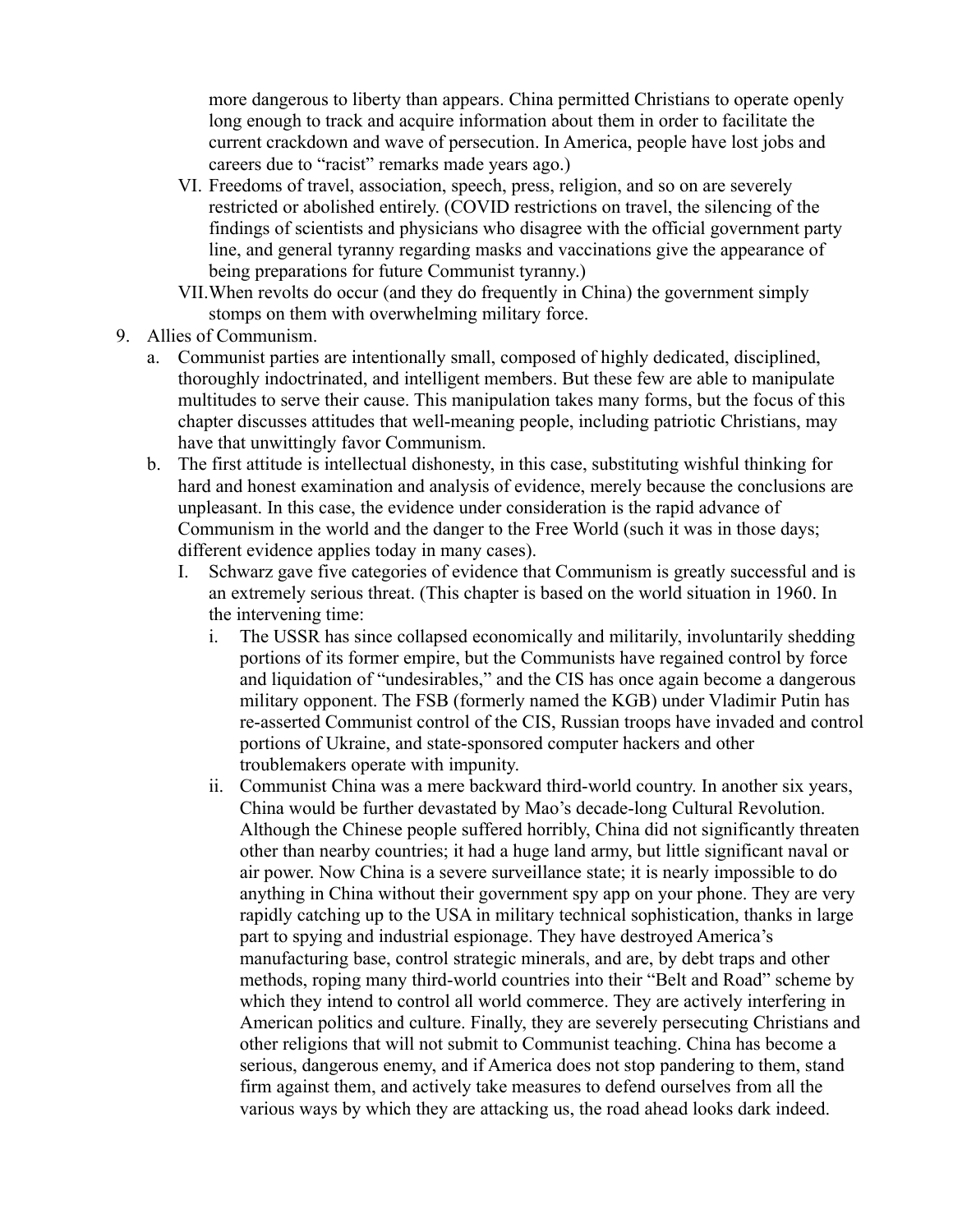- iii. Therefore, Schwarz's points in this chapter are, if anything, more pertinent to us today than to America in 1960.)
- iv. These five categories of evidence that Communism is a dangerous and present threat to America:
	- 1. Numerical evidence.
	- 2. Military evidence.
	- 3. Educational evidence.
	- 4. Economic evidence.
	- 5. Communications evidence.
- II. Numerical evidence. In 1917, Lenin conquered Russia with a Bolshevik party of about 40,000 people. By 1959, one billion people lived under Communism (out of 2.7 billion in the world in 1969). For every child learning anything (true or false) about Jesus Christ, five children are learning about Communism in detail.
- III. Military evidence. Either Russia or China could devastate the USA with a nuclear attack. The only response we could make would be to retaliate, if we can still can. (Both countries are making rapid progress in military technology and are helping each other. Both countries have killed millions of their own citizens, demonstrating that they are likely willing to take heavy casualties to obtain victory, thus negating the doctrine of Mutual Assured Destruction to a good degree. Their military progress makes the destruction less assured with each passing year.)
- IV. Educational evidence. Both Russia and China are on a war footing to dominate the world. They thus force students into fields of study that will benefit their war against the USA: mathematics, science, technology, languages, and so on. Thus their technical prowess is very high per capita. (And Red China has over four times the population of the USA.)
- V. Economic evidence. (Russia produced few consumer goods and shoddy ones at that. China is the world's factory; it produces some high quality goods under the severe supervision of major corporations and a large amount of counterfeit and low quality consumer goods.) But military goods are another matter altogether. The complete control the Communists have enables Russia and China to direct their economic power to military purposes. (Further, Communist government subsidies allow China's government and state owned or controlled companies to sell at lower prices than any other company in the world. The effect on the free world is devastating.)
- VI. Communications evidence. The Communists have long had a world-wide information distribution program. In 1960, this consisted of high quality published literature and books distributed in many languages. This literature was for both propaganda and agitation. Propaganda is Communist theory for the few. Agitation tries to woo the masses to Communism and against America. (In these days, Communists and others have flooded the internet with sophisticated (using Artificial Intelligence) "bots" that spew massive amounts of fake product reviews, political comments on Facebook and Twitter, and "scholarly" web sites.) The sum of all this is that the Communists are successfully deceiving nearly the whole world.
- c. The second attitude is the false idea that cultural interchange will yield valid information about Russia or other Communist countries. (As of 1960:) The USSR controls all communications and media. Tourists are provided guides whose sole purpose is to control what the tourist hears and sees, that is, anything but the real USSR. For this reason, visitors to Russia simply cannot get an accurate picture of the USSR. (Formerly, *Intourist*, the travel agency of the USSR conducted tightly controlled guided tours that non-Communistsympathizing foreigners uniformly found frustrating and irritating. A sophisticated Russian-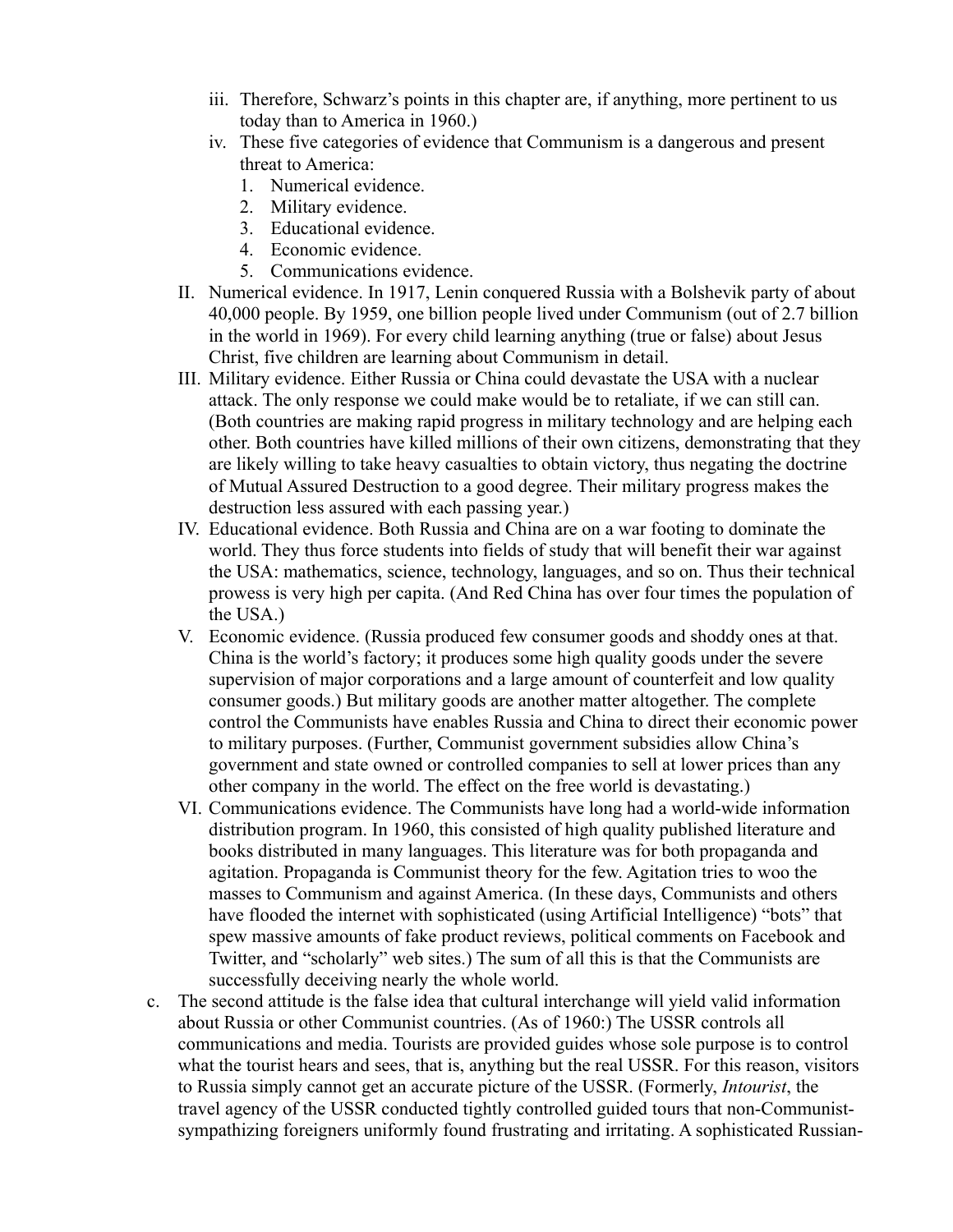speaking visitor may well be able to get a more accurate view of the CIS today, but due to heavy FSB control, visitors of any significance are likely to obtain only a distorted picture.)

- 10. Brainwashing.
	- a. Ivan Pavlov is mostly known for his salivating dogs. But one day Leningrad was severely flooded and his dogs were left trapped for several days without human help. They were found with their muzzles just sticking out of the water, having been cold, frightened, hungry, and exhausted for several days. Pavlov noticed that they had lost their previous conditioning, and some went into a profound depression. Pavlov found that he could condition them in an entirely different manner. Pavlov continued his investigation, ending with experimenting on not dogs, but humans in his last ten years, (1926-36). He induced what were essentially mental breakdowns in his human guinea pigs, shattering their personalities and replaced the old patterns with those desired by Communists. Since then, the cruel techniques, which include continual physical pain, exhaustion, induced confusion, and fear, have been greatly refined and they are even able to create false memories. This *brainwashing* takes a great deal more effort than simply beating a "confession" out of a prisoner, but can produce useful "converts" to Communism who actually love their captors, and so on.
	- *b. Brainwashing* is also loosely used to refer to refer to propaganda that uses indoctrination by repetition, Hitler's "big lie" technique. Communists are quite adept at this, and will repeat lies, big and small, continually. The lies do not have to be big to be effective; they need only be repeated frequently and continually. Of course, others do the same thing, notably advertisers. It is these lies that have many people in the world favoring Communism and Socialism and hating America.
- 11. The Difficult, Devious, and Dangerous Dialectic
	- a. (Schwarz discusses the version of the Hegelian Dialectic that is used by Communists, and he insists that it is important to understand the Communist dialectic. This writer begs to disagree. The philosophical details are dense and nearly impenetrable; it is sufficient to know only the basics of their theory and the implications of the fact that Communists use their dialectic. That is much more accessible, understandable, and *very important*  knowledge. Also, there is an older and more general use in philosophy of *dialectics*; it is the process of using logic and discussion, including the Socratic method of teaching, by which one may arrive at truth.)
	- b. The Communist dialectical philosophy is the most difficult to comprehend, least understood, and possibly the most important aspect of Communism. It is what directs Communist thinking and is the cause of their ever-changing "truth" and actions. It is the source of their motivation, basic strategy, and confidence in the future victory of Communism.
	- c. Out of the many people who are opposed to Communism on the basis of its evil fruit, few are able to name, much less explain, Communism's foundation: Dialectical Materialism.
	- d. The *Materialism* part of Dialectical Materialism is quite simple: Nothing exists except matter-energy, or matter in motion. There is no Creator God or human soul or anything spiritual or supernatural at all. Humans are thus devoid of free will, being mechanically determined by their genetics and environment.
	- e. (Schwarz discusses some philosophy, but in insufficient detail to be meaningful; were subjects such as *realism*, *idealism*, and *the Hegelian Dialectic* examined in detail, virtually all readers would be soon lost. In fact, the well-known process of thesis-antithesis-synthesis was not from Hegel, but from Johann Gottlieb Fichte. Hegel did however also use a three valued logic system. Since all of these philosophical issues, including the Communist Dialectical Materialism, are founded on unproven axioms taken on blind faith apart from,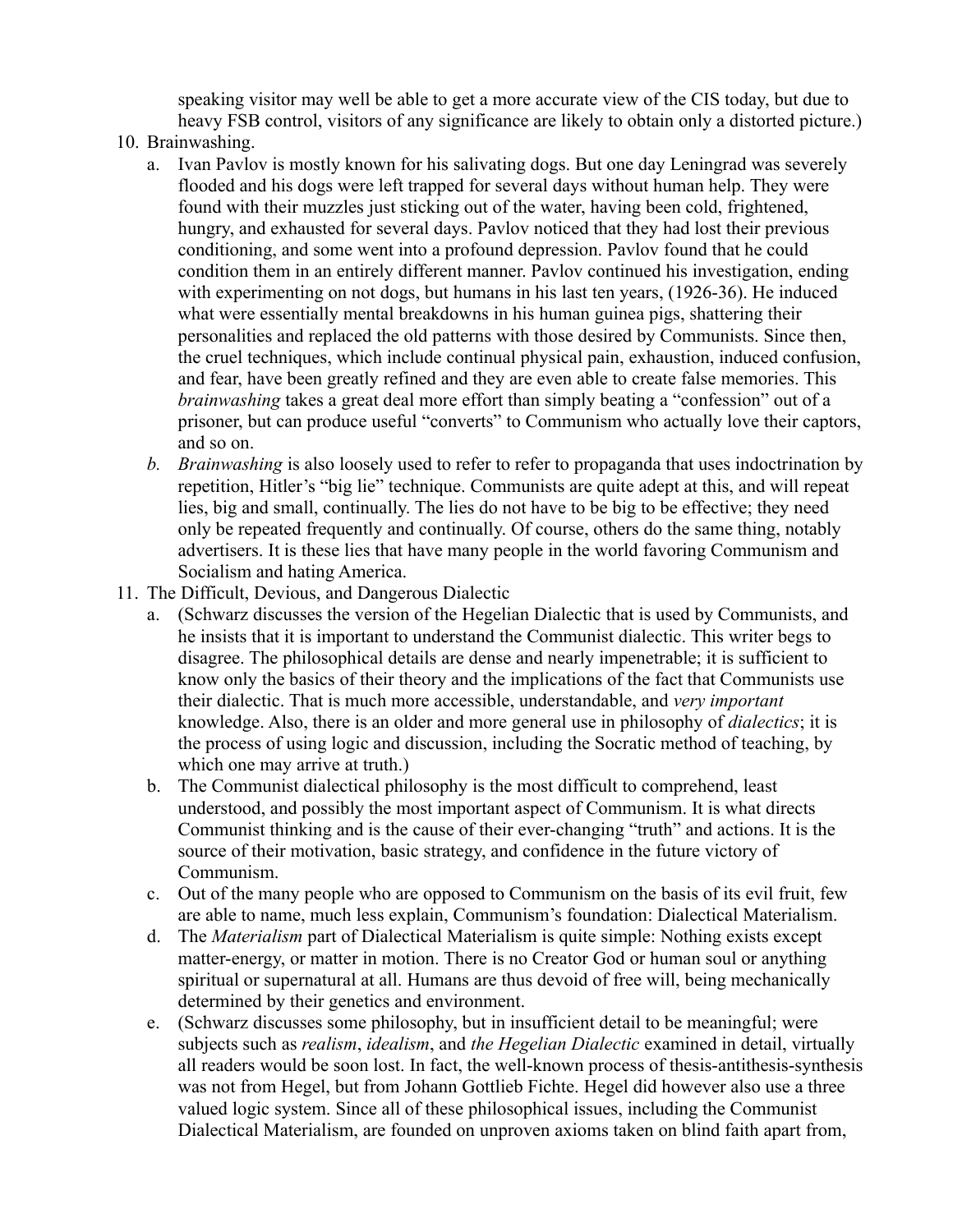and even contradicting, God and the Holy Bible, it is sufficient to jump right into what Communists believe, which beliefs combine ideas from Hegel, Kant, Marx, Engels, and so on.)

- f. Features of the Communist Dialectic.
	- I. Progress.
		- i. Progress is inherent in change. All changes produce progress. The progress is toward the Communist "New Man." (A tire changes from full to flat. That is progress?)
		- ii. They teach that nobody can stand on the bank of the same river twice; the second time it is a totally different river. Everything is in the process of development and change.
		- iii. Hidden within apparent purposelessness of change is progress toward the "New Man." This idea of progress and its goal is an unprovable axiom taken on blind faith. Communists live by faith, not sight of present reality. (This idea directly contradicts the natural law of thermodynamics and Scripture teaching on human depravity.)
		- iv. (Sometimes this progress-driving force is called *History*, an idea of vaguely personified matter that has a will of progress towards perfection. Marx's thought is unclear on this. The philosophically alert reader will correctly note the strong resemblance to pantheism and monism.)
	- II. The dialectical nature of progress.
		- i. The Communist end goal is fixed and certain, but the path of advance is not a straight path toward the goal. The path is marked by many retreats and changes in direction.
		- ii. Schwarz likens this to the backward and forward motion of a hammer as it drives a nail.
		- iii. An example is that Communist theory says that the family and capital will both vanish. But practical experience has taught them the hard way that both are essential to society, so Russia has promoted strong families and China uses state sponsored and controlled capitalism to weaken the USA.
		- iv. (There are no rules or logical methods by which to generate at thesis or an antithesis to match a thesis. Nor can anyone prove or disprove anybody else's thesis/antithesis pair. The synthesis generation process has the same problems. The result is that users of the Communist Dialectic simply make up their own "truth" at need.) Consequently, Communists make up whatever morality or philosophy they wish and change it as rapidly as they wish. Their programs and activities reflect this.
		- v. Communists thus have no compunctions about infiltrating legitimate Christian churches. (The FSB thoroughly controls the Russian Orthodox Church in the CIS.)
	- III. Conflict.
		- i. The Communists have adapted the dialectical philosophy of Hegel and Fichte to suit their evil agenda.
		- ii. They teach that the driving force in any situation is the conflict of two opposing forces. The established force is the thesis, and the opposing force is the antithesis. This conflict is the dynamic that pushes progress forward.
		- iii. Everything in interpenetrated by its opposite. Nothing exists in isolation.
		- iv. Initially, this conflict generates slow progress.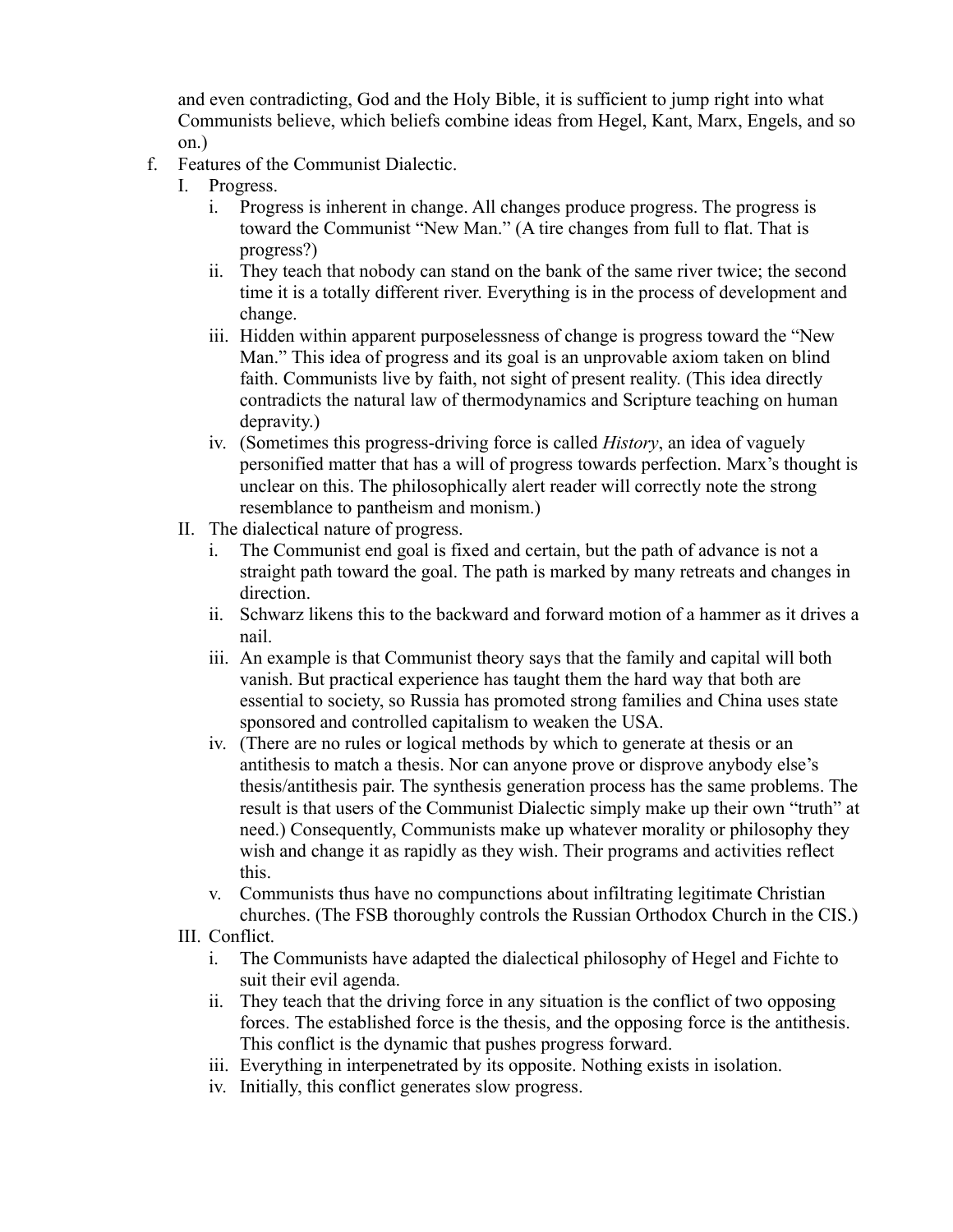- v. Eventually, this slow progress gives way, the antithesis negates the thesis and a new synthesis results. The direction of progress is parallel to the original direction, but different.
- vi. This dialectic is a valuable tool that allows Communists to lie and spin fairy tales under a cloak of logic and scholarship. Any event or decision may be "explained" by using the dialectic.
- vii. Among these fairy tales is the inevitability of capitalism giving way to socialism and the inevitability of sudden and violent revolution.
- 12. Program for Survival.
	- a. Motivation.
		- I. People are largely driven by self-interest.
		- II. The Communist threat is future in many people's minds; this is inadequate to overcome immediate personal concerns.
		- III. Individuals can (theoretically) have tremendous impact if they can recruit others to a cause, who recruit others, and so on.
		- IV. Money alone is an insufficient incentive to be against Communism for most people. Appeals to religion (not only Christianity), nationalism, morality, and love of family may be more successful. On the other hand, Communists are experts at finding out how to appeal to people.
		- V. Many people, when presented with the facts about Communism, do nothing because they are not truly, deep down, convinced that it is a threat.
	- b. Knowledge.
		- I. Because of the deceitfulness of Communists and their sly infiltration techniques, it is perfectly possible for ignorant anti-Communists to vigorously promote Communism faithfully and well.
		- II. It is thus necessary that people be armed with a knowledge of Communism from a Christian moral perspective, and not from any pretended neutrality.
	- c. Organization.
		- I. Organization is the genius of Communism and Communist organization triumphs over disorganized forces.
		- II. Too much organizational unity can defeat combined efforts when disparate groups with contradictory viewpoints and motivations try to work together. But already unified groups such as a Baptist church or hobbyist club, both armed with the same knowledge and both group's own already in-place motivations and unity can work together toward a common purpose.
		- III. Each individual must take responsibility and do his or her part.
		- IV. The task is large, even huge, but God is far bigger and we must seek and depend on His aid and strength.
- 13. The Heart Mind and Soul of Communism
	- a. In 1917, Lenin had 40,000 followers. In 1966 Communism controlled more than one billion people.
	- b. Schwarz says that anyone not alarmed by these figures is not rational or has no concern for the future. (The large population of just one country, China, distorts the significance of the figures. Nonetheless, today Communism is resurgent due to Putin's efforts in Russia, China's imperial ambitions, and severe Communist influence and infiltration in the USA. Arguably, the USA is in more danger today than in 1966.)
	- c. This raises the question, how this huge success of the Communists been achieved? How have Communists succeeded in mobilizing large numbers of people to give their lives to the Communist cause?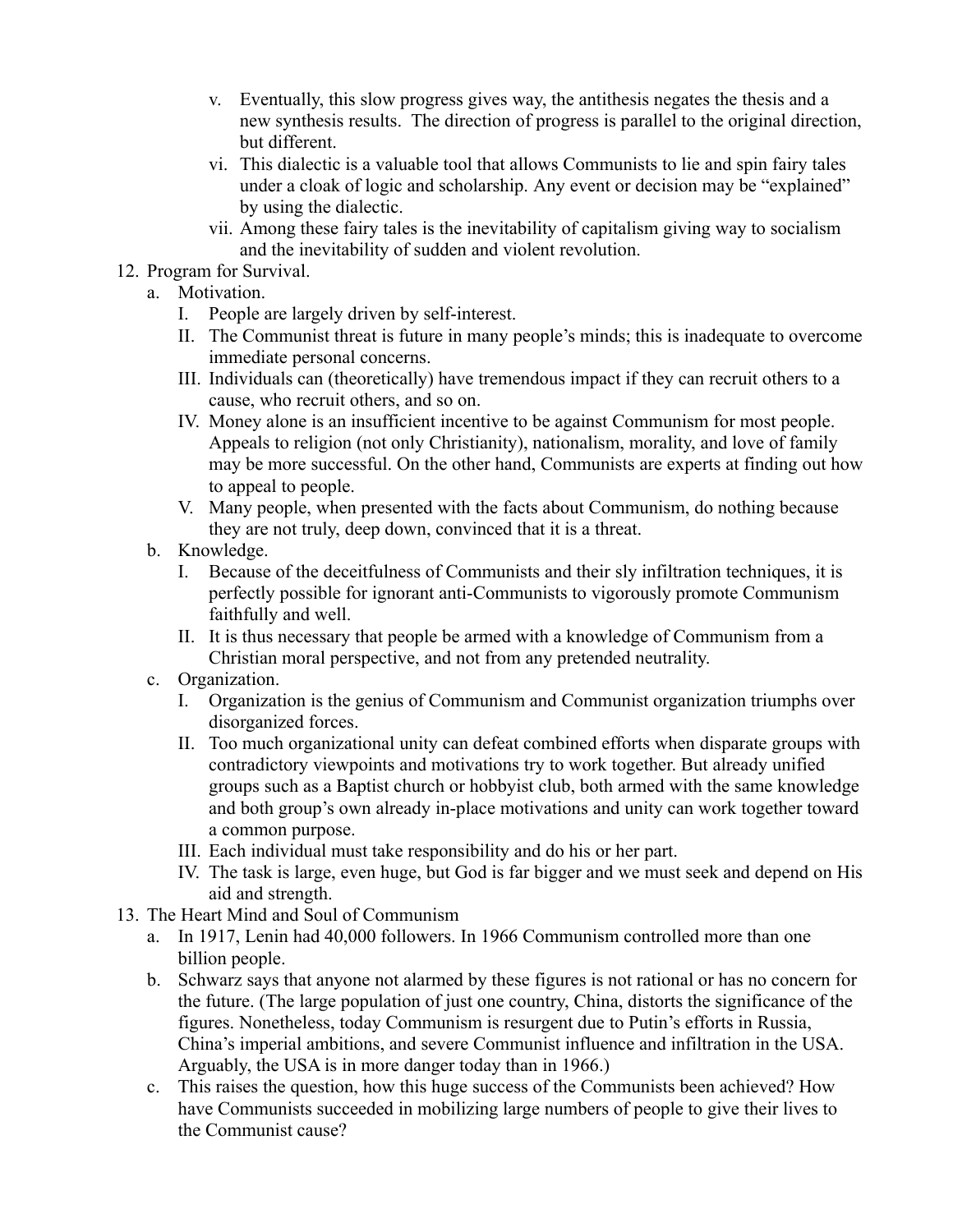- I. Communism is a religion of promise. (It is worth noting that not all religions have one or more gods or supreme beings. Communism is a true religion in that it pretends to provide a complete philosophy of life and being, moral standards, purpose of life, and promise of glorious future. By contrast, Capitalism is merely one aspect of economics. For example, a totalitarian government could require all citizens to save for their retirement, and invest in productive enterprises, or else. In other words, Communism, a complete religion and world and life view, pits itself against one concept within a whole body of economic ideas and questions. And economics is merely one part of human life.)
- II. Communists appeal to the poor that all of their misery can be solved by Communism. (History shows that Communism not only makes all but the most destitute poorer, but takes away their liberty.)
- III. The Communist theory of the to-emerge Communist "New Man" is used to present a vision of paradise on earth, with no more sin, violence, evil, hatred, and so on.
- IV. Communists claim that their ideas are scientific, therefore their promises must come to pass. (Science has lately gotten a bad name in some circles due to being infected with the human sin that pervades everything, and also for spurious reasons. But when Schwarz wrote, there were many who remembered a time without electricity on the farm, polio, and infections with no penicillin with which to treat them; science was thus revered more than now when we take so much for granted without thanking God for raising up the hardworking people who make and continue to improve our modern world.) Communists have three unproven, supposedly scientific hypotheses on which they have constructed their claims to being scientific.
	- i. Atheism is the first foundational hypothesis. Morality is thus open to being whatever those in power say it is and mere pragmatism.
	- ii. Materialism is the second foundational hypothesis. It flows directly from Atheism. Mankind is nothing more than matter-energy in motion, a highly evolved animal that came into being by chance. He has no spirit or soul.
	- iii. Economic Determinism. Marx "discovered" that the animal called humankind is entirely determined by the prevailing mode of economic production. In other words, the entire human personality, thoughts, emotions, and so on are controlled by the economic environment. The family, concepts of liberty and justice, and all of life are products of economics. Therefore capitalism is the source of all the evil in the world and of all undesirable human characteristics. Therefore a scientific and radical program to purify mankind must be undertaken.
	- iv. The inescapable necessary scientific sequence steps to "save" humanity are as follows:
		- 1. Destruction of the capitalist system by violent revolution. Reform is not possible, only a violent revolution will do the job, and only the disciplined Communist party is fit for the task. (There were dissident Marxists at the time such as Gramsci, but their influence was more minimal than today.)
		- 2. Institution of the dictatorship of the proletariat. This is necessary because after the revolution, many people diseased by capitalism will remain and infect others. This is the absolute, tyrannical, rule of the Communist party without consent of the governed and without respect to any higher law. They must now proceed to eliminate the disease of capitalism from their herd of human animals.
		- 3. Liquidation of those classes of society that are incurably diseased by capitalism and considered dangerously infectious. Theoretically, this is merely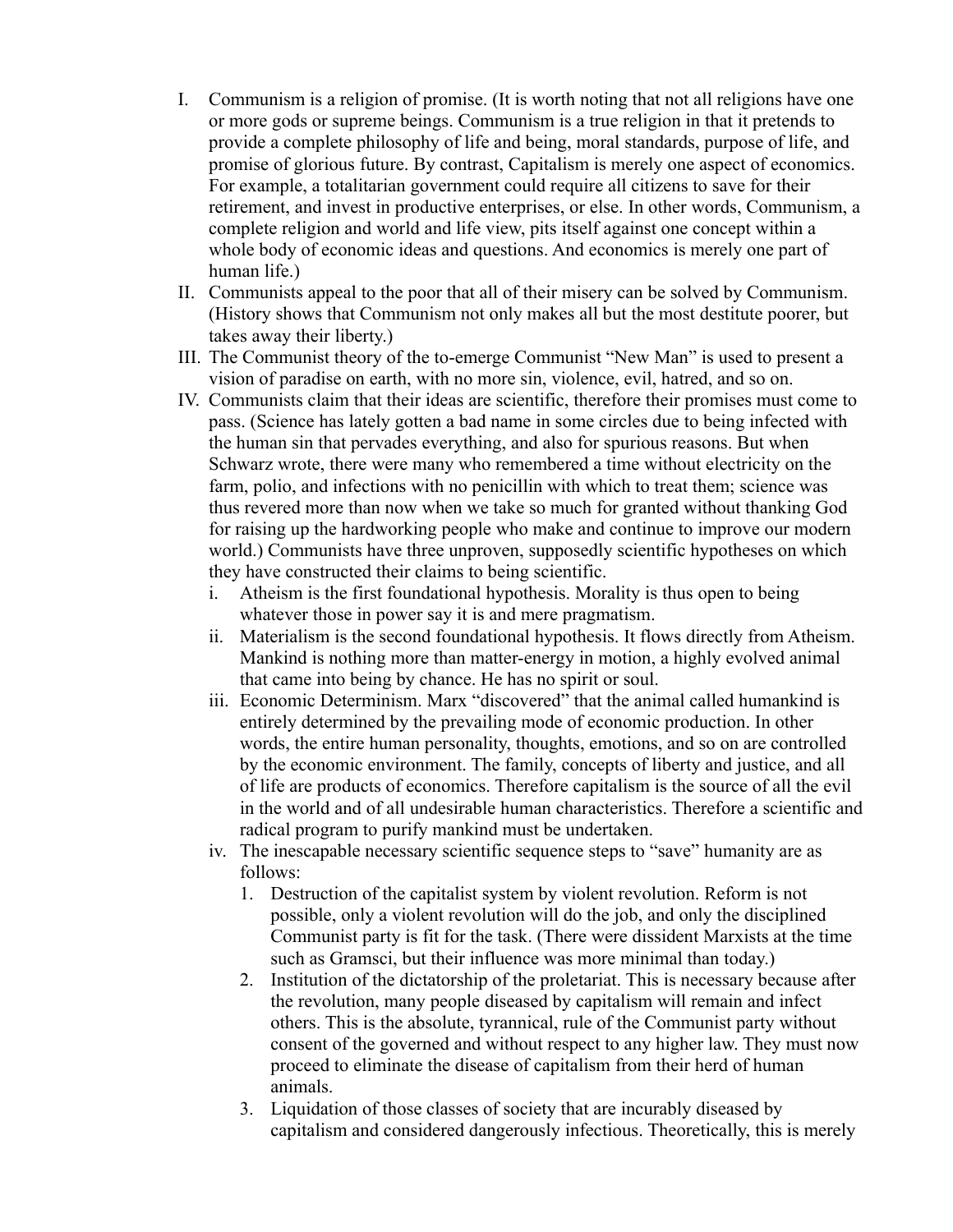a "scientific" process similar to killing diseased livestock to prevent contagion. When there is no hoof and mouth disease, there is no hoof and mouth disease.

- 4. Segregation of those diseased, but capable of useful work in conditions of isolation. It is only bourgeois morality that damns this useful work in isolation as slave labor camps. Conditions are brutal, the food horribly meager and hardly fit for pigs, and the average time to death is about three years.
- 5. Hospitalization of those diseased but curable in corrective labor camps.
- 6. Reeducation of the total population in new relationships of labor, with emphasis on labor, not reward. Because the Communists control the entire economy, laboring people are exploited in every possible way. Tardiness is sabotage, and absenteeism treason. Under these conditions, a new attitude towards labor is engendered and the new Socialist Man is in the making. (Recall the USSR: Union of Soviet **Socialist** Republics. Socialism, "From each according to his ability, to each according to his work" is a step on the path of progress to the Communist "New Man," where "From each according to his ability, to each according to his needs," prevails.)
- 7. The emergence of the young generation with characters uninfluenced by capitalism and appropriate to a socialist environment. Education and indoctrination in Communism make the children able to fulfill the most exacting needs of the new Socialist master.
- 8. The perfection of human nature.
- 9. The withering away of the state (civil government), the dictatorship of the proletariat.
- 10. The emergence of Communism. Every person is a perfect, happy human being.
- v. In over 100 years, the Communists have yet to produce even a single example of any progress toward perfection of human nature. Communism is inherently evil in its postulates, initial hypotheses, works, and actions. (**"Either make the tree good and its fruit good, or make the tree bad and its fruit bad, for the tree is known by its fruit"** (Matthew 12:33 ESV). )
- d. What can we as individuals do against Communism? Everybody can do these four things:
	- I. Educate yourself. Ignorant opposition to Communism can even aid it.
	- II. Take courage. We must not despair. (There is a God in Heaven!) Rather engage in the battle. (This is becoming a sterner and nastier battle than Americans have faced in the past. Formerly, it was simply socially unacceptable to be an anti-Communist. Now it may cost one reputation and even career.)
	- III. Exercise faith. Jesus Christ is King of Kings and Lord of Lords. Schwarz said that if we pray, live righteously, and trust Him, He will not fail in our hour of need. (God has punished many nations for their sins. He may or may not have mercy on America. It is according to His sovereign will to what degree and when He will chastise or destroy us severely for our sins, or forgive us and send us a massive revival.)
	- IV. Consecration. The Communists are a fanatical, purpose-driven, self-sacrificial bunch. Will we serve our Risen Savior with even equal devotion?
- 14. Worldviews of Destruction. (The previous chapters were written by Dr. Fred Schwarz. This and the following chapters were written or inserted by Dr. David Noebel.)
	- a. **"Beware lest anyone cheat you through philosophy and empty deceit, according to the tradition of men, according to the basic principles of the world, and not according to Christ"** (Colossians 2:8 NKJV). (Noebel inserts extra text in brackets after certain words; out of respect for God's Word and for clarity, this writer creates the following table: **Verse Word Inserted Words**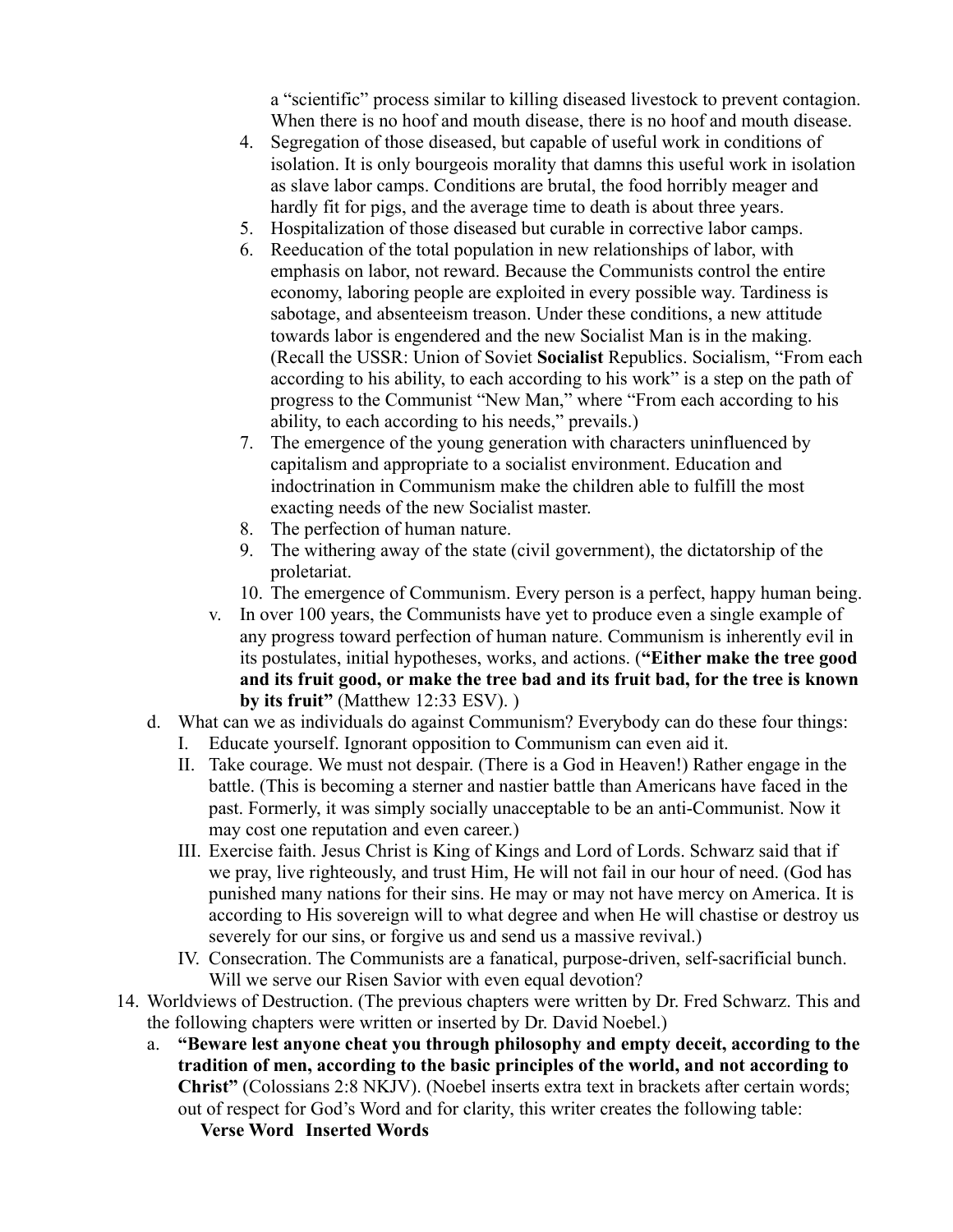| anyone     | educator, politician, rock star, news anchorman               |
|------------|---------------------------------------------------------------|
| philosophy | Naturalism, Postmodernism, Marxism, Pragmatism                |
| men        | Marx, Darwin, Nietzsche, Wellhausen, Freud, Dewy, Foucault    |
| world      | Socialism, Darwinism, Higher Criticism, Humanism, Relativism, |
|            | Existentialism                                                |

- b. Western civilization in general and the USA in particular have rejected Christ for other ideas and people. These ideas have had destructive consequences.
- c. Christianity is a worldview, a 24 hour/day relationship with God through Jesus Christ. Those who believe Jesus Christ is the Son of God are also committed to particular views of God, the purposes of God in Creation and history, humanity, sin, redemption, and human destiny. The sum of these views is a worldview.
- d. Lord Acton made the famous statement that power tends to corrupt, and absolute power corrupts absolutely. He observed that no person, class, party, country, or church is wise enough or unselfish enough to be trusted with unlimited power. He held that twenty or thirty ideas hold the key to explaining modern history, the majority of which are religions or substitutes for religion.
- e. Noebel defines a worldview as a bundle or set of ideas that contain a particular perspective regarding each of the following disciplines: theology, philosophy, ethics, biology, psychology, sociology, law, politics, economics, and history.
- f. The twentieth century saw many advancements, but also much increase in immorality and mass murders unheard of in human history, a century of slaughter. (Per capita, this historical comparison may be disputed, but Noebel's categorization of the horrors still stands.) Government and other violence has killed from 170 to 360 million people.)
- g. Noebel lists a number of worldviews and their proponents responsible for these deaths but focuses on the various flavors of Marxism. The Marxists are now the tenured establishment in academia. Those not Marxists are generally Secular Humanists.
- h. Most Christians miss the point that Secular Humanism, Nazism (National Socialism), Fascism and Communism are religious worldviews.
- i. Darwinism is a major underpinning to all of the nastiest worldviews and then some.
- j. Many liberal theologians such as Barth, Tillich, and Bultmann, helped turn people from Christ to Nazism.
- k. Noebel gives some space to explaining Nazism, Fascism, Secular Humanism, and Marxism in brief. He notes that, "Marxism has been the greatest killing machine in history." Marx considered his work to be parallel to Darwin's.
- l. In the subchapter on Secular Humanism, Noebel notes Margaret Sanger's role in promoting feminism, the sexual revolution, abortion, and the murder factory, Planned Parenthood.
- 15. Barack Obama's Red Spiritual Advisor
	- a. The "Reverend" Jim Wallis has been a friend of Barack Obama for many years. Wallis drafted the "faith-based policies" of Obama's campaign. Wallis has been in bed with nearly every South American Communist regime, and is committed to Communist revolutions in South and Central America. He has a long history of supporting Marxist causes, including the Vietcong.
	- b. Wallis publishes *Sojourners*, a radical Socialistic magazine, and supports the Liberation Theology heresy.
- 16. The Socialization of America
	- a. Noebel notes that in 1883, Karl Marx died, John Maynard Keynes was born, and The Fellowship of the New Life, later renamed the Fabian Socialist Society was founded.
	- b. Noebel discusses Socialism and notes that it is the economic system of the Marxist-Leninist (Communist) worldview. Marxism is the root of both Socialism and Keynesian economics,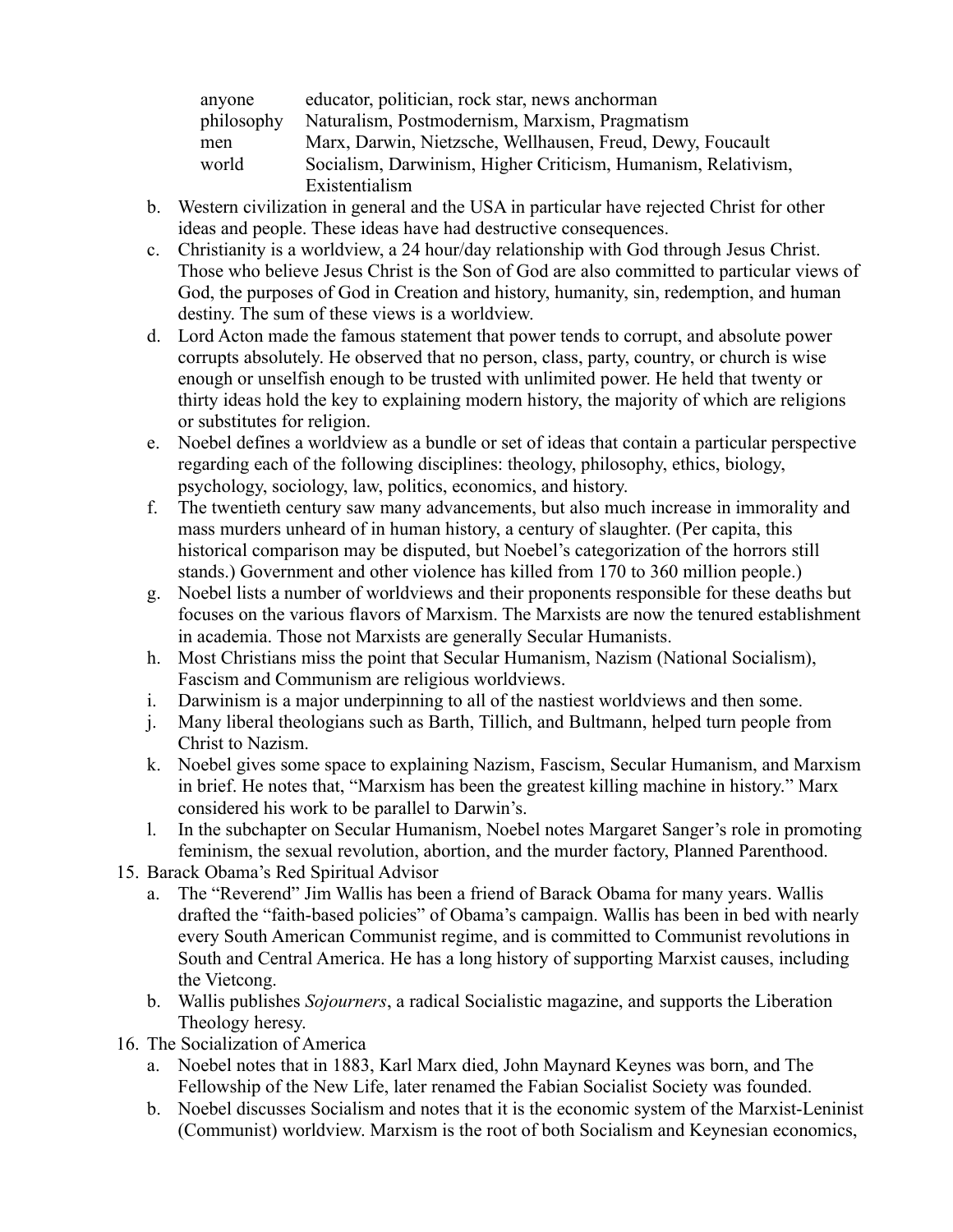the theory that supports bloated government spending and debt. Keynesian economics is Socialist in its very nature.

- c. An astonishing number of members of the US House of Representatives belong to Socialist organizations, some of which are entirely composed of US Representatives. These include, with numbers of members) the Progressive Democrats of America (6), Congressional Progressive Caucus (83), Congressional Black Caucus (42), and the Democratic Socialists of America (who do not identify their members).
- d. Zygmund Dobbs conducted the research for the book, *Keynes at Harvard*, and tells us that Keynes was an anti-Capitalist revolutionary, Socialist, Sodomist, and molester of little boys.
- e. Keynes despised free enterprise, considered homosexuality superior to heterosexuality, despised the gold standard, did not believe in the family, and despised savings as against Socialism.
- f. Keynes had a close relationship with Soviet spy, Henry Dexter White, Assistant to the Secretary of the US Treasury.
- 17. Postscript
	- a. Noebel gives a short biography of Fred Schwarz and credits his work with vast influence in the American conservative movement. Others have come to the same conclusion. Schwarz had substantial influence on Ronald Reagan who won the Cold War.
- 18. Appendix Is Communism Dead? You decide.
	- a. The appendix contains a large number of short quotations from both Communists and Marxists of various stripes in the USA and also quotations from people who have observed the very substantial influence of Communism in American Universities, government, and other institutions. An example of each of these follows.
	- b. Rep. Maxine Waters (D. CA): "And, guess what this liberal will be all about? This liberal will be about socializing...basically taking over and the government running all your companies."
	- c. Senator Ted Cruz (R. TX): "If you asked the Harvard faculty to vote on whether this nation should become a socialist nation, 80 percent of the faculty would vote yes and the 10 percent would think that was too conservative."
- 19. Addendum A, *The Revolution is Winning*, by Andrew C. McCarthy, nationalreview.com, July 18, 2020. (These addenda are from various sources and authors and, besides whatever editorial revisions were made, the addenda are the difference between the 2010 second edition and the 2020 third edition of *You Can Still Trust the Communists*. These addenda greatly help link the present craziness to Marxist activity. As such, they are as valuable as the rest of the book and should not be denigrated merely for being addenda.)
	- a. Weather Underground terrorist Bill Ayers became a Distinguished Professor of Education at the University of Illinois. He designed the curricula used by hard left academics; Ayers thought it was a moral imperative to convert schools into social justice indoctrination labs. Bill Ayers and Bernardine Dohrn, Weather Underground leaders, became prominent in Democratic Party politics. They held a coming-out party for then community organizer Barack Obama.
	- b. Another Weather Underground terrorist, Susan Rosenberg, became vice chairwoman of Thousand Currents, a grant-making foundation for the radical left, and part of a network of financiers and fund raisers that include the Chicago Annenberg Challenge, the Kellogg Foundation, Soro's Open Society Foundation, Buffet's NoVo Foundation, and the Tides Foundation. Thousand Currents, via intermediary, BLM Global Network Foundation, funds Black Lives Matter (BLM). BLM has three primary founders: Opal Tometti, Alicia Garza,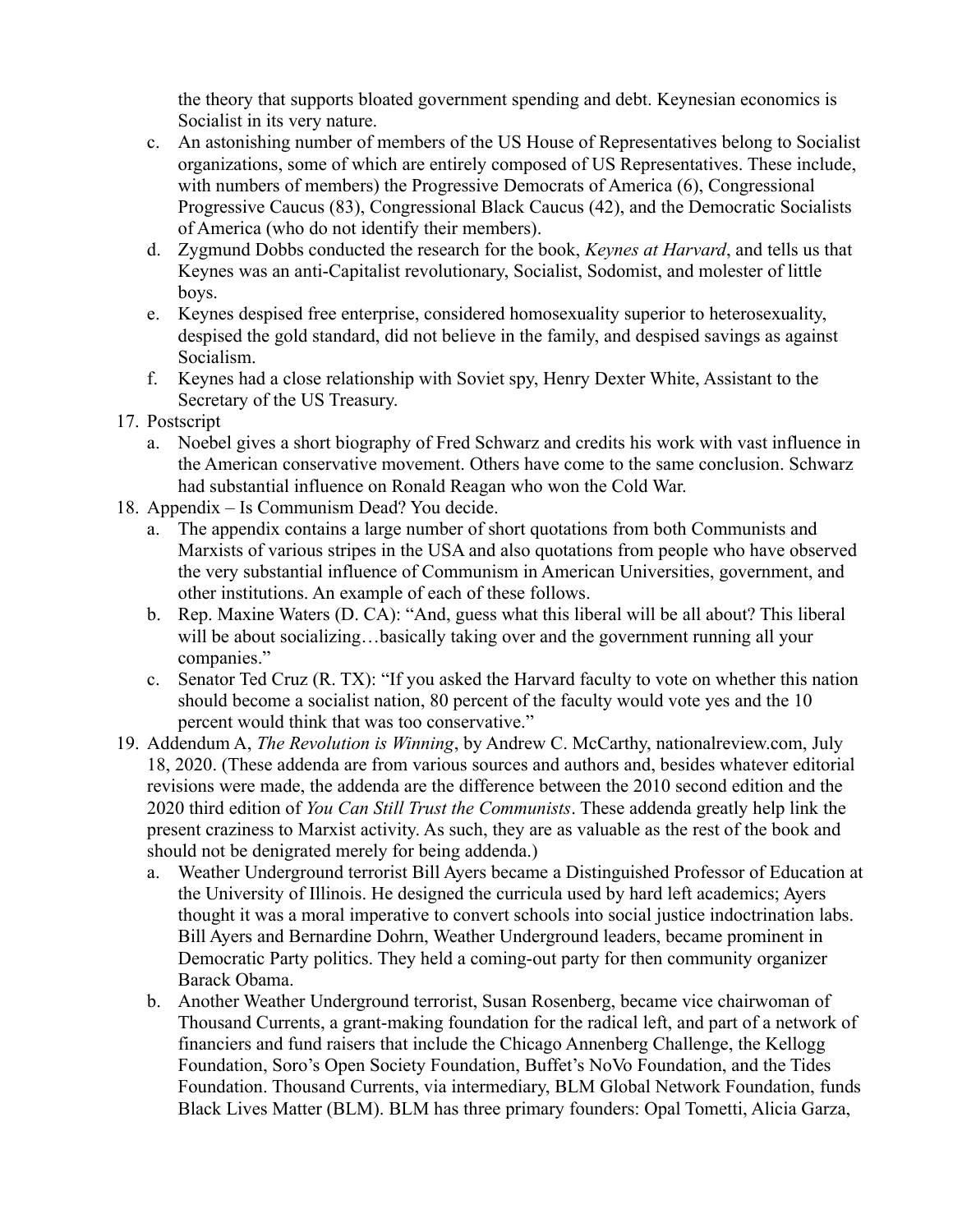and Patrisse Cullors. Cullors said, "Myself and Alicia in particular are trained organizers. We are trained Marxists. We are super-versed on, sort of ideological theories."

- c. Then, there is Chesa Boudin, son of Kathy Boudin and David Gilbert who were part of the Brinks armored truck robbery. He was raised by Bill Ayers and Bernardine Dohrn, and has been elected district attorney for San Francisco. His candidacy was backed by the far left, including Angela Davis, BLM, and Bernie Sanders. Chesa Boudin has greatly hampered the police and has refused to prosecute certain crimes. (This is a classic case of Communist infiltration into legitimate institutions, but much more openly than most.)
- 20. Addendum B, *Today's Revolutionaries Aren't Like Their '60s Predecessors*, by Victor Davis Hanson, nationalreview.com, July 23, 2020.
	- a. They are far more dangerous.
	- b. In the 1960s and early 1970s, the US was convulsed by massive protests and a morally depraved counterculture.
	- c. The enemies of the counterculture had grown up in the great depression, won World War II, and created a booming post-war economy. (And landed on the moon, gave us microwave ovens, computers, and many other useful inventions.)
	- d. Now, a half century later, many of the radical ideas of the hippie generation are thoroughly embedded in our society such as the welfare state and bloated socialistic government. Their moral perversions have resulted in divorce, loss of nuclear families, unrestricted immigration, and so on. The hippies are now the establishment in power. The current radicals are not protesting against conservatives, but old liberals who hold power. These old liberals often sympathize with the protesters, being themselves on the left, especially in "Blue States." (This is why rioters are allowed to burn, vandalize, loot, and harass innocent people freely, while those who attempt to defend themselves against such criminals are persecuted and prosecuted.)
	- e. Unlike Martin Luther King's dream of integration and colorblindness, modern radicals want racial differences to be the foundation of American life, dividing us between nonwhite supposed victims and white supposed victimizers. (This deliberate stirring up of conflict is fundamental to Marxism.)
	- f. There are other differences: then, teachers and professors were competent products of factbased teaching and inductive thinking. Now they are less educated and less competent.
	- g. Then, education was relatively inexpensive and students lived in bare-bones dorms. Students graduated with little debt and marketable skills. Now they graduate deep in debt, often with degrees that are worthless to employers.
	- h. Ideologically, many former hippies have not changed their views and sympathies (although some have changed when they entered the real world). They may be rich, powerful, and older, but these are mere externals.
- 21. Addendum C, *Four Steps to Ideological Subversion*, by Eileen F. Toplansky, American Thinker, June 22, 2020, americanthinker.com.
	- a. There exists / did exist an interview on You Tube of Uri Bezmenov, a former KGB spy and state media propagandist who defected from the USSR to Canada in 1970. In the interview, Bezmenov explains how "ideological subversion" is used by Communists to undermine and destabilize Western countries. Basically, there are four steps to ideological subversion. or "mass brainwashing."
	- b. The first step is demoralization, and it takes 15 to 20 years, the span of time to educate one generation. In the USA, we have had Marxism-Leninism pumped, unchallenged, into three generations of American students. Exposure to the truth is ineffective, because one who is demoralized is unable to evaluate true information. How else can someone believe that America is "systematically racist"? (*Demoralize* has two basic meanings: first, to cause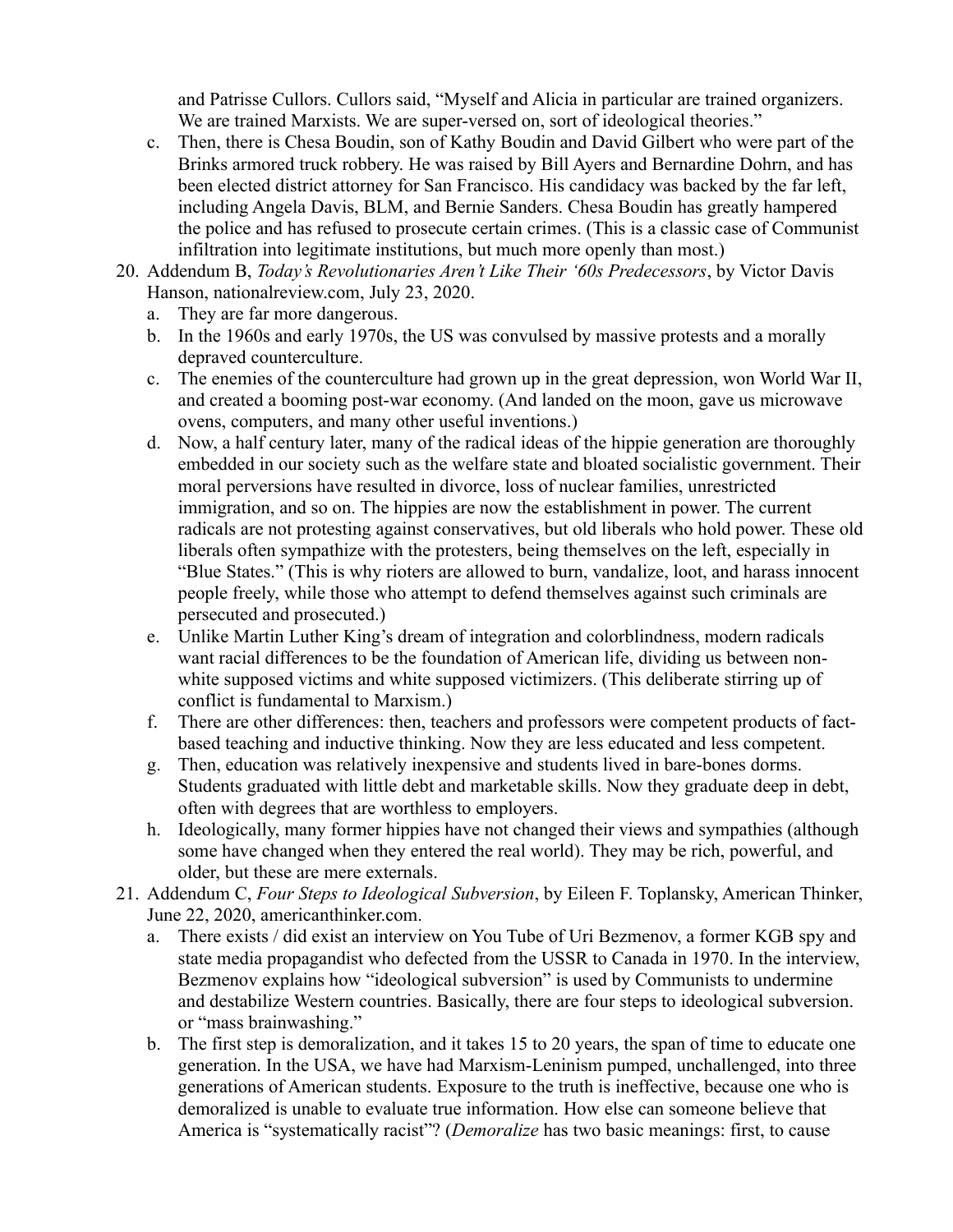someone to lose confidence and hope. It generally has this meaning in the context of war or conflict; second, it means to debase and corrupt the morality of a person.)

- c. The second step is destabilization, and it can take place in as little a five years. The focus is on destabilizing sectors such as the economy, law enforcement, foreign relations, media, and national defense. (In this context, *destabilization* means to induce instability, malfunctions, and unreliability in something.)
- d. The third step is the crisis stage. After a society is well destabilized, it collapses into chaos and inevitably, people plead for the government to step in and make things right. Either a foreign nation steps in or Communists take over.
- e. The last step is normalization, that is the establishment of a "new normal," loss of freedom and liberty and solidified Communist control and dictatorship.
- f. American media are willing accomplices in this process. They promote ideas whose solutions only create bigger problems and distract us from important issues.
- g. Americans need to wake up.
- 22. Addendum D, *Black Lives Matter Strikes at American History*, by Daniel Greenfield, Front Page Magazine, June 16, 2020, frontpagemag.com.
	- a. Numerous statues of heroes and dignitaries of the past have been vandalized by BLM and other mobs. The victims included statues of Abraham Lincoln, abolitionists, and those of all political stripes, including Black people. Many, were people who never set foot in the USA or who lived before the thirteen colonies even existed.
	- b. Authorities in many places are cooperating with this erasure of our history.
	- c. The objective is to destroy the historical memory of Americans. They will then replace it with Communism and honor Marxist criminals. (This erasure of history is characteristic of totalitarians; Islam ignores most history before Mohamed.)
- 23. Addendum E, *Prepping a Communist Revolution*, by Selwin Duke, American Thinker, June 12, 2020, americanthinker.com.
	- a. Two destabilizing events recently occurred back-to-back: COVID-19 and massive riots. These well illustrate how America is institutionally incapable of making decisions in her own best interests. (Because too many Communists and haters of America are in power.) The reaction to COVID-19 and the riots reflect a country long demoralized, a harbinger of tyranny, such as the lock downs (and mandatory masks), treatments worse than the disease. At least COVID-19 was novel, but there is a long history of how to deal with riots. This demoralization and destabilization are the first two steps listed by Yuri Bezemenov.
	- b. Our level of demoralization is easily seen by the immorality that is accepted and even protected and the virtues that are denounced.
	- c. The powers that be are actually protecting the rioters.
	- d. The cancel culture is enforcing subjection to Marxist propaganda.
	- e. Demoralization must be replaced by morality. (Only truly possible through sincere repentance and faith in Jesus Christ alone.)
- 24. Addendum F, *Just Say "No" to the Revolution*, by Mark Tapson, Front Page Magazine, July 7, 2020, frontpagemag.com.
	- a. The rioters, cancelers, politically correct Communists, and crazies are meeting with a stunning lack of resistance. The Democrats support the chaos and the Republicans (generally) are too sissy and chicken to take action. Conservative citizens are too lawabiding to fight fire with fire (or return evil for evil). (Those who do resist these criminals get arrested instead of the rioters.)
	- b. Instead of resistance, most people humiliatingly submit to the crazies. For example, a band, *Lady Antebellum* renamed itself *Lady A* due to the word *antebellum* (which simply means before the war). Other examples of this kind of stupidity abound.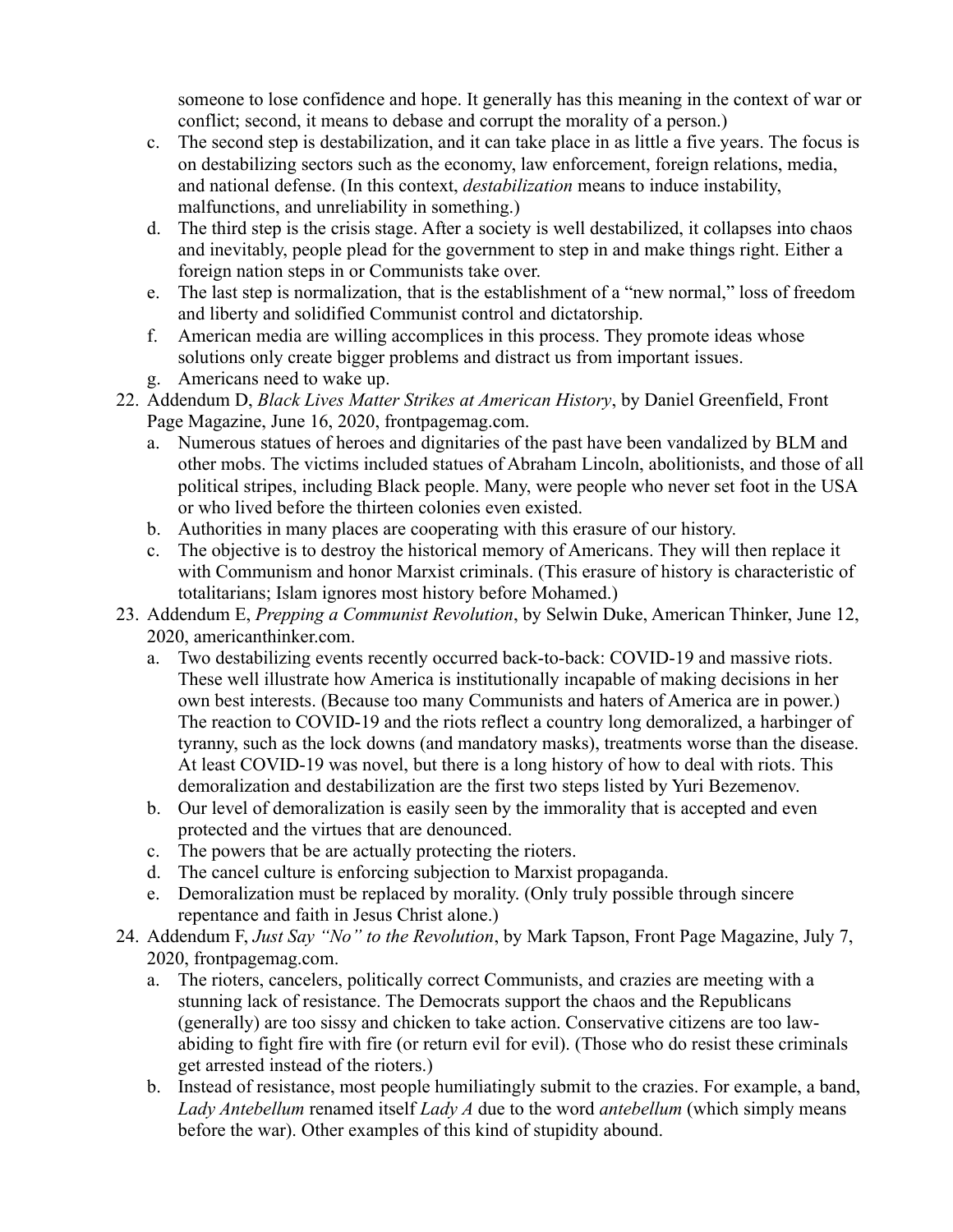- c. Enough is enough. (Some bold suggestions are given below, but likely few will heed; for most, money and career are more important than morality, being liked and popular are more important than obeying God, and going to Hell is better than being with Christ in Heaven.)
- d. First and foremost, get off our knees. Americans do not bow and scrape before anybody or anyone (except Almighty God).
- e. Speak the truth fearlessly and teach your children and demonstrate to them what courage and integrity look like. Get your children out of public schools or lose them.
- f. Do not kowtow to politicians whose idea of fighting COVID-19 is to let felons out of prison and prohibit singing in church.
- g. Take a leaf from the left's playbook: organize and flood politicians with emails and calls to do what is right.
- h. Take another leaf and pack their offices with noisy protesters who refuse to leave until their demands are met. Show up armed. (I profoundly disagree. This kind of discourtesy is unworthy of Americans and especially Christians.) Support cops and local law enforcement.
- i. Boycott companies that support woke stupidity.
- j. Neighborhoods should organize for self-defense against mobs.
- 25. Addendum G, *Marxism in the Classroom, Riots in the Streets*, by Clare M. Lopez, Front Page Magazine, July 25, 2020, frontpagemag.com.
	- a. The explosion of rioting was only a matter of time.
	- b. In 1958, W. Cleon Skousen wrote *The Naked Communist*, to warn Americans how Communists planned to destroy America from within, not by Marx's ideas of violent revolution, but according to the ideas of Antonio Gramsci's *cultural Marxism* (See Appendix B). (You can be sure that if the cultural Marxists sufficiently destabilize America, the real, violent Marxist-Leninist Communists will move in and slaughter the cultural Marxists and many others. Probably Red China and Russia will move in militarily.)
	- c. Much of this infiltration that has brought us to near catastrophe began in our schools. Skousen's list of 45 goals (see Appendix A) includes number 17: "Get control of the schools. Use them as transmission belts for socialism and current Socialist propaganda. Soften the curriculum. Get control of teachers' associations. Put the party line in textbooks."
	- d. Under the noses of parents, schools sneakily taught children to hate America and all America once stood for; they possessed neither the critical thinking skills nor the ability to appreciate their heritage of Western Civilization. As Gramsci envisioned, they entered the arts, media, government, academia, and so on.
	- e. Today, we face a situation perhaps only slightly exaggerated in this recent quotation from Jeff Nyquist: "The Constitution of the United States is something alien to *most of the persons who occupy the actual government* formed under it." [emphasis in the original.] So how did this happen?
	- f. John Dewey, Herbert Marcuse, and their ilk brought socialist concepts of progressivism to US schools through the National Education Association. (Over time,) solid rational education degenerated to critical race theory and other falsehoods.
	- g. For example, Howard Zinn's history textbooks that are used across the US from middle school through university distort true history and paint America as irredeemably, oppressive, racist and unjust. Zinn's solution was class warfare that pits identity groups and minorities against one another, rejects American exceptionalism, free-market capitalism, and goads students to anger, despair, and hopelessness about their own country.
	- h. Decades of this indoctrination are to blame for today's havoc.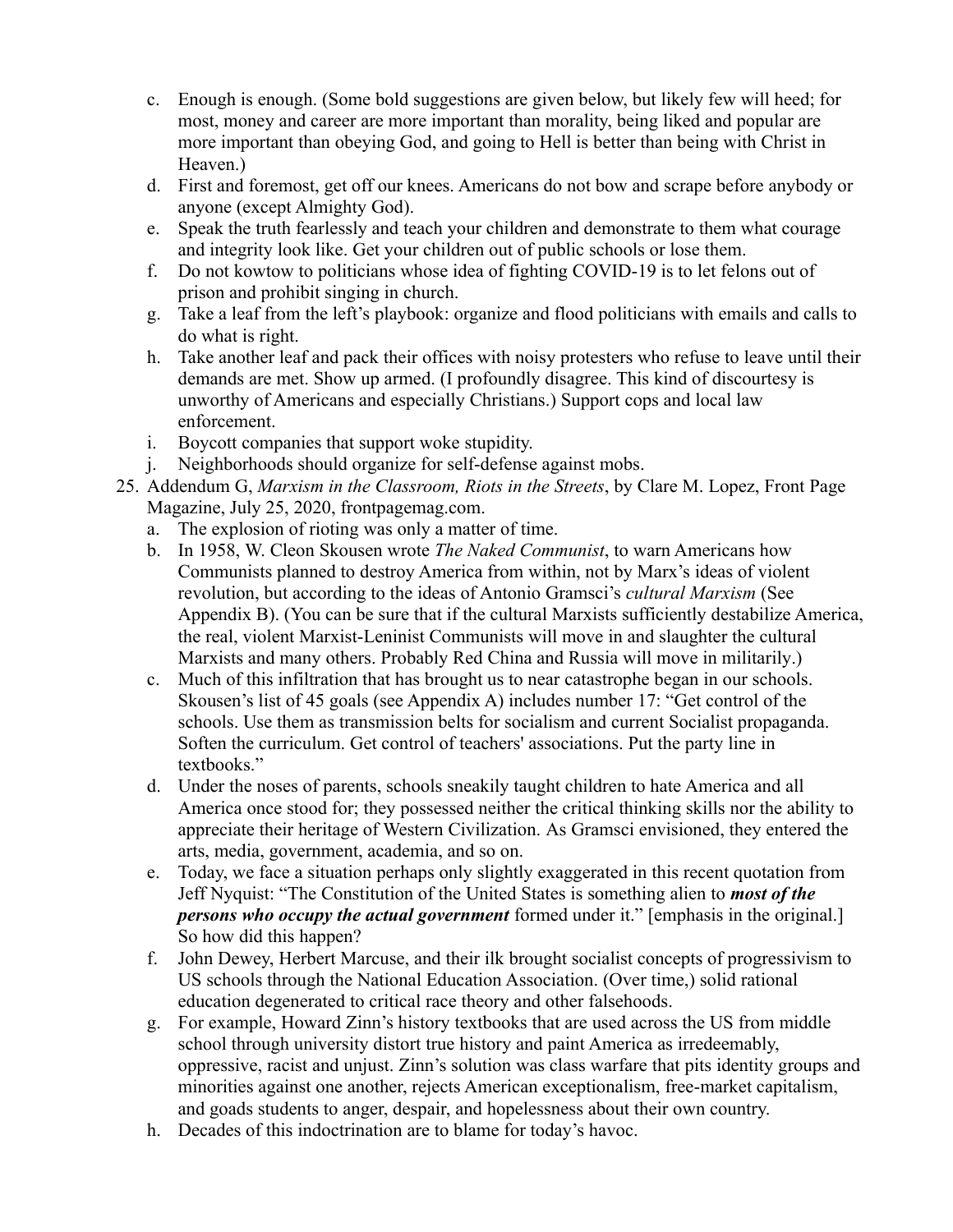- i. Black Lives Matter includes Black Lives Matter at School; they try to cram mandatory propaganda into US schools.
- j. Schools and school boards often do all they can to hide from parents what their children are being taught.
- 26. Addendum H, *The Frankfurt School and Excellent Foolishness*, by David Solway, PJ Media, July 24, 2020, pjmedia.com
	- a. It has long struck David Solway how the Frankfurt School was so successful in dominating the curriculum of American universities and successive generations of students. The major figures, Max Horkheimer, Theodor Adorna, and Herbert Marcuse were the main cause of the political revolution of the 1960s, and which gradually filtered into the culture to produce today's revisionist history and violence. Marcuse's books were especially influential.
	- b. Marcuse argued that we must be intolerant towards classical liberal thought such as, tradition, individual autonomy, civic responsibility, and limited government. He thought these were responsible for deep-rooted social injustice.
	- c. The Frankfurters were the red brigades of the university left. They emphasized the perfectibility of human nature.
	- d. These crucial figures were brilliant and erudite, and "excellently foolish."
- 27. Addendum I, *Two Plus Two on the Chopping Block*, by Nancy Pearcey, American Thinker, July 26, 2020, americanthinker.com.
	- a. One woman, describing herself as a "social justice change agent," declared that "The idea of  $2 + 2$  equaling 4 is cultural ... a product of Western imperialism/colonialism."
	- b. So even mathematics is being reshaped by Critical Theory, which claims that all ideas are social constructions by groups using their power to advance their own interests. (The pot calls the kettle black.)
	- c. Other people spew the same silliness as well.
	- d. Many non-Western thinkers were actually seriously influential in mathematics.
	- e. The Bible even gives the approximate ratio for pi in 1 Kings 7:23. (Actually, if one reads the text carefully and correctly includes the thickness of the container in the calculations, within the limits of the precision of the values given, it hits pi exactly.)
	- f. Critical Theory, in line with other flavors of Marxism is not concerned whether something is true or false, but whether or not it advances the Communist cause.
	- g. An idea related to this is that every community (i.e., people group) has its own "truth," which cannot be judged by anyone outside the community.
	- h. But Critical Theory proponents think their beliefs are objectively and universally true.
- 28. Addendum J, *Chinese Communist Party and WHO*, by Alex Newman, The New American, May 4, 2020, thenewamerican.com.
	- a. The Director-General of the United Nations World Health Organization, Tedros Adhanom Ghebreyesus of Ethiopia has no medical degree, is a Marxist revolutionary, and was installed with fervent backing from Red China. Formerly he led the murderous Communist organization, the Tigray People's Liberation Front in Ethiopia, designated by the US government as a terrorist organization due to its murders, kidnappings, terror attacks, and more.
	- b. Tedros continues to promote Marxism; he recently named mass-murderer Robert Mugabe of Zimbabwe as a "goodwill ambassador for the WHO.
	- c. Tedros is a puppet of the Red Chinese Communist Party.
	- d. The entire UN is using COVID-19 to advance globalism and big government.
	- e. Both the WHO and the UN should be abolished. (Or at least kicked out of the USA.)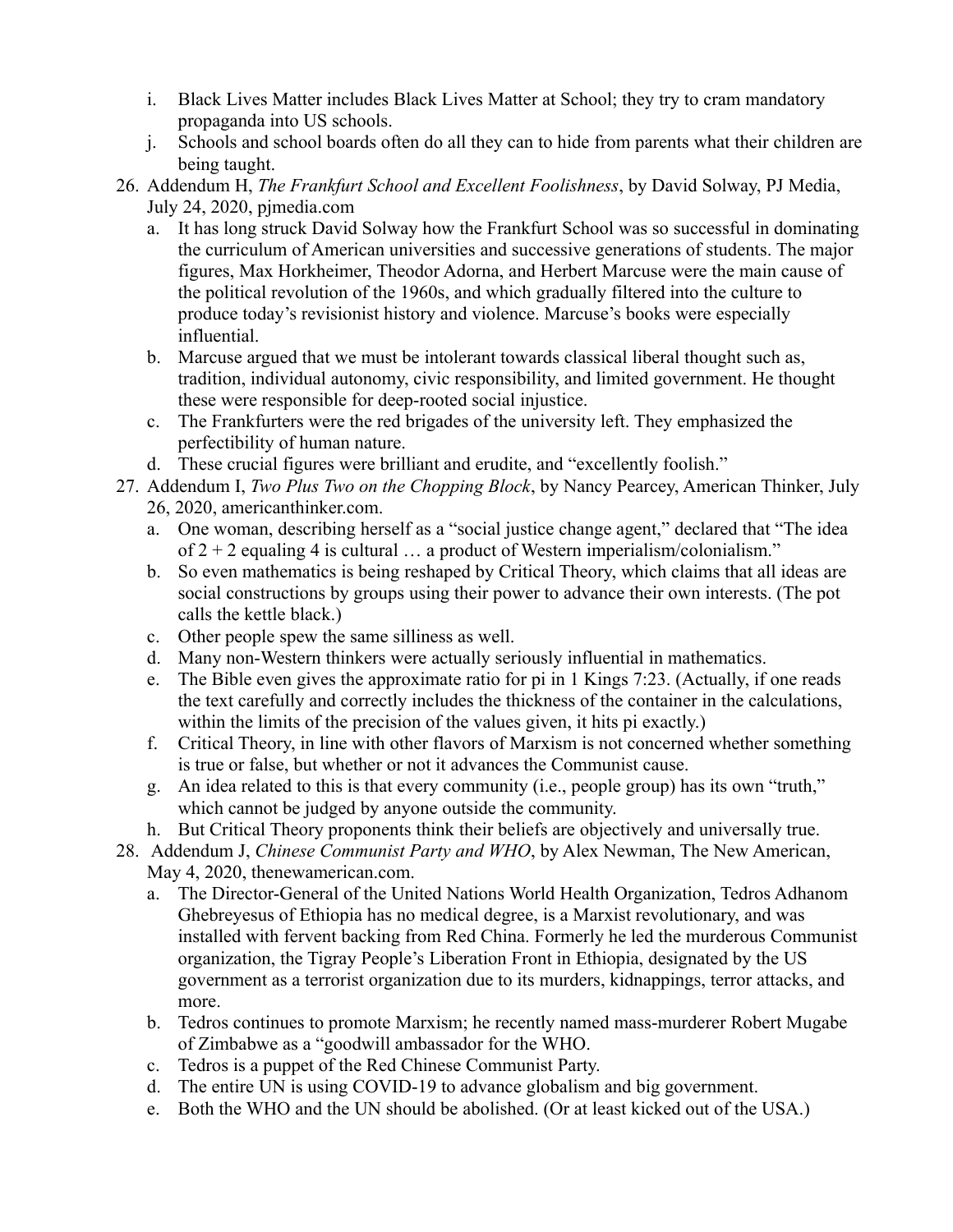- 29. Addendum K, *John Brennan Marxist*, by Discover the Networks, Front Page Magazine, May 13, 2020, frontpagemag.com.
	- a. Brad Johnson, a retired 25 year veteran of the CIA reports that in recent years, the nation's intelligence community has turned away from its core responsibilities of promoting the safety and security of all Americans and has embraced a far more political agenda.
	- b. The intelligence community's 2017 report about global trends overwhelmingly supports global government integration and the globalist movement, hardcore leftist ideas deeply antithetical to American sovereignty.
	- c. Former CIA director John Brennan's "modernization" plan systematically destroyed the CIA's operations division, the heart of the CIA's central mission to steal vital secrets around the world. He told NPR, "We don't steal secrets." The Brennan plan called for other nations' intelligence services to provide the CIA with intelligence collectors. It is thus impossible for the US to keep its operations clandestine.
	- d. In light of Obamagate and the damage Brennan did to America's intelligence gathering capability and national security, a look at Brennan's track record is in order:
		- I. When 21 years old, he voted for the Communist Party USA's candidate, Gus Hall.
		- II. In 1980, in his Master's thesis, he denied the existence of absolute human rights and argued for some degree of government censorship of the press.
		- III. In 1980, Brennan joined the CIA as an intelligence director. In 1998 he played a key role in preventing an operation that would have killed Osama bin Laden who later masterminded bombings of two US embassies, and later the 9/11 attacks.
		- IV. Brennan made a number of statements supporting Hezbollah from 2006 to 2009.
		- V. Brennan defended the George W. Bush administration's unconstitutional warrentless wiretapping.
		- VI. Besides being caught in numerous lies, Brennan dismissed any notion that Islamists would attempt to to form a caliphate in the Middle East.
- 30. Addendum L, *America's Love Affair with Marx*, by E. Jeffery Ludwig, American Thinker, April 25, 2020, americanthinker.com.
	- a. With the dissolution of the USSR in 1991, the Cold War virtually disappeared.
	- b. In the 1990s, Red China, the People's Republic of China (PRC) was admitted to the World Trade Organization and they set up empowerment zones in which capitalist multinational corporations could operate.
	- c. Chinese restrictions on numbers of children won the hearts of Western Liberals who think overpopulation and global warming cause poverty. "Sustainable" use of resources is the goal. For many, sustainability means Capitalism and Communism working together side by side. How else can we fulfill Marx's idea of "from each according to his ability, to each according to his need."?
	- d. The highly educated of the West combined climate change, population control, compatibility of Communism and Capitalism, and the utilitarian doctrine of the greatest good for the greatest number. And the educated elite say what this greatest good is.
	- e. But this leaves out the individual, individual liberty, and Judeo-Christian morality, and conflicts with these values.
	- f. Those who grew up before 1991 were brought up in a world that was anti-Communist. Politicians of both major parties believed in private property and liberty (or professed to). The USSR were the bad guys and we were the good guys. We had prosperity and liberty, and they did not.
	- g. Once the USSR collapsed, the idea of two sides in the world evaporated from our consciousness. But the left marched on and took over one of our two major political parties. (The Democratic Party is almost entirely under Communist control, and the GOP is heavily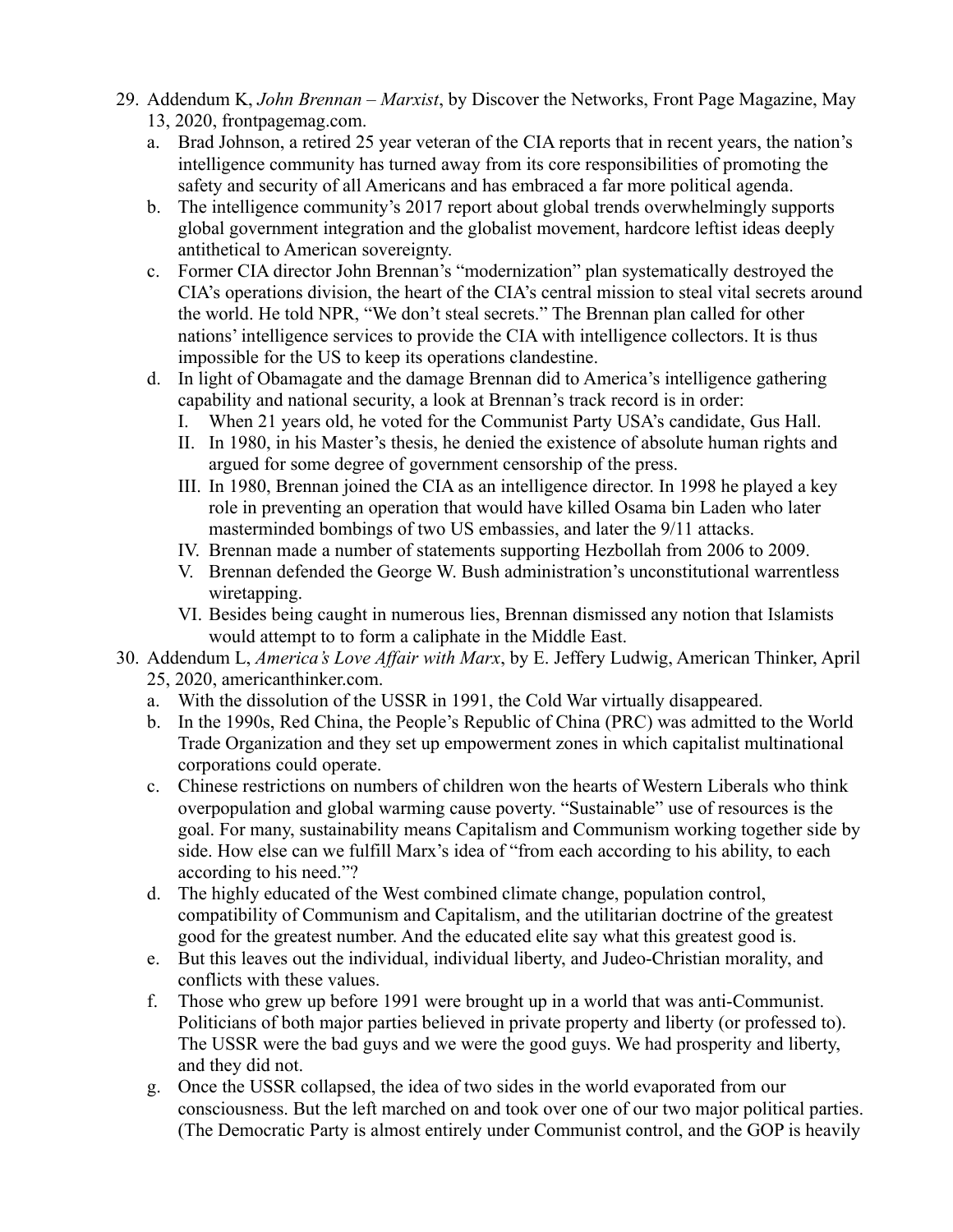influenced by Communism.) There is a great struggle now between liberty and private property on the one hand and Marxist policies and programs.

- h. Those under 30 are ignorant of Communism and life under it, with all its horrors. This is in contrast to earlier years when anti-Communism was integral to our culture.
- i. The left has made great progress recently against hundreds of years of Western tradition. Our heritage cannot be taken for granted. Resistance is needed.
- 31. Addendum M, *Electing Communists in the US*, by C. Mitchell Shaw, The New American, February 17, 2020, thenewamerican.com.
	- a. Mainstream media have spent the last four and one half years focusing on the falsehood that Russia influenced US elections to help Trump. (Hillary Clinton, like her womanizing husband, is a Marxist-Leninist. And Communist Russia wanted her opponent to win? I have a certain bridge for sale, cheap …)
	- b. Meanwhile, pro-Chinese Communists are working within and outside of the Democratic Party to flip one state after another to the left. The goal is to use Democratic Party control as a transitional stage to Communist Control.
	- c. An organization, New Virginia Majority (NVM) has worked for twelve years, targeting, minorities, women, low-income workers and others susceptible to being bribed with the promise of money from the public till. They registered more than 300,000 voters, knocked on more than 2.5 million doors, and organized within minority communities to help win significant policy changes like Medicaid expansion, which covered nearly 400,000 people. The bribed voters turned out en masse and made Virginia squarely Democrat.
	- d. NVM is a front for Liberation Road, formerly named Freedom Road Socialist Organization (FRSO), America's most influential Maoist organization. It has close ties to Red China.
	- e. Why did not Mainstream media cover this if they were not themselves red?
	- f. Virginia is not their only target. There are many other front groups, and many existing groups have been infiltrated. They have been successful in taking over politics in selected areas, especially in the South. They took over Durham, NC, for example.
	- g. Their tactics for taking over North Carolina are simple: infiltrate and sow discord (class warfare).
	- h. The result is that the Democratic Party has been pushed further and further to the left.
	- i. Another example of their using low-information voters has been the movement to give convicted felons the right to vote, notably in Florida.
	- j. The Reds want an electorate that is uninformed (bribed and misinformed), but active.
	- k. It is not enough to try to do what the Reds do; we must teach the electorate our country's true history, the value of freedom, and the consequences of losing it.
- 32. Addendum N, *Leftist Rioters … Are Literal Revolutionaries*, by David Limbaugh, PJ Media, July 31, 2020, pjmedia.com.
	- a. All the non-stop craziness going on in our society shows that there is some kind of intelligent design at work.
	- b. Limbaugh thinks it is spiritual warfare, but will focus on the human end.
	- c. Limbaugh believes George Floyd was murdered (that is, the police actually intended to kill Floyd?). Nobody objects to (genuinely) peaceful protests.
	- d. But it is not fair to condemn all cops for the actions of a very few.
	- e. There should be a more widespread condemnation of the rioters, looters, and anarchists; nor is there justification for all their murders and other violence.
	- f. The rioters are implacable; they want nothing less than destruction of our society.
	- g. The rioters are outright Marxists, or what Lenin called, "useful idiots," those who unwittingly advance Marxism. They think and act like Marxists.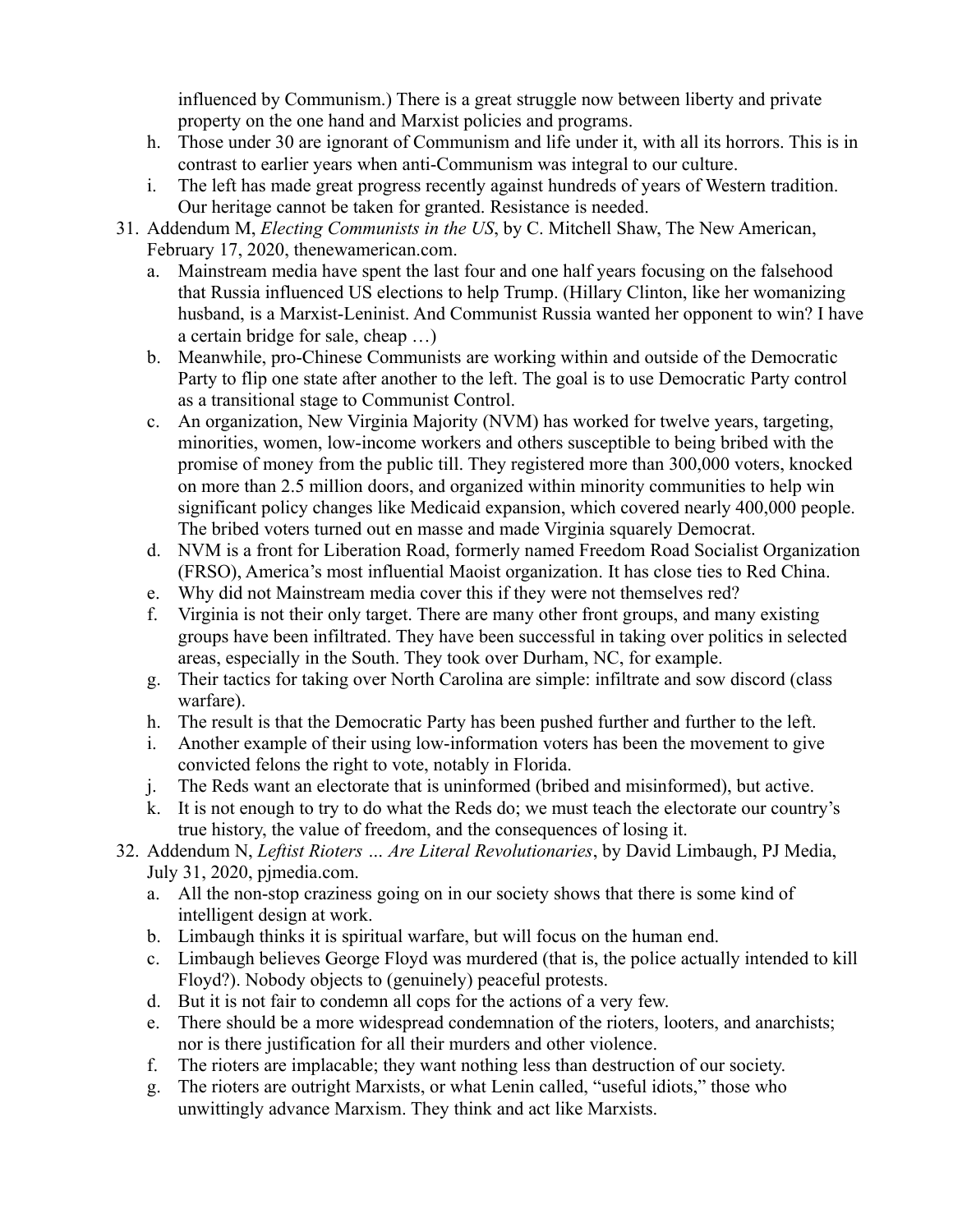- h. Marx divided people into different groups (Capitalists vs. workers) and condemned one group and everyone in it for oppressing the other group. Just like Marx, today's rioters define the terms so as to condemn the accused class irredeemably. For Marx, it was systemic class oppression, for today's rioters, it is systemic racism and economic disparities. Neither Marx nor rioters allow dissent. It is their way or the highway. Their views are absolutely mandatory. Dissenters are shunned and canceled and their freedoms denied.
- i. The leftist oligarchy is like them.
- j. We used to be thankful we were not in Nazi Germany, the USSR, or Red China. (This still ought to be the case.)
- k. Pray for discernment for Americans and reconciliation (strange way to put it; the hate is all on one side), peace, and healing.
- 33. Addendum O, *In Defense of Fathers and Mothers*, by Paul Kengor, The Guardian, June 26, 2013, theguardian.com.
	- a. The US Supreme Court made gay marriage a right.
	- b. It was not always this way; Obama made a speech in 2008 praising fatherhood. But gay marriage changed all this. Liberals now embrace a form of family that excludes fathers or mothers in the name of "gay rights."
	- c. Kengor claims that it is not right to discriminate against Sodomists. (God makes His sun shine and rain fall on the just and unjust, and it is not our job to unfairly punish certain kinds of sin. But there are legitimate reasons for discrimination in many cases. For example, someone with a history of shoplifting would be rightfully discriminated against for a job in a retail store. Likewise due to their dominating sin and very high incidence of pedophilia, Sodomists should never be trusted for jobs involving children.)
- 34. Addendum P, *Black, Red, Pink, Green*, by Trevor Loudon, The Epoch Times, August 2, 2020, theepochtimes.com. (The Epoch Times is put out by the Falun Gong religious movement. Obviously, they will have no love for Red China. Their heathen religion, an offshoot of Buddhism and Taoism, will, of course, color their reporting.)
	- a. (As of the article's writing) Kamala Harris is still expected to be Biden's running mate, but Karen Bass is rapidly gaining ground. Given Biden's dementia, she could soon be the most powerful politician on the planet. But who is she?
	- b. She bragged about growing up around a lot of "red diaper babies," and people openly in the Communist Party.
	- c. She went on to join the Black Panther Party.
	- d. She became involved with Maoists and their nationwide pro-China Communist "Line of March."
	- e. Bass founded and led for many years the "Community Coalition" in South Los Angeles, a nest of Maoists.
	- f. In the late 1980s, she was involved with the Democratic Socialists of America.
	- g. She was a speaker at the 1993 West Coast Socialist Scholars Conference.
	- h. The list goes on.
	- i. Bass has visited Cuba many times and has publicly praised Fidel Castro.
	- j. According to Biden, Bass was being thoroughly vetted as a potential running mate.
- 35. Addendum Q, *Antifa: A Communist and Anarchist Movement*, by Discover the Networks, August 7, 2020, a digest of a longer article at discoverthenetworks.org/organizations/antifa.
	- a. Antifa is a revolutionary Marxist/anarchist militia movement that seeks to bring down the United States by means of violence and intimidation. They are are responsible for a level of street violence not seen since the 1960s.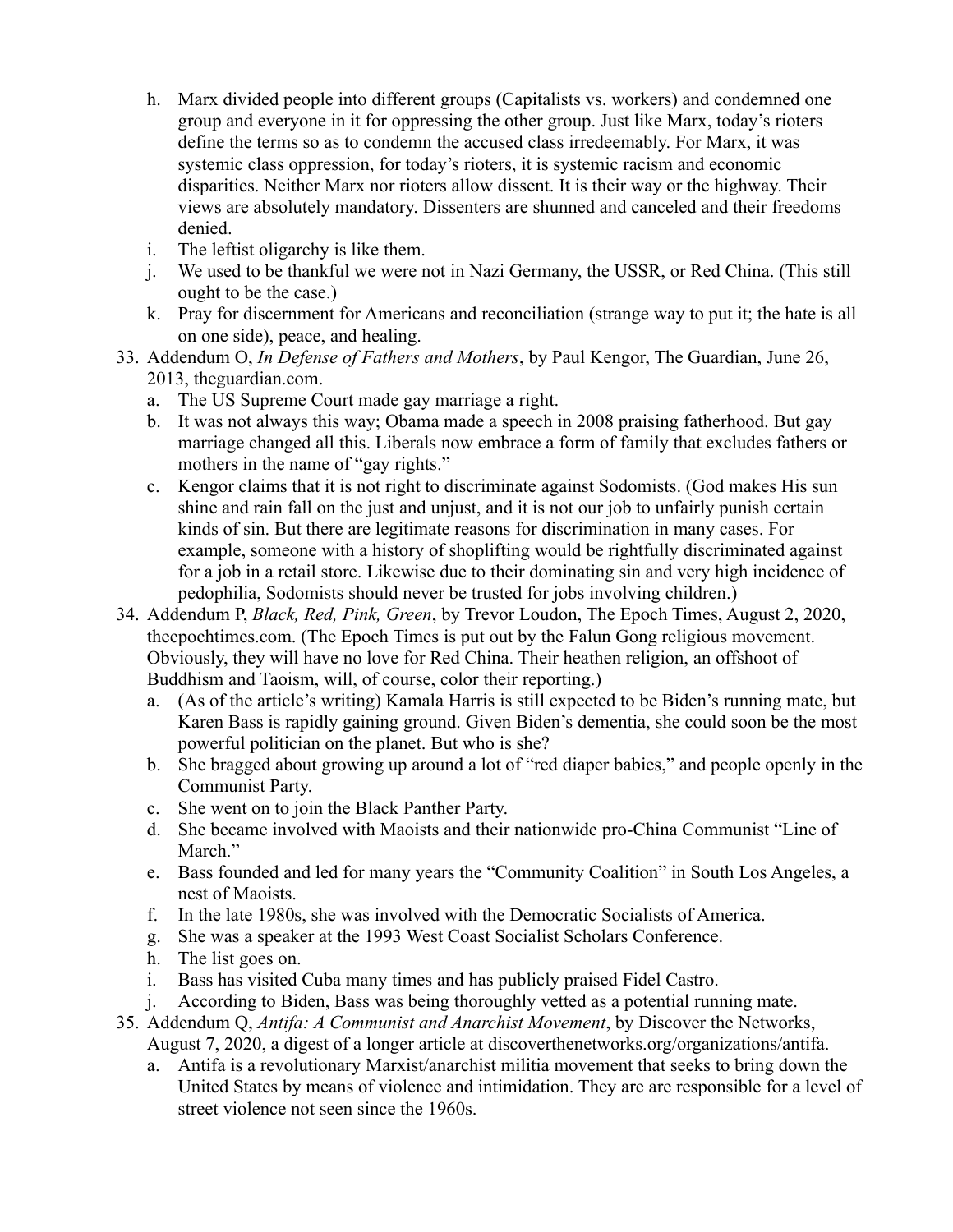- b. "Antifa" is a shortened form of "antifacist"; their adherents are commonly seen waving their black and red flag of anarcho-communism. Their long term goal is to establish a Communist world order. (There is a bit of conflict here. Traditional anarchists want to do away with civil government. But the Communists will install a very totalitarian government. Since historically, anarchy is very unstable, the Communists will win.)
- c. Antifa explicitly disdains politics; they believe violence is the only answer.
- d. They reject the validity of America's existence and candidly express desire to wipe the United States off the face of the earth. Likewise, they reject law enforcement as illegitimate as well.
- e. One group, "Revolutionary Abolitionist Movement" is promoting armed violence.
- f. Antifa is international, and has committed terrorist bombings in Greece, Italy, and Mexico.
- g. Antifa frequently attacks Trump supporters and conservative groups, especially if they gather for a protest, march, or other public demonstration.
- h. Antifa equates fascism with capitalism. They also consider any conservative to be a fascist.
- i. Antifa groups are in all 50 states, with the possible exception of West Virginia; some states have dozens of local groups. They appear to be growing rapidly. They lack centralized leadership, but have a highly networked, well-funded, and global presence. Local groups are autonomous cells.
- j. When Antifa participates in street demonstrations, they often use a technique known as "black bloc." They dress entirely in black and cover their faces with black masks or scarves, making it nearly impossible to identify the criminals.
- k. A common tactic is to commit serious crimes of violence and property destruction to provoke a police reaction, then label the reaction as evidence of a "fascist power structure" engaged in oppression.
- l. The article lists a number of significant Antifa protests and riots. They routinely attack people with fists, clubs, rocks, knives, and pepper spray. Many of Antifa's victims have been hospitalized. In most cases, those attacked were mainstream conservatives, not racists or extremists.

# <span id="page-24-0"></span>*A Recap of You Can Trust the Communists to be Communists (Third Edition)*

That was a long summary, over 20 pages summarizing a 492 page book. Even that may seem too long in this impatient age. So let me try to summarize the summary down to the most bare essentials:

- 1. Communism had suffered a severe setback with the collapse of the USSR and loss of its satellite countries. But this was largely a military setback. In the intervening years, Communist Russia has made a substantial recovery militarily, and is aggressively promoting Communism worldwide. Red China has also risen from being an impoverished Third-World country to global superpower status and is rapidly increasing its military strength, economic strength, and global influence, especially in Third-World countries. It is imperialistic and bent on world dominion.
- 2. Apart from nuclear and other military threats to America, Communists have made huge strides in influence around the world and here in the USA. Most of these gains have been by means of steady and stealthy infiltration of our institutions over decades. Much of the "stupidity" that is anathema to Christians and conservatives and that has come from "liberals," "progressives," and other left-wing groups is actually a direct result of Marxists and Communists of various stripes. While a lot of this has been visible on the surface, much more has been hidden from the general public until recently. Red China, Russia, and others have provided domestic Communists with large amounts of financial and logistical support. Red China, in particular, has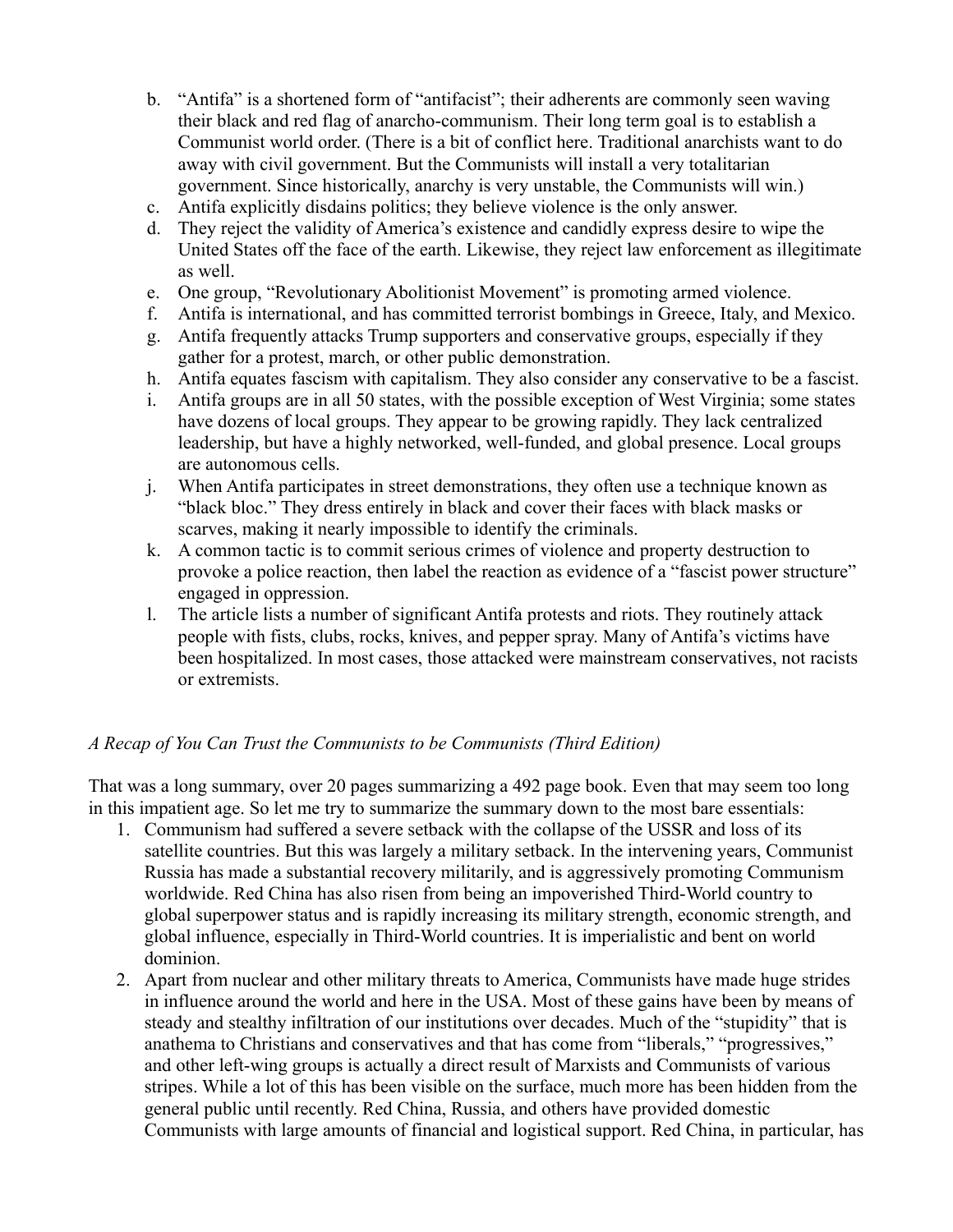aggressively used economic warfare, theft of industrial and military secrets, direct interference in American elections and politics, and a heavy influx of propaganda against us.

- 3. Communist teach that their program will result in perfected humanity, but it has only ever succeeded in producing millions of dead humans. In the meantime, they consider themselves to be at all out war with us, their public pretenses notwithstanding. They are doing everything possible to destroy us. They are therefore intent on destroying our military, civil and religious institutions, and the moral fiber of our people.
- 4. It is therefore important for Americans, especially American Christians, to have some basic knowledge about Communism. Communists are not all agreed on all points, but they do have the same basic foundation.
- 5. Marxism teaches the universality of class warfare, traditionally between capitalists and workers, and that economics is a zero-sum game, that is, if anyone gains, someone else must lose.
- 6. Leninism teaches that Communism will win this war. Wherever Communism wins, it must be by violent revolution and mass slaughter.
- 7. Communism has an underlying philosophy: Dialectical Materialism. It is crucial that this be understood at a basic level in order to predict Communist behavior and defend ourselves from them.
	- a. The Materialism part simply means that there is nothing in the universe but matter-energy in motion. There is no God and no supernatural of any kind. Humans are just another animal; humans do not have souls. Darwinism and Big-Bang cosmogony have thus greatly supported Communism. Christians who promote some version of a "Framework Hypothesis" or anything other than the 144 hour / six day Divine creation as recorded in Genesis are unwittingly helping Communism.
	- b. The Communist Dialectic is derived from Hegel and Fichte, but is not exactly the same.
		- I. Superficially, they use the familiar scheme of thesis-antithesis-synthesis. But Marxists teach that there is a positive driving force in history that causes conflicts. In fact, all change produces progress towards the final goal of Communism. As such, this is simply another form of pantheism or monism, that is, the world is god. At any one time, the established force is the thesis, and the opposing force is the antithesis. This is the dynamic that pushes progress toward Communism forward. Everything is interpenetrated by its opposite; nothing exists in isolation. The conflict thus generates Communist progress, but slowly. Eventually a crisis is reached, and the thesis negates the antithesis and a new synthesis results, which synthesis becomes a new thesis.
		- II. That is the theory. In practice, there are a number of severe problems.
			- i. Once the synthesis of the Communist perfect "new man" is reached and heaven on earth is established, what is the new thesis, antithesis and so on that moves things past their ultimate goal? Does the process stop? If so why?
			- ii. There are no objective rules by which one may reproducibly select or determine a thesis based on empirical observation, evidence, or even whimsy. Communists claim that this process progresses towards Communist victory, but they have no way to validate their irrational "analysis." Once a thesis is selected, there are no objective rules by which one may determine its antithesis. Likewise, there are no objective rules by which one may determine or predict the synthesis. There is no objective standard by which one person may validate the selections or predictions of another.
			- iii. As a consequence the Dialectic gives Communists complete freedom to arbitrarily create "truth" out of thin air any time they please. They can produce seemingly closely reasoned "scholarly" works, and whenever normal boolean/Aristotelian logic fails them in their quest to justify this or that particular falsehood, they pull their Dialectical rabbit out of their hat and get on with it. *This is the most important*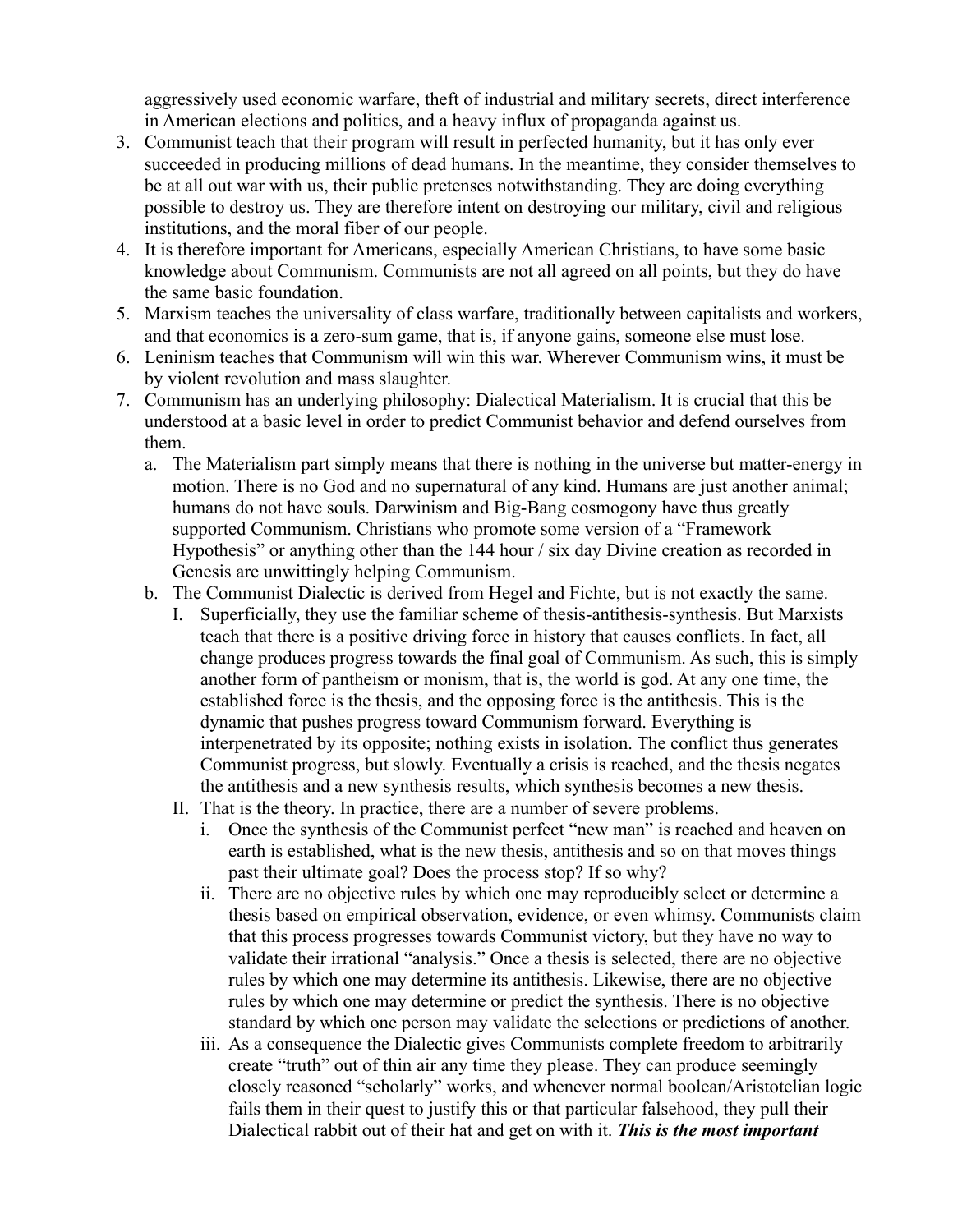*thing people need to understand about Communists.* The result is that Communists are inherently routine, pathological liars.

- iv. They are consequently "justified" when they change courses of action at any time and for any reason. Due to their belief in their Dialectic, they actually expect to make frequent course changes and reverses. For example Red China embraced capitalism to a large extent so as to become a major economic power. They have not abandoned Communism; they are merely living according to the Dialectic. *This is the second most important thing people need to understand about Communists.*
- v. For much the same reason, Communists are under no moral constraints at all, so long as their goal is Communist victory they are excellently moral in their own eyes.
- III. In practice and with respect to biblical morality, Communists are pathological liars, criminals, and completely amoral, whatever their outward pretenses.
- c. Failure to understand Dialectical Materialism has resulted in much misunderstanding of Communism and this has allowed them to advance their agenda greatly.
- 8. The Communist Party is composed of highly disciplined, motivated, and obedient workers who have, by stealth and sneakiness, infiltrated many large and small educational and civic institutions, churches, organizations, corporations, and worst of all, government at all levels.
- 9. Remember the Dialectic. The old Communist doctrine of capitalists versus workers is not the only conflict they stir up and aggravate. That conflict has not worked in prosperous America. Most lately, they are stirring up conflict between Blacks and Whites. They seem to include Latinos with the Blacks and Asians with Whites. The goal, rhetoric aside, is not racial reconciliation, but increased hatred between Americans. Unfortunately, quite naturally, Whites are getting sick of this stuff, and there will be a strong tendency to take it out on Blacks, but the Communists who stir them up are to blame. Part of their rhetoric is to label all Whites racists. They do not make the proper distinction between racism, a determined belief that categorizes one race or another more or less inherently valuable than another. This is very different from prejudice. Humans are prejudiced for and against all kinds of things on the basis of prior experience; it is how we live in a world with less than full information. For example, we flip a light switch; we are prejudiced that the light will come on, on the basis of past experience, and are surprised when it does not. Black crime and public misbehavior by a few adds to prejudice by Whites. People tend to be prejudiced, again, by experience, toward Asians, expecting them to be good students. If a person is prejudiced against Blacks, to slam him as a racist is unfair, particularly if the prejudice is due to Black criminality or bad behavior against him.
- 10. Due also to the dialectic, the Communist definition of truth is whatever helps Communism. Hence, they have outright lied that America is institutionally racist, that we must accept all kinds of immoral behaviors, that all Whites are racist, that slavery is something that needs to be addressed after more than 150 years after slavery was abolished, and so on.
- 11. Communists also greatly help sexual perverts, not because they agree with them, but in order to destroy America's morality and sense of right and wrong.
- 12. The constant barrage of male bovine droppings from the media is no accident. It is the Communist tactic of big lies, lies repeated often, at work.

This writer heartily recommends *You Can Trust the Communists to Be Communists*. Yet, there are some deficiencies and things that ought to have been said:

- 1. In spite of the theoretical basis of Dialectical Materialism, it remains true that the Communists are liars and criminals with evil ends. Although their consciences may be seared, the fact is, their theory is merely an excuse for sin and rebellion against God.
- 2. The book seems to emphasize education of Americans. But education is inadequate when the populace eagerly snaps up every government benefit available, including free government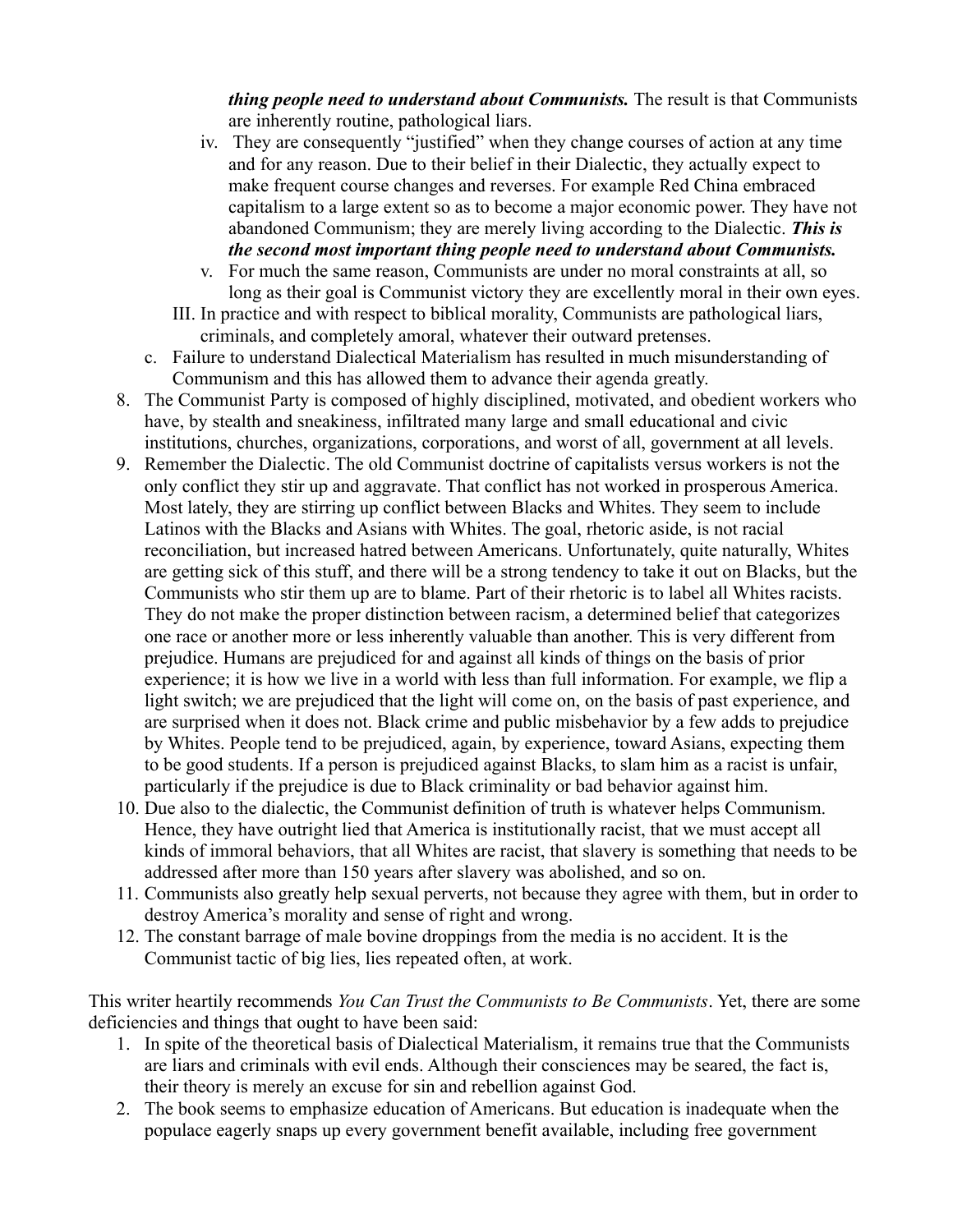schools, and all manner of subsidies, welfare, and so on. Until Americans repent of accepting bribes funded by other taxpayers, they will not be real anti-Communists. Other pandemic moral problems abound. Those who are promiscuous or unfaithful to one spouse and children are not going to criticize sexual perverts. When free godless entertainment is available 24/7, most people are not going to do the hard work of being responsible citizens, informed voters, and fully informed jurors, much less work for biblical government here in America.

- 3. Younger generations now spew out vast amounts of personal, private information about themselves, their families, and associates. This will come back to bite them badly; they are their own informers. No secret police are needed.
- 4. Why should the Communists be the only ones to help people with *legitimate* grievances?

#### <span id="page-27-0"></span>*A Recent Resource – 24 pages summarizing 280 page book*

A prominent pro-family activist here in Indiana recommended two fairly recent books in a general email to his audience. Both are by Chicago pastor Erwin W. Lutzer. The first, *The Church in Babylon*, uses the examples of Israel's captivity in Babylon and the lives of Daniel, Shadrach, Meshach, and Abednego to challenge American Christians to "seek the welfare of the city" while living righteously for God in a thoroughly heathen culture without compromise. He also has much practical advice. It is this writer's impression that many people may find the book helpful.

If there is a weak spot in the book, Lutzer sees technology as a great evil and blames it for many ills. It is true, any tool can be used for good or evil, and sinners will invent many new evil uses for any new technology, and this includes computers and the internet. But before most people had access to the internet or its predecessor, DARPANET, there was television. The average number of hours people watched television each day was astounding; nearly another full-time job. And before television, **"Now all the Athenians and the foreigners who lived there would spend their time in nothing except telling or hearing something new"** (Acts 17:21 ESV). Sinful, lazy humans will always find excuses not to do the hard work God requires of them. Lutzer could have done a better job of addressing the true heart issues. A test for addicts to any dissipation: If I hold a machine gun to your head and tell you not to do it, are you able to not do it? **"And do not fear those who kill the body but cannot kill the soul. Rather fear him who can destroy both soul and body in hell"** (Matthew 10:28 ESV).

"Houston, I have a problem. My inertial guidance system is going haywire. I am lost. Can you tell me what planet I am on? I thought I was on Earth." The next book may help.

Second, and much more germane to the present topic is Lutzer's, *We Will Not Be Silenced*. This writer will summarize the book, concentrating on what the Communists are up to with the riots, cancel culture, censorship, and the like. The Addenda in *You Can Trust the Communists* are not well connected to one another, being by different authors, not all of whom are Christians. Lutzer does a better job and adds much useful information, not only about what is happening, but why, and how we should respond as Christians. As before, the numbers in the outline follow the book's chapter divisions, and this writer's own comments are in parentheses. There is much pastoral advice in the book; the outline minimizes this material, not because it is valueless, quite the opposite, but to concentrate on Marxism.

- 0. The Surprising Response of Jesus.
	- a. The disciples asked Jesus an interesting question: **"And someone said to him, 'Lord, will those who are saved be few?' And he said to them,"** (Luke 13:23 ESV). As He frequently did, He did not respond with a direct answer, but a warning: **"Strive to enter through the narrow door. For many, I tell you, will seek to enter and will not be able. When once**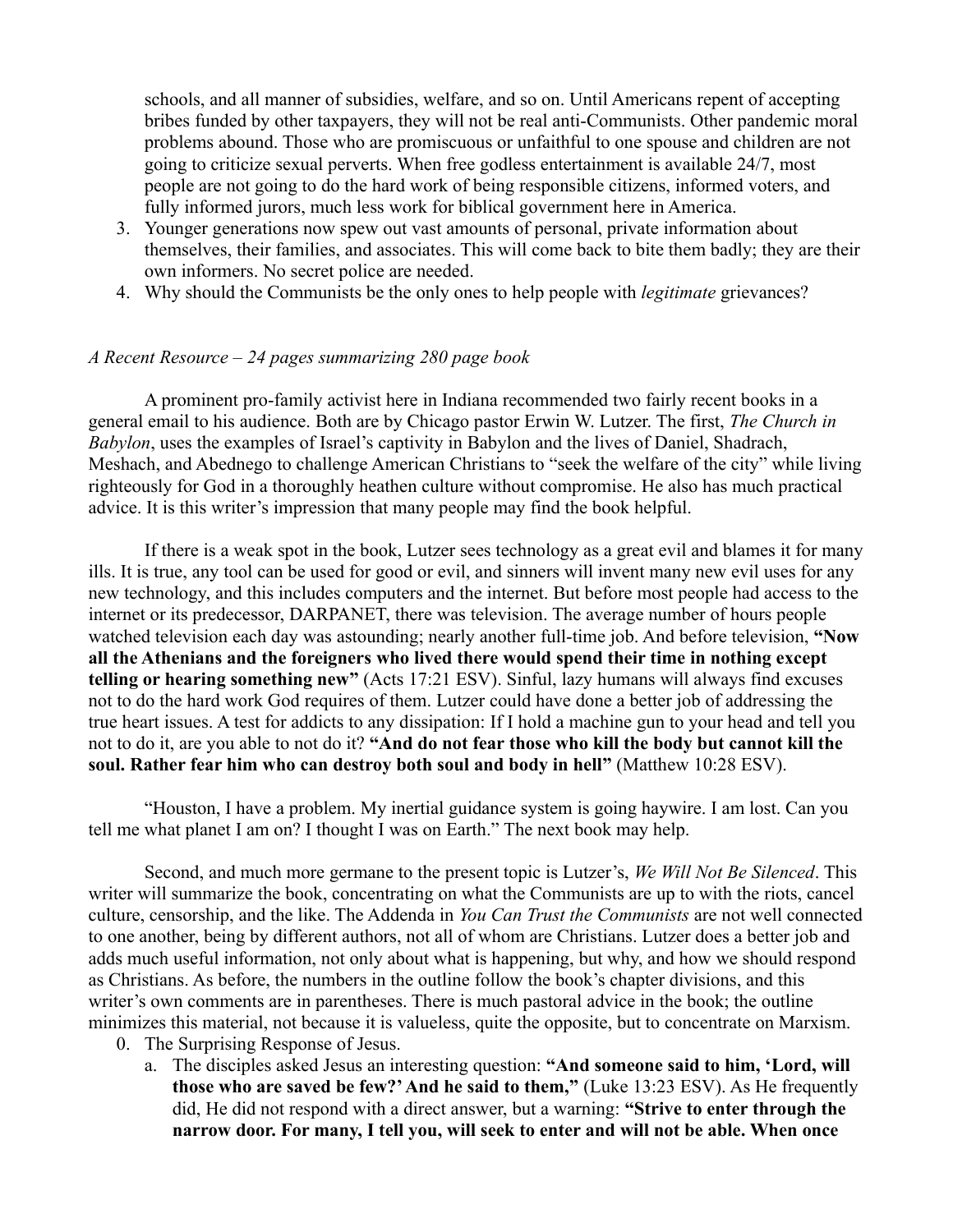**the master of the house has risen and shut the door, and you begin to stand outside and to knock at the door, saying, 'Lord, open to us,' then he will answer you, 'I do not know where you come from'"** (Luke 13:24–25 ESV). Also, **"Enter by the narrow gate. For the gate is wide and the way is easy that leads to destruction, and those who enter by it are many. For the gate is narrow and the way is hard that leads to life, and those who find it are few"** (Matthew 7:13–14 ESV).

- b. By contrast, there are many calls for evangelicals to make Christianity more inclusive, and even affirm the (supposed) salvation of those of non-Christian religions.
- c. Lutzer dedicates his book to those who stand for the truth, no matter what the cost.
- 1. How We Got Here.
	- a. Marxists do not believe that America can be fixed; they say it must be destroyed. Supposedly a new America will emerge free of poverty, racism, and white supremacy. Those who resist are to be vilified until they admit their "mistakes" and embrace Marxism.
	- b. Things have changed greatly in the last 20 years.
	- c. Christians are told to shut up and are shamed into silence.
	- d. Christians, and those who favor Christianity are now a decided minority.
	- e. We must better understand those who oppose us.
	- f. Cultural Marxism's Growing Shadow.
		- I. Leading the attacks against traditional American values is a form of Marxism. Marx introduced a theory of state supremacy that necessitated religious suppression, the curbing of individual rights, abolition of private property, and economic and social controls. (This is the dictatorship of the proletariat.)
		- II. Today, we face what is known as cultural Marxism. (This is close to Gramsci's version of Marxism; review Addendum G above if needed.) It is a form of Marxism that wins hearts and minds of people incrementally.
		- III. Cultural Marxism is attractive to many due to its illusory promises and approval of popular sins, especially sexual sins.
		- IV. Cultural Marxists seek to capture five major institutions: social, political, educational, religious, and most importantly, family life.
	- g. The Destruction of the Nuclear Family.
		- I. Marx taught that families based on natural law and Judeo-Christian values breed inequality, greed, and systematic oppression.
		- II. One reason the nuclear family is an obstacle to Marxism is that children of the rich tend to inherit wealth, and the poor tend to pass along their poverty. But if the state owned everything, wealth would be redistributed more equally. (Marxists actually do a good job of distributing poverty equally.) Supposedly the monogamous family emerged only with capitalism. (So Adam and Eve were capitalists?)
		- III. Marxism teaches that fathers oppress their wives and children and parents oppress their children. Great social progress can only be accomplished with "feminine ferment" (feminism). One of the benefits of getting mothers into the workforce is that children are then in state-sponsored day care centers and schools where they can be "properly" educated against the errors of creationism, the church, and the Bible.
		- IV. Government handouts are designed to create a dependency on the state that is essential for Marxism to thrive. A boost to such dependency came with COVID-19 bailouts, and we can expect (and are getting) more such. We are incrementally moving towards Socialism.
		- V. The rights of the state must supplant God-given rights according to Marxists.
	- h. Oppression Is the Key to History.
		- I. Enter victimology.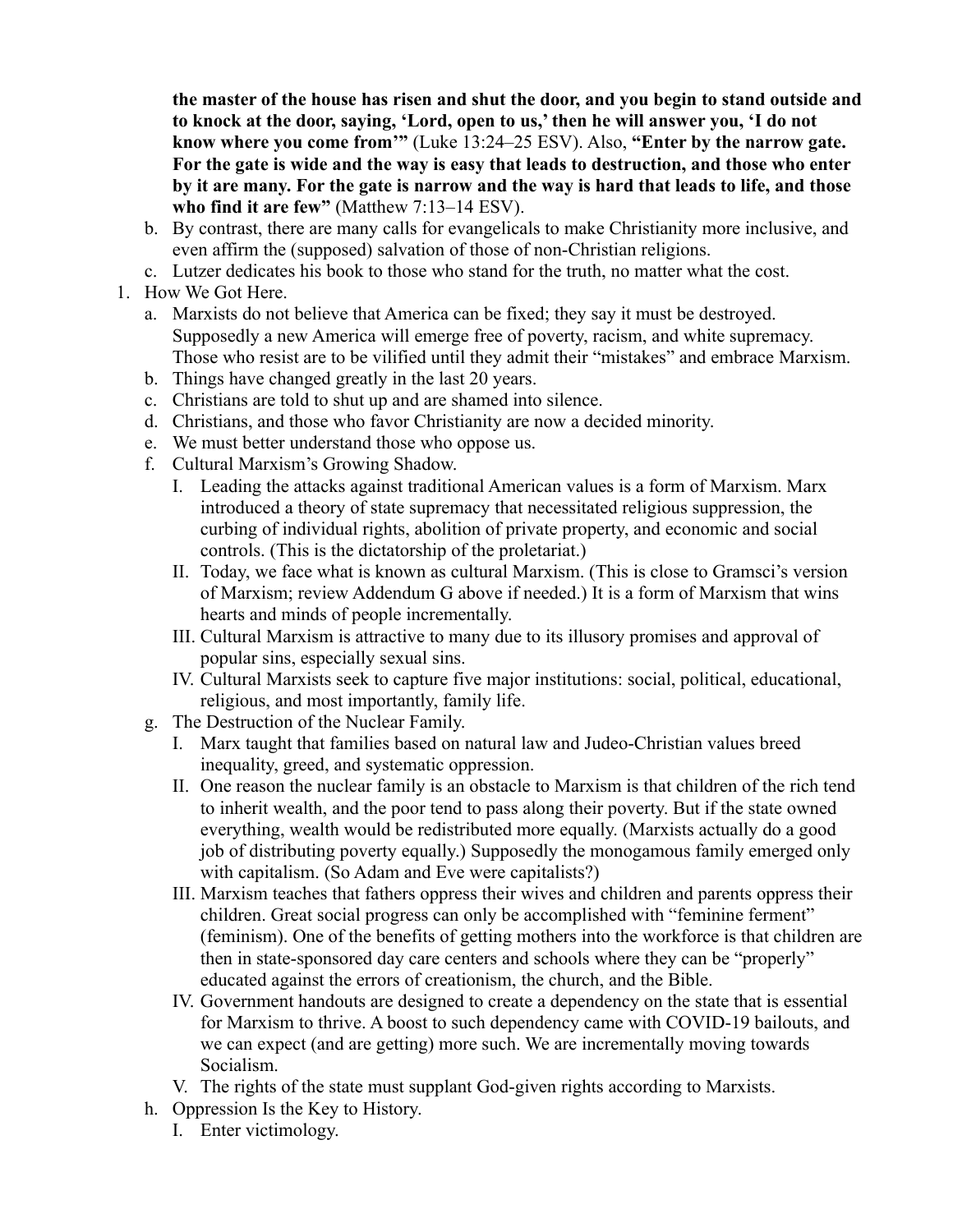- II. Marxists know they need to exploit the existing and often very real grievances of the working class. (Recall: Find out what the people want, then work to get it for them, then take power over them. Also, due to the Fall, much work can be unpleasant toil. Instead of gratefully thanking God that they are infinitely better off than in those in Hell, many people see work itself as a grievance instead of a Divine ordinance.)
- III. Women are told they are victims of the past, of social norms, of traditions, and of men. (And if what the people want is not what it should be, brainwash them.)
- IV. This emphasis on victimhood also applies to race, not to facilitate reconciliation, but to keep the races in conflict with each other (class warfare).
- V. There is real oppression, but when Marxists (Communists) get power, the oppression is far, far, worse.
- VI. Many people who know nothing about Karl Marx nonetheless advance Marxist agendas. For example instead of weeding out bad police officers, the movement seeks to neuter police so as to destabilize society and induce anarchy, a step toward Communism.
- VII. Marxists insist schools must change their curricula to reflect this alternate view of society. Works by Western writers are rejected, bizarre behavior is normalized, Socialism emphasized, and contrary views shamed. The hope is that future generations will embrace Marxism.
- VIII. Black lives matter. All lives matter (including the unborn). But BLM is Marxist. Their website says, "We disrupt the Western-prescribed nuclear family structure requirement by supporting each other as extended families and 'villages' that collectively care for one another. … We foster a queer-affirming network." And one of its founders admitted, "We are trained Marxists."
- i. Margaret Sanger Advances the Agenda.
	- I. Margaret Sanger was influenced by the ideas of cultural Marxism and was a revolutionary who intended to transform the American family so she could change the world. In 1914, she founded a newspaper, *The Woman Rebel,*" which promoted moral and political anarchy. (Sanger likely used other sources than Gramsci for her cultural Marxist thinking, as (so far as this writer can determine) Gramsci did not start writing until 1914, and in Italian at that. Translation of Gramsci's works took time. Nonetheless, she was Marxist to the core.) Her motto was "No gods, no masters." She predicted that the rebellion of women would remake the world, believed in evolution, and thought that the fit should have more children than the unfit.
	- II. Sanger wrote, "Even as birth control is the means by which a woman attains basic freedom so it is the means by which she must and will uproot the evil she has wrought through her submission." In other words, submission to a husband is evil and staying home and raising children servitude.
	- III. Bastardy serves Marxism because illegitimate children can be rootless and more easily directed to secular values and state benefits.
	- IV. From this, feminism flourished with all its evil results such as abortion, Sodomism, the idea that men and women are alike in all respects, trangenderism, and so on.
- j. The Benefits of the Women's Movement.
	- I. Some real injustices have been corrected.
- II. Especially, it is good that lecherous men are finally being held to account.
- k. The Media: Leading the Culture.
	- I. The Agenda.
		- i. The media not only reflect the culture, they direct the culture. It is out front and we are expected to follow.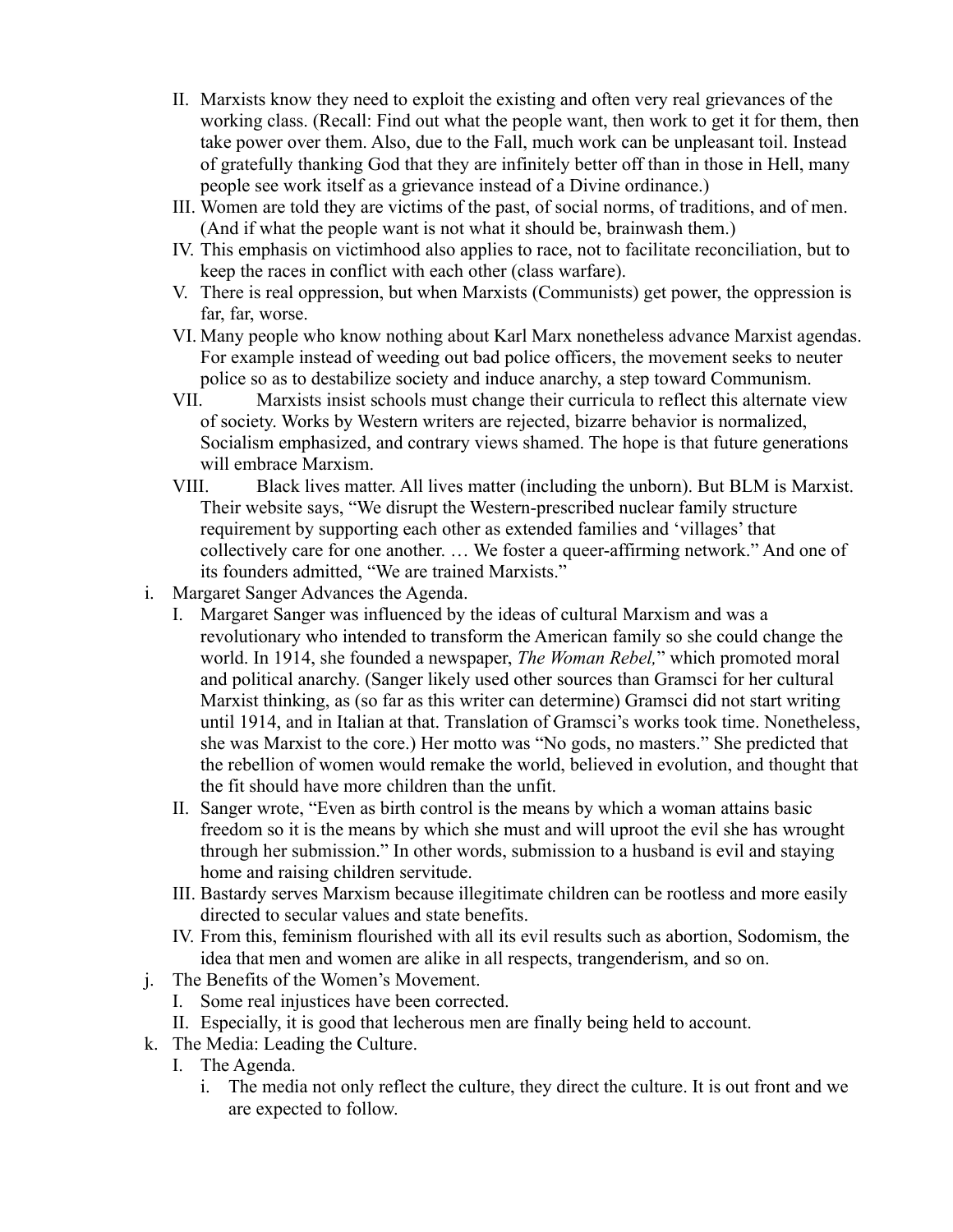- ii. The cultural Marxist revolution focuses on sex, gender, and race. These themes play dominant roles in (many) people's lives and young people are impressionable.
- iii. If the biblical teaching about marriage can be redefined, the social order can be transformed.
- II. The Power of Media Images.
	- i. The 56th Grammy Awards program on January 26, 2014 put on a substantial pro-Sodomist performance as an attack against biblical teachings against Sodomism.
	- ii. The mainstream media support the sexual revolution and will never report on its dark side. They portray those who oppose Sodomism in a bad light.
	- iii. The pressure to accept our society's sexual transformation is upon us.
- l. The Ominous Choice We face.
	- I. There is now the idea that the Church will have to accept the new immorality or become obsolete.
	- II. The left does not want pluralism and exchange of ideas. Their goal is total capitulation to their view.
	- III. Already, Christian colleges are facing pressure to conform.
	- IV. The other possibility is to stand for historic, biblical Christianity and face the consequences. Are we up to the task?
- m. The Silent Church.
	- I. The Church has been strangely silent. (This is not entirely true.)
	- II. Many Christians fear the secular left and its vicious persecution.
	- III. Some want to avoid losing opportunities to bring the Gospel to as many people as possible.
	- IV. We cannot out-shout the left, nor should we.
	- V. Lutzer writes with a heavy heart, feeling like Jehoshaphat when Israel was attacked. **"O our God, will you not execute judgment on them? For we are powerless against this great horde that is coming against us. We do not know what to do, but our eyes are on you"** (2 Chronicles 20:12 ESV). God gave Israel the victory.
	- VI. The sovereign God who knows all things and plans all things has made us ready for these times. We are more ready than we realize to present Christ to our deteriorating culture.
- n. The Purpose of This Book.
	- I. Lutzer does not believe that the moral and cultural decline of the USA can be reversed because it has gone too far. (This is untrue; genuine revivals have radically transformed societies in the past.)
	- II. Lutzer is writing not so much to reclaim the culture, but to reclaim the Church. He wants us to prepare ourselves and our families to stand bravely against an ominous future that is already upon us and give people a reason for that hope that is in us (1 Peter 3:15). It is also call to prayer.
- o. A Wasp, A Knife, and a Horrid Discovery.
	- I. In one of George Orwell's essays, we are given a graphic image of human lostness. A wasp was sucking jam from his plate, so Orwell cut him in half. It continued eating and only discovered its horrid condition when it tried to fly away. It is the same with modern man. (Original quote: "I thought of a rather cruel trick I once played on a wasp. He was sucking jam on my plate, and I cut him in half. He paid no attention, merely went on with his meal, while a tiny stream of jam tricked out of his esophagus. Only when he tried to fly away did he grasp the dreadful thing that had happened to him. It is the same with modern man. The thing that has been cut away is his soul, and there was a period twenty years, perhaps—during which he did not notice it.")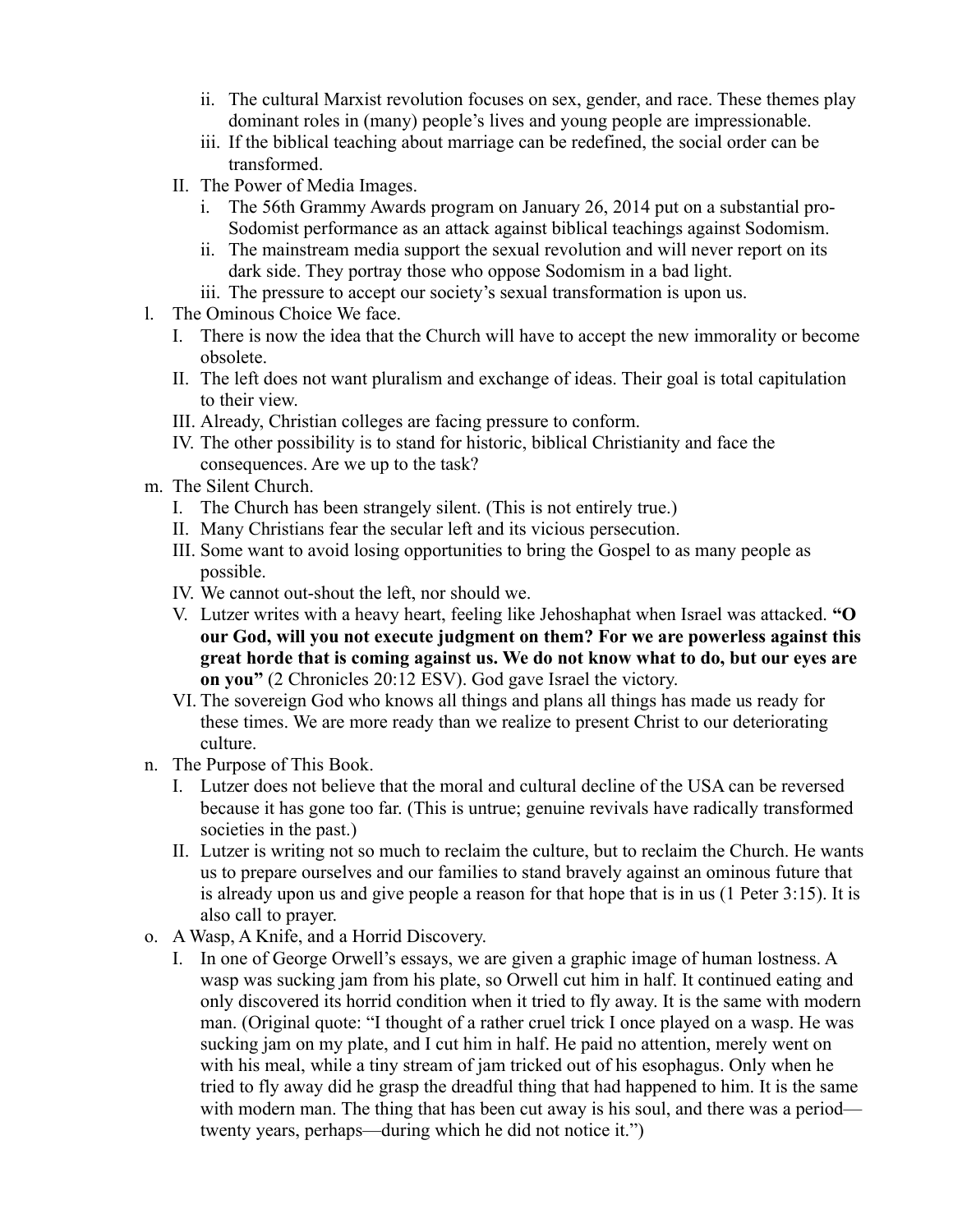- II. Everything might seem normal to us. But the underbelly of America is being eaten away. The America we once knew is gone. The Church has accepted these changes.
- III. There is a firestorm for the future of America and more importantly in our churches; some have already substituted culture for the Gospel.
- IV. Lutzer wants us to have courage and stand for the truth, to speak and not bow.
- p. The Layout and Language of This Book.
	- I. The next eight chapters discuss how the cultural left seeks to remake America. Each chapter ends with a personal word about the response of believers to these attacks.
	- II. Lutzer prefers to use *radical secularism* rather than *radical left* because he is not concerned about left or right politically. He may also use *humanists* also. (Where appropriate, due to the nature of this document, this writer, in this summary, may substitute *Marxist* (a general category), or *Communist* as appropriate.)
- 2. Rewrite the Past to Control the Future
	- a. George Orwell said that whoever controls history controls the future. If you can rewrite or erase the past, you can help people forget who they are and forge a new future.
	- b. In *1984*, Winston Smith's assignment was to make the truth look like a lie and vice versa. If Big Brother made a false prediction, the past was rewritten to harmonize with whatever Big Brother had said.
	- c. Revising history lies at the heart of all social and political revolutions.
	- d. In the Cultural Revolution, Mao ordered that all traces of Western influence be destroyed. Red Guards destroyed monuments and burned Western literature.
	- e. When revolutionaries want to remake a country, they vilify the past to give credence to their vision for the future.
	- f. History to a nation is similar to memory to an individual.
	- g. The Destruction of Monuments.
		- I. The destruction of monuments is part of an attempt to destroy what it means to be an American and discredit her past achievements, especially important founding principles.
		- II. (Lutzer is overly sympathetic to those offended by slavery and other unsavory parts of American History. This is not helpful; an incomplete history will give shallow and incomplete lessons from it. The Holy Bible gives the bad and the good.)
		- III. The riots following the George Floyd incident were not about racism, but revolution. Sympathetic officials did not attempt to control the riots. In the minds of the mobs, the destruction was justified by "destroying white supremacy."
		- IV. The Marxists have a goal: deny us the knowledge of who we are, thus destroying the principles upon which this nation was built.
	- h. A Marxist History of the United States.
		- I. Howard Zinn, a Marxist wrote *A People's History of the United States*. It is loaded with lies.
		- II. The *New York Times Magazine* created the *1619* project that teaches that 1619 is the true founding of the United States because that was when the first slaves arrived in Jamestown. Also loaded with lies.
		- III. The West did not invent slavery; the West ended slavery. (One of the major controversies of the Constitutional Convention was abolition. The anti-slavery forces were forced to compromise, but it is a lie that all the Founding Fathers favored slavery.)
		- IV. All of Western civilization, especially Christianity is also under attack.
	- i. Rewriting the Constitution.
		- I. The US Constitution stands in the way of the Marxists. This is why battles over nominees for the Supreme Court are so fierce.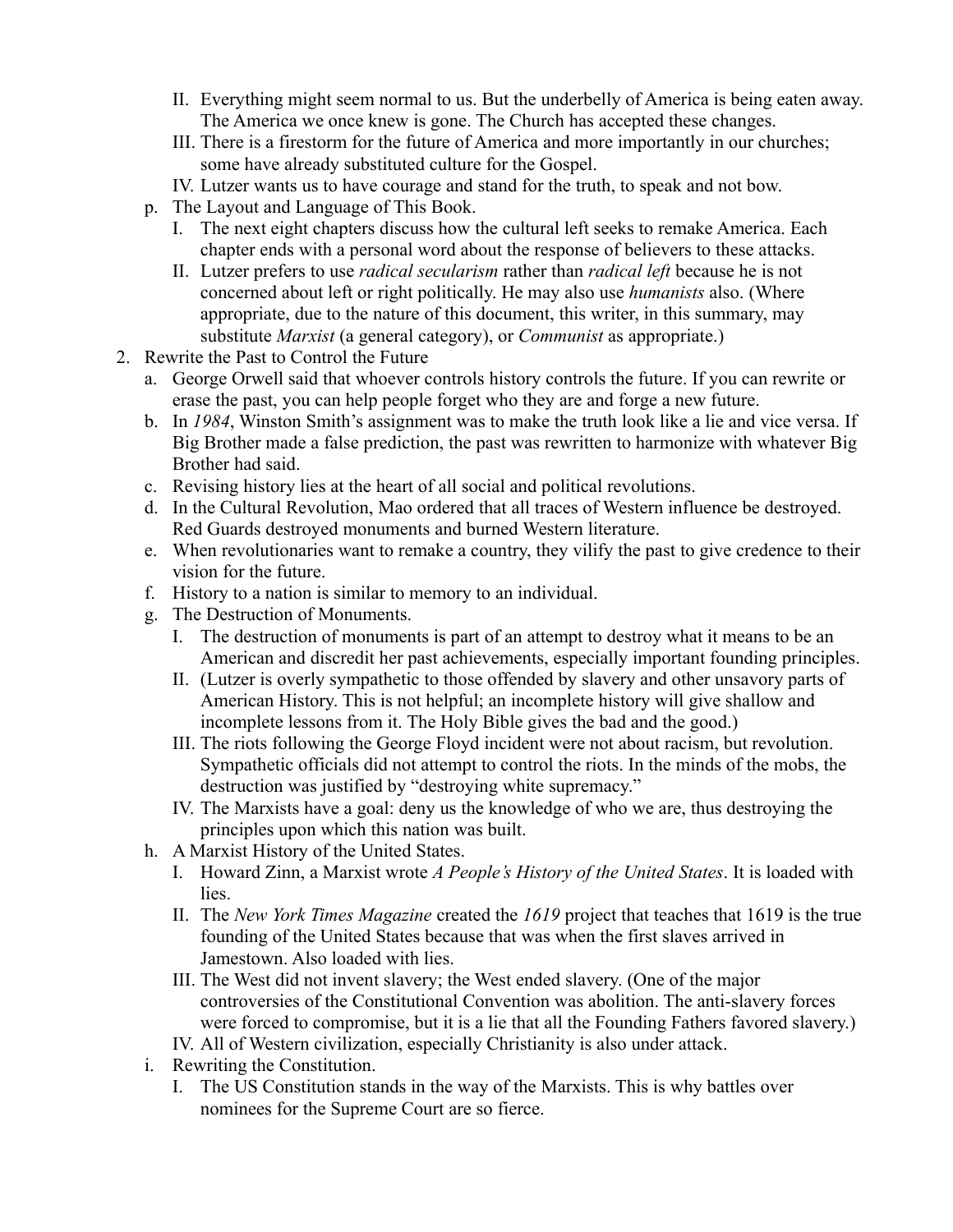- II. There is a proposal to create 127 new states out of overwhelmingly Democrat Washington DC to "pack" the house and senate. Admitting a state requires only a simple majority. This would overwhelm all other voters in the USA and make it simple to pass whatever Constitutional amendments or Federal legislation they wished.
- j. The Secularist's Foundation.
	- I. The *Humanist Manifesto* is a globalist and Marxist document.
	- II. Recall that to Marxists, economics is a zero-sum game. Anyone who is rich, got rich on the backs of the poor. (By contrast, God is a good God who packed the Earth with resources to be used and improved by labor.)
	- III. The Marxists and globalists favor unrestricted immigration because:
		- i. They will counterbalance traditional American values.
		- ii. They will end up on welfare, favoring Socialism.
- k. Learning from History.
	- I. We can learn from history without destroying it.
	- II. We need to ask Marxists hard questions. For example, how does defunding police help Black crime victims. (It hurts them. That is deliberate Marxist policy informed by Dialectical Materialism.)
	- III. Marxists will always seek to eliminate free speech and free exercise of religion. (Otherwise, people will tell the truth and true history.)
- l. America, the Church and Our Future.
	- I. We must respect those with whom we disagree and love our enemies.
	- II. But we cannot surrender to the Marxists out of fear of being called racists, or from other fears.
	- III. The (New Testament) Church was founded in the absence of religious liberty and thrived. Jesus Christ, not American civil liberty is the Church's foundation.
	- IV. Christians must repent of sin. Those who have replaced the Gospel with accommodation to the culture must repent.
- m. This chapter, like all chapters, has a suggested prayer at the end.
- 3. Use Diversity to Divide and Destroy
	- a. "Don't solve problems; use them!" That is how a coworker of Saul Alinsky described the philosophy of the famous community organizer who wrote, *Rules for Radicals*, a book dedicated to the devil. Alinsky died in 1976, but his book is still followed by Marxists. (The ideas of Alinsky and Gramsci have much in common.) Alinsky would actually block solutions to problems because he saw problems (and real people's troubles!) as ways to promote his agendas.
	- b. Alinsky was a Marxist who substituted class warfare between "oppressed" and "oppressors" (according to his definition) for Marx's original class warfare between capital and workers. He thus strove to continue civil strife and discontent in order to continue the class warfare.
	- c. There was a time when relations between races was improving. But now distortions, namecalling, and accusations are driving people further apart. (Lutzer uses *racial reconciliation* frequently. This is the left's word and it is unhelpful because it assumes that poorly defined groups hate one another and need to be reconciled. Scripturally, individuals are responsible to treat one another with charity and work out conflicts between themselves.)
	- d. The left uses *social justice*, *political correctness*, *diversity*, and *equality* to perpetuate conflict and work against peace between people.
	- *e. Equality* used to mean equal treatment under the law; the Communists have redefined it to mean equality of condition or outcomes in life.
	- f. God did not make us "equal" or all like. He did make us equally in His image with its attendant value and dignity.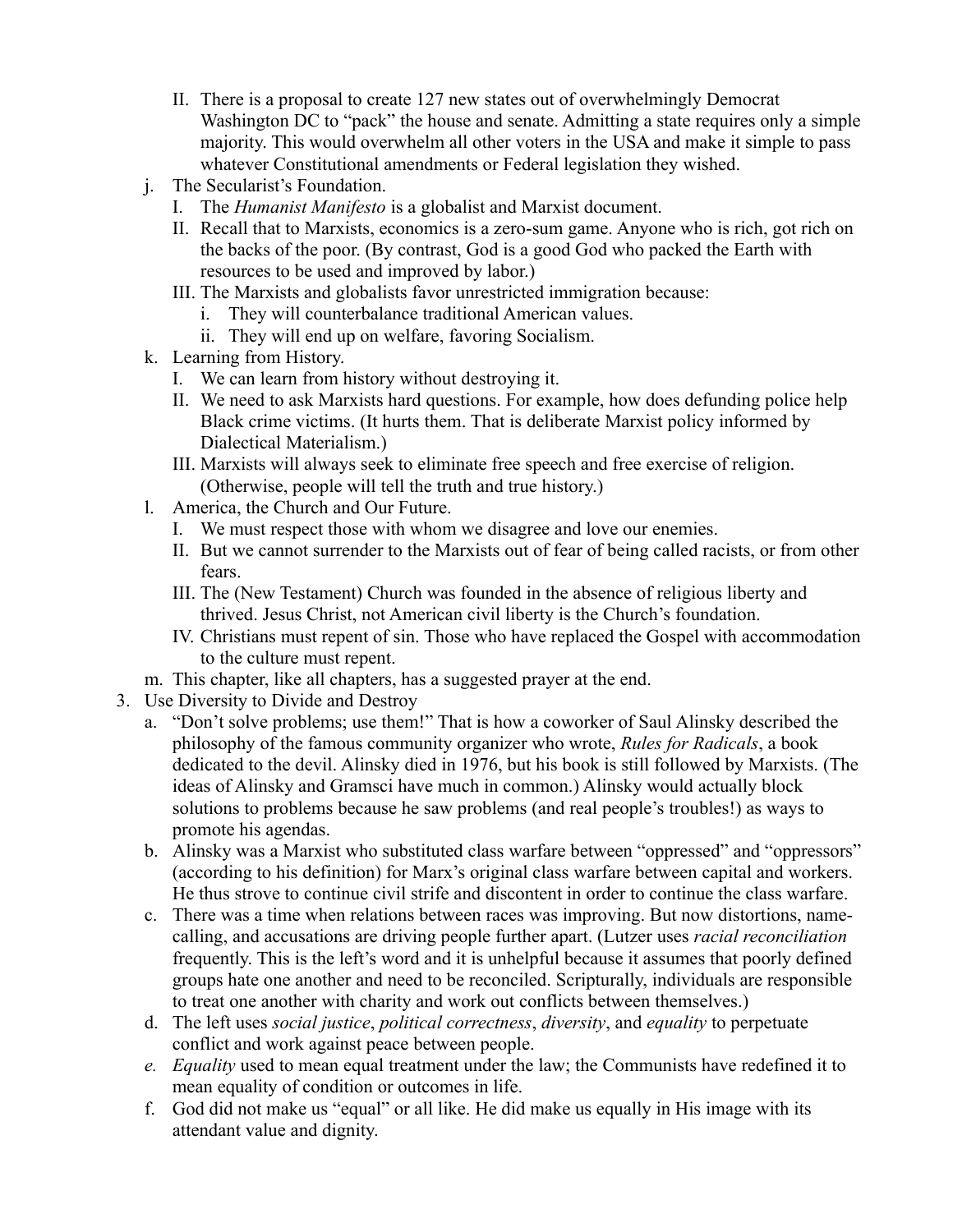- g. There is no way to make people both free and equal.
- h. The Quest for Social Justice.
	- I. Justice for all people, applied uniformly and fairly, is a very biblical goal.
	- *II. Social Justice* is usually a code word for enforced equality of condition.
	- *III.* Lutzer says that biblical justice includes taking the side of the poor and needy. (But biblical justice must be blind to a person's condition or station in life. **"You shall do no injustice in court. You shall not be partial to the poor or defer to the great, but in righteousness shall you judge your neighbor"** (Leviticus 19:15 ESV). )
	- *IV.* Today, *social justice* refers to redistribution of wealth and power to "oppressed" minorities. Oppressors must be identified and blamed for the failures of others.
	- *V.* Behind this is *Critical Race Theory* (CRT). It views reality in terms of power, dividing people in to groups with no distinction between individuals.
	- *VI. Diversity Studies* are actually designed to fuel differences and enrage.
	- VII. Herbert Marcuse, a Marxist philosopher, sought a coalition of victims, to exploit groups that (felt that they were) oppressed, then blame Capitalism and Christianity, thus to help establish a Marxist state.
	- *VIII. Intersectionality* teaches that there are multiple sources of oppression that intersect in a person's life in ways that put them at risk for multiple layers of oppression.
	- IX. One professor lost his job for correcting student's grammar and spelling. Apparently, correct English is a form of oppression.
	- X. CRT has infiltrated some evangelical churches. But it is pure Marxism.
- i. White people are assumed to be racists merely because they are White. (Is not that idea racist?)
- j. Even mathematics is called "racist."
- k. The Critical Role of Families in Our National Struggles.
	- I. Lutzer claims that *systemic racism* exists in the USA. (Yes it does—against Whites, and sometimes Asians. Due to hypersensitivity about race, there not only is not, but cannot be anything in our legal or political systems that is racist, except against Whites (for example, quotas favoring minorities or women.
	- II. There are certainly individual racists (and every group has its share).
	- III. There are some problems that can only be solved within particular groups. Only individuals and families can deal with them.
	- IV. Families without fathers create major problems. (Significantly, families whose fathers died, leaving a widow and her children. fare far better than families whose fathers are divorced or voluntarily absent, or headed by single mothers by choice.)
	- V. The most powerful influence that holds people down in an underclass is moral relativism, especially sexual immorality.
- l. The Church in a Toxic Culture.
	- I. The Gospel of Jesus Christ is the answer to human conflicts.
	- II. There are many types of church ministries that can help overcome the effects of sin in society.
- 4. Freedom of Speech for Me, but Not for Thee.
	- a. Many have been critical of the church in Nazi Germany for not opposing the Nazis. But after the riots that followed the George Floyd incident we can understand. It is difficult to speak up in a culture of mob mentality: submit or else.
	- b. Revolutions begin with a pretext that will hide the real agenda. You need:
		- I. Triumph of ideology over science, reason, and civil liberties.
		- II. People who are willing to advance the revolution in the name of justice and equality.
		- III. To silence all dissident voices by punishing those who speak out.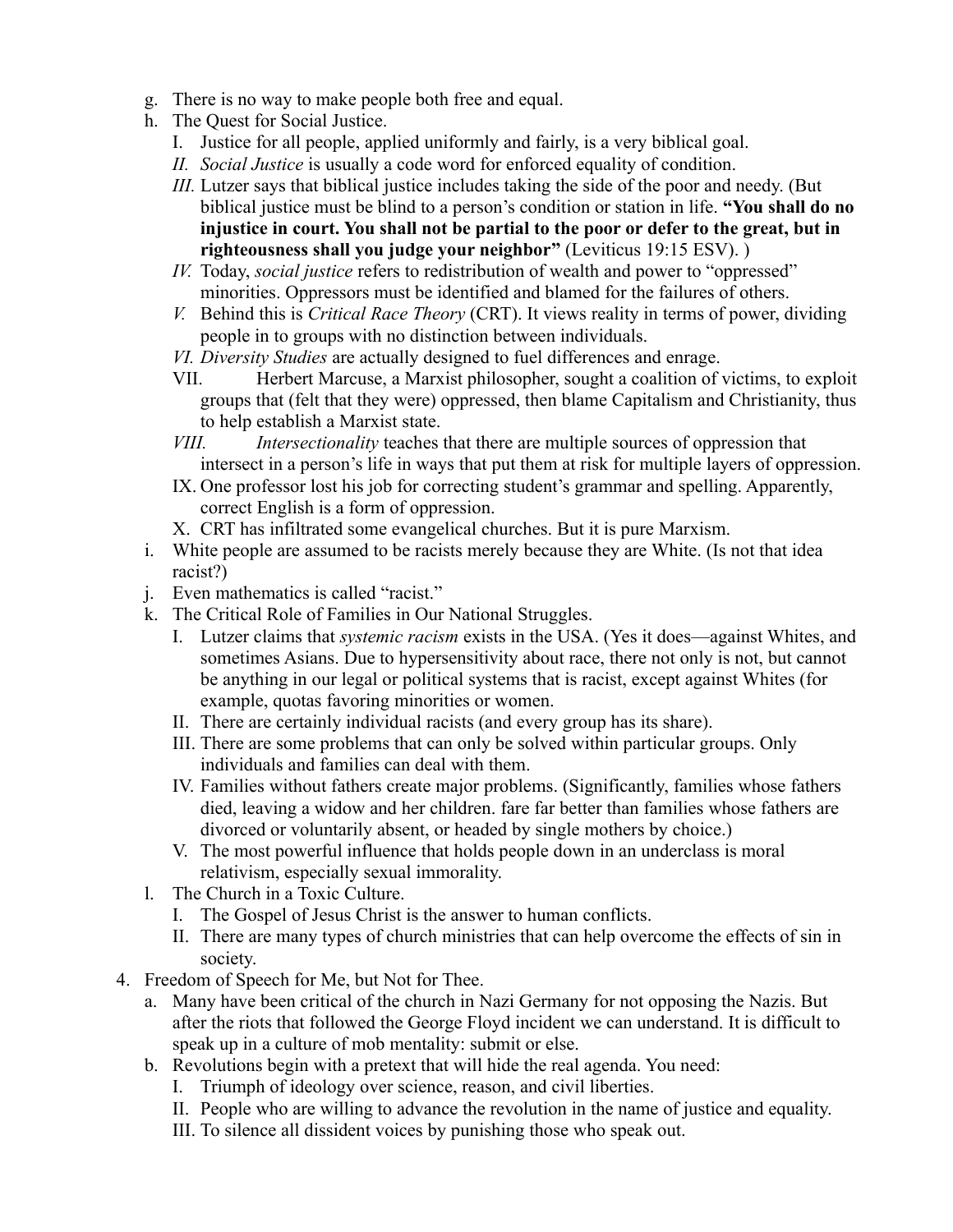- c. Examples of punishments.
	- I. An editor forced to resign for a headline concerning the riots: "Buildings Matter Too."
	- II. A quarterback was vilified for saying the American flag should be respected.
- d. Many have tried to appease the Communists, but appeasement never works; it just stokes the enemy's appetite for more.
- e. The left views Christianity and opinions contrary to theirs as actually harmful to people.
- f. The Value of Free Speech.
	- I. The left used to value free speech and defend it. (But they were not in power.)
	- II. More than half of millennials believe "hate speech" should be banned, but hate speech seems to be anything with which one disagrees.
	- III. Arguments for Banning Free Speech.
		- i. Marxist Herbert Marcuse attributed all the evils of society to Capitalism and Marxism would fix the evils. But supposedly, Capitalists dominated speech, so free speech allowed Capitalists to remain and power. Therefore certain kinds of speech must be banned.
		- ii. Marxists therefore should be the ones who say what kinds of speech are allowed.
		- iii. Universities have adopted these ideas, even if the professors have not read Marcuse.
		- iv. People are offended simply by ideas with which they do not agree.
		- v. Supposedly, to support free speech for those labeled "oppressors" is to support oppression.
		- vi. Another argument against free speech is the supposed "emotional well-being" of minorities.
		- vii. One result of this is that many Western classics are no longer being taught, and fluff is substituted.
	- IV. Intimidation on Campus.
		- i. Unapproved speech has to be shut down, by violence if necessary.
		- ii. In one riot, off-campus academics blamed the college for violence, stating that a speaker was a threat to the students.
		- iii. Violence is deemed a substitute for rational thought.
		- iv. One college insisted that a Christian group could not require its leaders to adhere to a set of biblical standards.
		- v. Cultural Marxists see Western culture as endemically racist and sexist. (Loss of free speech is worse in many other countries than in America, including for our friends to the north.)
		- vi. The arguments against free speech are that speech by Capitalists oppresses the poor. This is similar repression in the USSR and elsewhere; speech against Communism hurts the Communist cause that "seeks" to liberate the poor proletariat.
	- V. The Effects of Intolerance.
		- i. The ideas in academia that judge people by the group to which they belong will flow out and negatively affect our society. (Things are changing fast; it now is negatively affecting us.)
		- ii. Individualism, individual merit, and individual rights are rapidly becoming suspect.
- g. Arguments In Favor of Free Speech.
	- I. We live in an "offended" generation. Everyone's right to free speech must (supposedly) be curtailed so nobody is offended.
	- II. Islam takes being offended to an extreme; any criticism of Islam (or Mohammad) is illegal and punishable, often by death.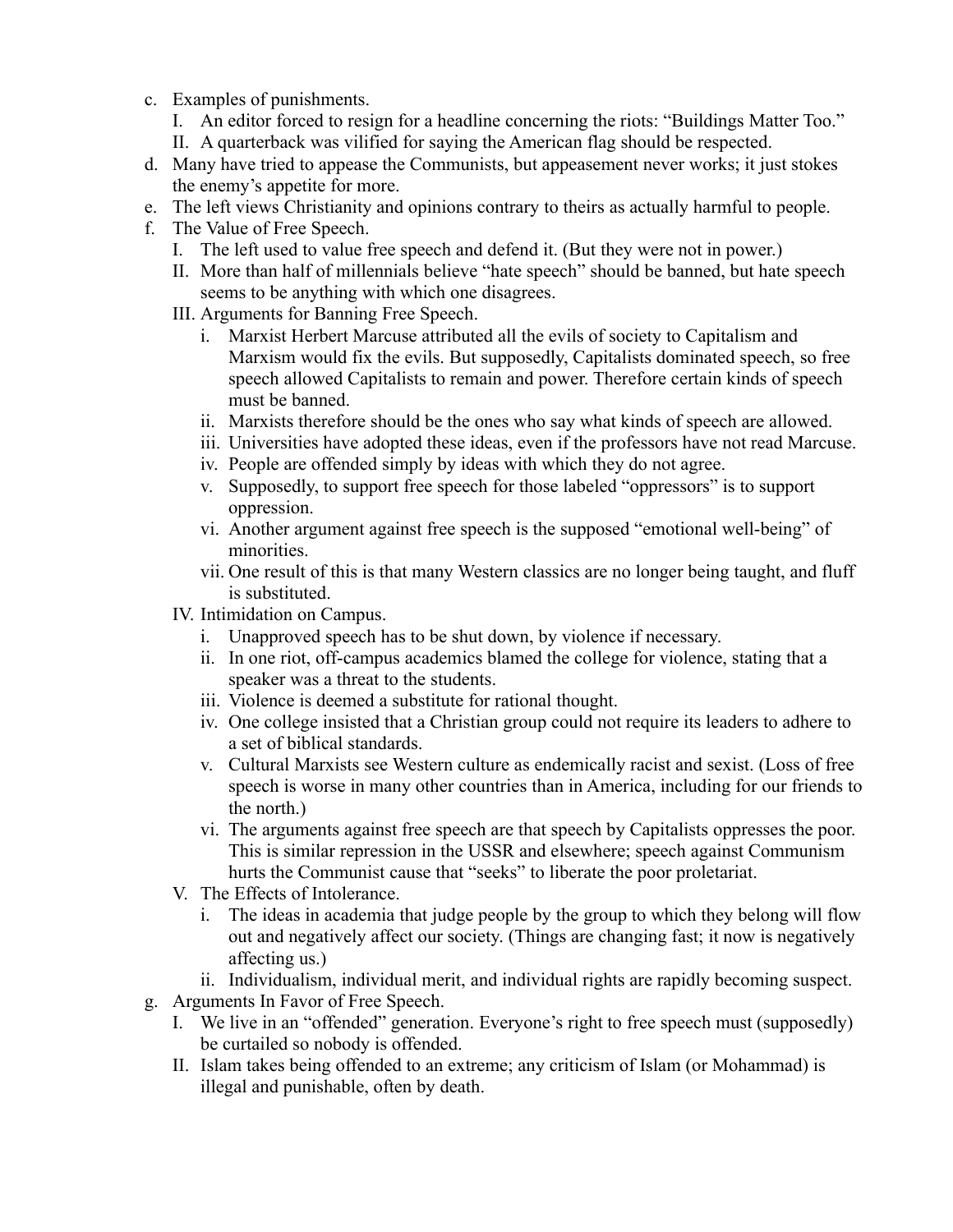- III. The right to free speech is inherently the right to offend others. If you are not able to defend someone's right to say something that offends you, you do not believe in free speech. (This refers to information content, not to incivility, slander, and so on.)
- IV. Martin Luther stood against a millennium of church control and asserted his right to disagree with popes and councils.
- V. The biblical doctrine of the priesthood of all believers opened the door to freedom of conscience and expression.
- VI. The freedom to think and discuss issues is essential for the common good.
- VII. From George Orwell: "If liberty means anything at all, it means the right to tell people what they do not want to hear."
- VIII. Free speech is the dread of tyrants.
- h. The Response of the Church.
	- I. This is not a moment for timid souls.
	- II. True boldness (for Christ) is when there is a cost for boldness.
	- III. Lutzer asserts, "Many Christians will not be *talked* out of their faith, but they will be *mocked* out of it." (Recall the Parable of the Sower, Matthew 13:3–23, and **"They went out from us, but they were not of us; for if they had been of us, they would have continued with us. But they went out, that it might become plain that they all are not of us"** (1 John 2:19 ESV). Such never did have true saving faith. )
	- IV. The culture attempts to silence Christians in two ways: shame them, and make their speech illegal, calling it "hate speech."
	- V. For most of its history, the New Testament Church has had to survive without civil freedom of speech.
	- VI. Richard Wurmbrand wrote that (in Communist Romania) parents caught teaching their children about Christ had their children taken away from them for life, with no visitation rights.
- 5. Sell It as a Noble Cause.
	- a. In George Orwell's *1984*, the "Ministry of Truth" used a sinister, subtle language, *Newspeak*, to brainwash the people. The slogan was "War is peace, freedom is slavery, ignorance is strength." (A goal of Newspeak was to make "incorrect" thoughts difficult to form and communicate.)
	- b. Everything was supposedly done for the good of the people.
	- c. A number of words and phrases have entered our vocabulary thanks to Orwell: *Newspeak, Doublethink, Thought Police, Big Brother*, and so on.
	- d. The purpose of propaganda is to so change people's perception of reality that they will not change their minds in the face of contrary evidence and thus make them impervious to facts.
	- e. Leftists try to punish people who challenge their beliefs. One method is *doxing*, publication of damaging information on them, or publishing their addresses so people can harass them.
	- f. Propaganda shows its power when people want to "defund" the police and let rioters free.
	- g. Appetites can be more powerful than reason.
	- h. This chapter will show how radical propaganda is crafted to deceive people.
	- i. Christians need to understand propaganda to escape its effects and how we might be using it ourselves.
	- j. How Propaganda Works.
		- I. Edward Bernays, in his book, *Propaganda* (written 1928) defends it and asserts the need for "intelligent manipulation" of the masses. Those who do this are the true ruling power.
		- II. Bernays claims that, we are governed, our minds molded, our tastes formed, and our ideas suggested largely by men we never heard of … It is they who pull the wires that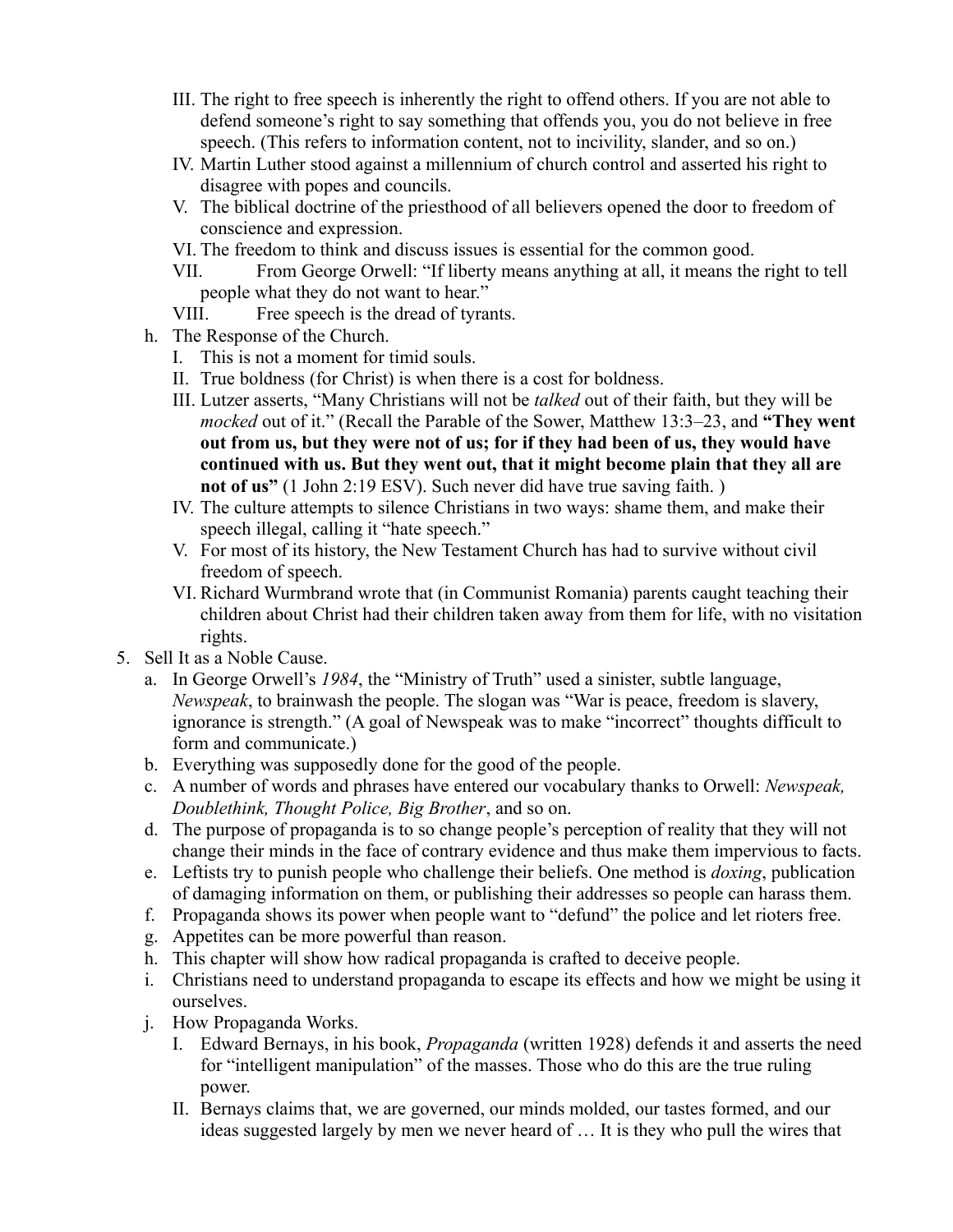control the public mind, who harness old social forces and contrive new ways to bind and guide the world."

- III. Almost always, propaganda uses some form of lies or uses one-sided assertions. It almost always appeals to some higher goal such as "justice."
- IV. Appealing to a Higher Good.
	- i. Until about 1926, it was considered improper for women to smoke in public. To boost cigarette sales, Bernays came up with the idea to remind women that they were oppressed, and call cigarettes their "torches of freedom"; smoking became a sign of rebellion against "male dominance." From then on, advertising became not based on need, but on desire.
	- ii. Any cause can appear legitimate if hitched to a noble idea. Evil can be packaged as good and vice versa. **"Woe to those who call evil good and good evil, who put darkness for light and light for darkness, who put bitter for sweet and sweet for bitter!"** (Isaiah 5:20 ESV). Radical secularists must do both to sell their agenda.
	- iii. This is not done by rational argument, but by appealing to human desire.
	- iv. Marxist Saul Alinsky told his followers how to mask their agenda: "They have the guns and therefore we are for peace and for reformation through the ballot. When we have the guns, it will be through the bullet."
	- v. Preach noble goals and hide your end game.
- V. Using Slogans to Mask Evil.
- VI. Slogans are used to mask sinister evil.
	- i. For example, in Nazi Germany, disabled children were put to death in "children's specialty centers."
	- ii. The label is "Social Justice," but it is about deconstructing everything in society, overthrowing the existing order, and a grab for power.
	- iii. During the summer of 2020 riots, the slogan "No justice, no peace," was used to justify all manner of crime.
	- iv. Abortion is called "reproductive health care."
- k. Hitler, Propaganda, and the Power of Hate.
	- I. Homosexual activists admit that their ideas of how to use propaganda were borrowed from Hitler, for example the use of lies. (There goes the lie that homosexuals are just normal good people but for their sex lives.) They used *Mein Kampf* as a model for their strategies.
	- II. Hitler said, "By clever[ness] and perseverance of propaganda, even Heaven can be represented as Hell to the people, and conversely, the most wretched life as paradise."
	- III. The people of Germany were no different than people in the "flyover" parts of the United States. But Hitler used hate to do what reason could not, and fear made everyone fall in lockstep. Hitler said he used emotion and hatred to rile up the masses, while reason was reserved for just a few. Hitler said, "The most striking success of a revolution will always be achieved when the new philosophy of life as far as possible has been taught to all men, and if necessary later forced upon them." Those who objected were forcibly silenced.
	- IV. The Jews were scapegoated, vilified, and blamed for Germany's woes. Once the Jews were a hated enemy, genocide could be sold as desirable and necessary.
	- V. In brief, Nazism created a parallel universe that identified Communism and the Jews as the real reason for Germany's woes.
	- VI. Driven by slogans and symbolism, Nazism moved forward for a noble goal, the good of the people.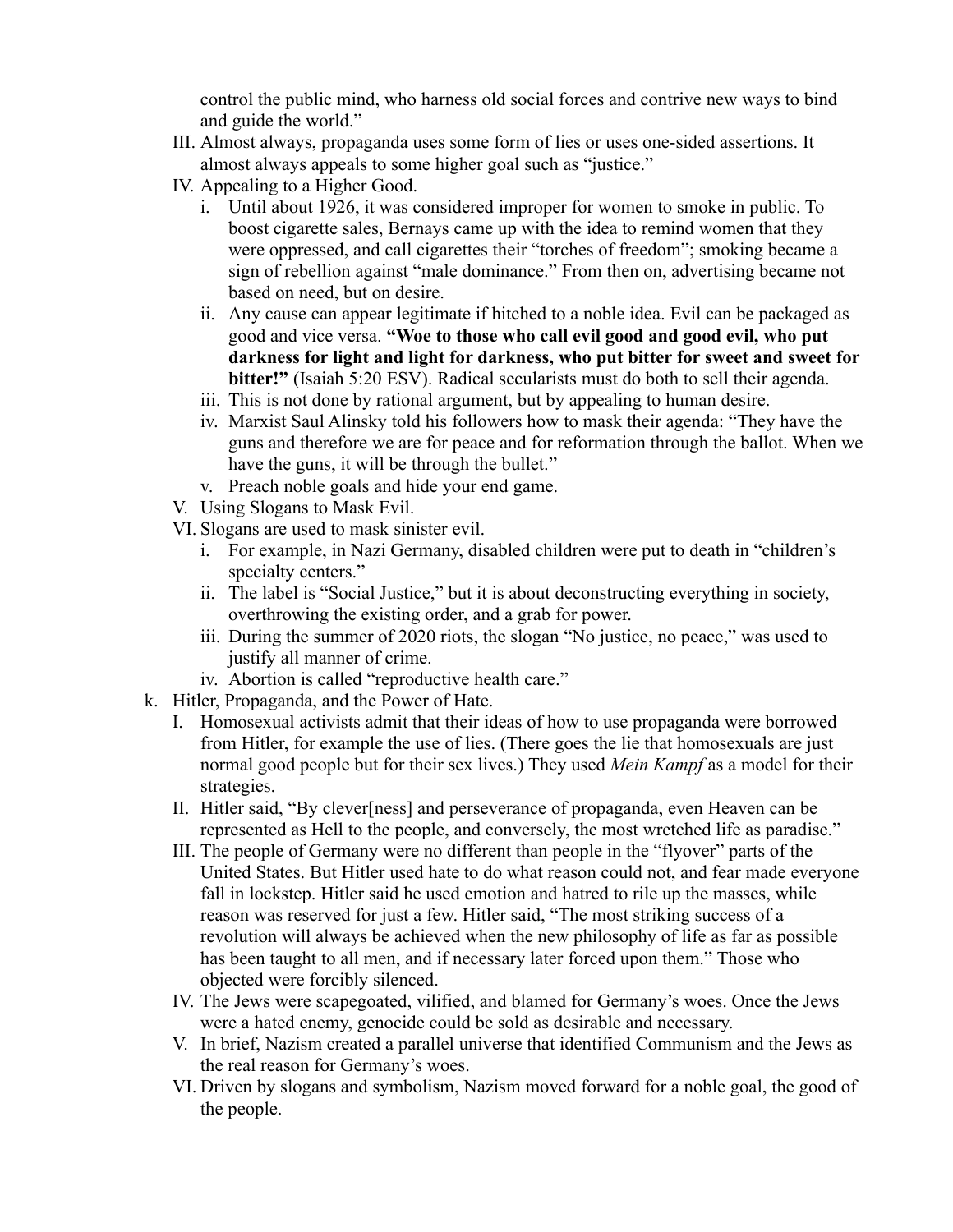- VII. William Shirer, the correspondent who lived in Germany during World War II and wrote *The Rise and Fall of the Third Reich*, said that although he had access to Allied media and distrusted the Nazi press, a steady diet of falsehood over the years made a "certain impression" on his mind and often misled him. He also encountered outlandish assertions from seemingly educated and intelligent people; he realized it would be futile to reason with them, their minds were so warped by Nazi propaganda.
- l. Creating a Cultural Stream.
	- I. According to William Sargant in *Battle for the Mind: A Psychology of Conversion and Brain-Washing*, people may have temporarily impaired judgment and herd instinct seen most clearly in wartime, severe epidemics, and other common danger that increase anxiety and individual mass suggestibility.
	- II. During the COVID-19 crisis, people were willing to give their private health information to unknown contract tracers. The plan was that eventually, this information would be so accurate, authorities would know which seat you sat in in a movie and who was around you. Of course, for now officials are assuring us of privacy, but that is the way mass surveillance begins. (Most of these ideas were soundly rejected by the public and never implemented.)
	- III. The Chinese have surveillance that is far more detailed on what you believe, where you go, and who your friends are. And participation is mandatory. (Lutzer is clearly unaware of the amount of tracking that goes on for internet, credit or debit card, and cell phone users.)
	- IV. Lutzer wonders what will happen when a vaccine is developed. (There is intense pressure to require vaccination to be an employee in some places or participate in certain activities. This is true, even though the safety of the vaccines is still unclear and the vaccines could be more dangerous to young people than COVID-19 which affects them relatively mildly in most cases. Women of childbearing age should be especially wary. Those who are vulnerable, elderly, have co-morbidities or are likely to care for COVID-19 patients are likely to benefit from vaccination for COVID-19; the vaccines are comparatively more dangerous than traditional vaccines, but not *that* dangerous.)
	- V. There are efforts underway to require all people to have a digital ID with massive amounts of personal information. There would be loss of rights for those not going along with the Communist New World Order.
	- VI. At the same time that people were required to wear masks and social distance, health "experts" said it was OK to congregate in large crowds in order to riot.
	- VII. Hitler knew that a mass movement could create impaired judgment and herd instinct. The few doubters would be silenced or worse.
- m. The Power of Collective Demonization.
	- I. China, Russia, Germany, and many other countries have experienced cultural streams set on fire by hate and fear.
	- II. Collective demonizations of prominent cultural figures were an integral part of the Soviet culture of denunciation that pervaded every workplace and apartment building.
	- III. Whether people agreed with the state or not, they had to line up with the party or face shame, humiliation, or worse.
	- IV. When the price of nonconformity is public humiliation or loss of income, the powers that be are able to work less hard to enforce the rules.
	- V. Humans do not always make decisions based on reason, but often on desire; he who stirs up the most passions wins.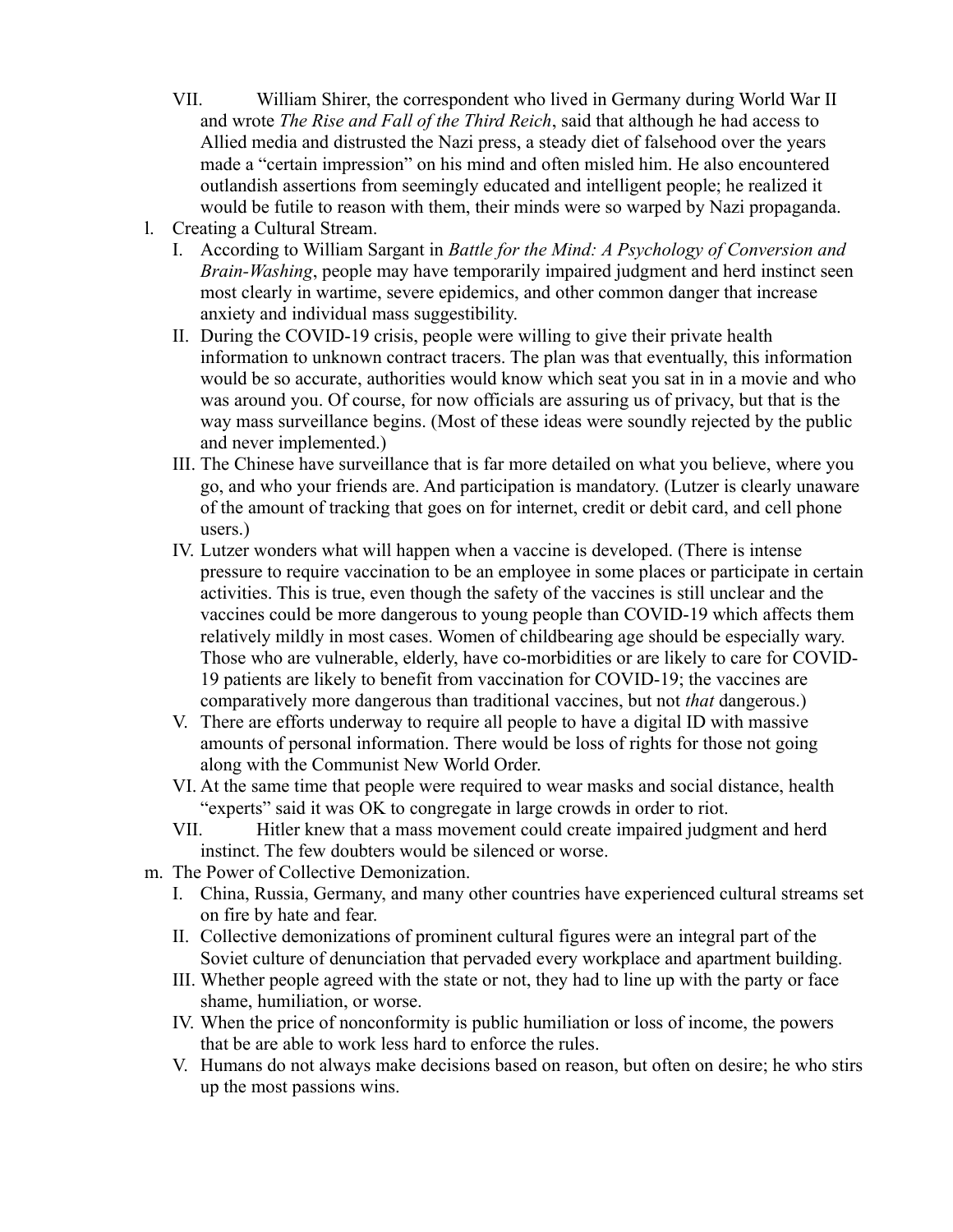- VI. A desperate people will cling to delusional promises. And you had best get on board. (Recall that Communists will often not solve people's problems, but use them to get control of the people. If they can make the problems worse, that is even better.)
- n. Propaganda and the Sexual Revolution.
	- I. As mentioned, the Sodomists admit to taking a page out of Hitler's playbook.
	- II. The Marxists believe that hate is more powerful than mere dislike. They say that if you disagree with me, you are evil.
	- III. From George Orwell, "The further a society drifts from the truth, the more it will hate those who speak it."
	- IV. Here are some details on how the sodomites planned to change people's attitudes about homosexuality:
		- i. Lying was essential to "overhaul straight America."
		- ii. Sodomites must always be portrayed in positive light.
		- iii. Desensitization was critical. Sodomites were to talk about their perversions as loudly and often as possible. Any behavior begins to look normal if you are exposed to it at close quarters and among your acquaintances.
		- iv. Intimidation and victimhood were essential. Sodomites were to be portrayed as victims, not aggressive challengers so as to appeal to American's desire for fairness and willingness to stand up for those oppressed (or the underdog).
		- v. Next came the vilification of those who disagreed with them.
		- vi. They ignored those who disagreed with them, simply labeling them as "haters." (The very term *homophobia* is an Orwellian device to dismiss concerns about morality and biblical standards.
		- vii. Sell It as a Civil Right.
			- 1. The sodomites made their cause a "noble cause" by linking sodomite marriage to civil rights, hijacking the legitimate cause of civil rights for Blacks.
			- 2. The transgender perverts are doing the same thing. (**"A woman shall not wear a man's garment, nor shall a man put on a woman's cloak, for whoever does these things is an abomination to the LORD your God"** (Deuteronomy 22:5  $ESV)$ .  $)$
			- 3. The media are highly complicit in promoting all manner of perversion as normal. (They are under Communist control or influence, this is done to help Communism by demoralizing America.)
		- viii. Sell it as Love.
			- 1. Sell progressive "Christianity" (which is heresy) as love and you will attract many followers.
			- 2. Propaganda does not (always) deceive people; it merely helps them to deceive themselves. People often do not perceive reality as it is, but as they wish it to be.
			- 3. Once you say your views are based on the high moral ground of love, those who disagree with you supposedly must be filled with hate and irrational bigotry.
			- 4. Love can be sinful, for example love of self or the world. **"For people will be lovers of self, lovers of money, proud, arrogant, abusive, disobedient to their parents, ungrateful, unholy, treacherous, reckless, swollen with conceit, lovers of pleasure rather than lovers of God"** (2 Timothy 3:2, 4 ESV).
- o. Gaslighting in Our Modern Culture.
	- I. *Gaslighting* is a form of manipulation that seeks to sow seeds of doubt in the target to make him question his memory, perception, sanity, and understanding of the world around him. It is used to gain power over the victim.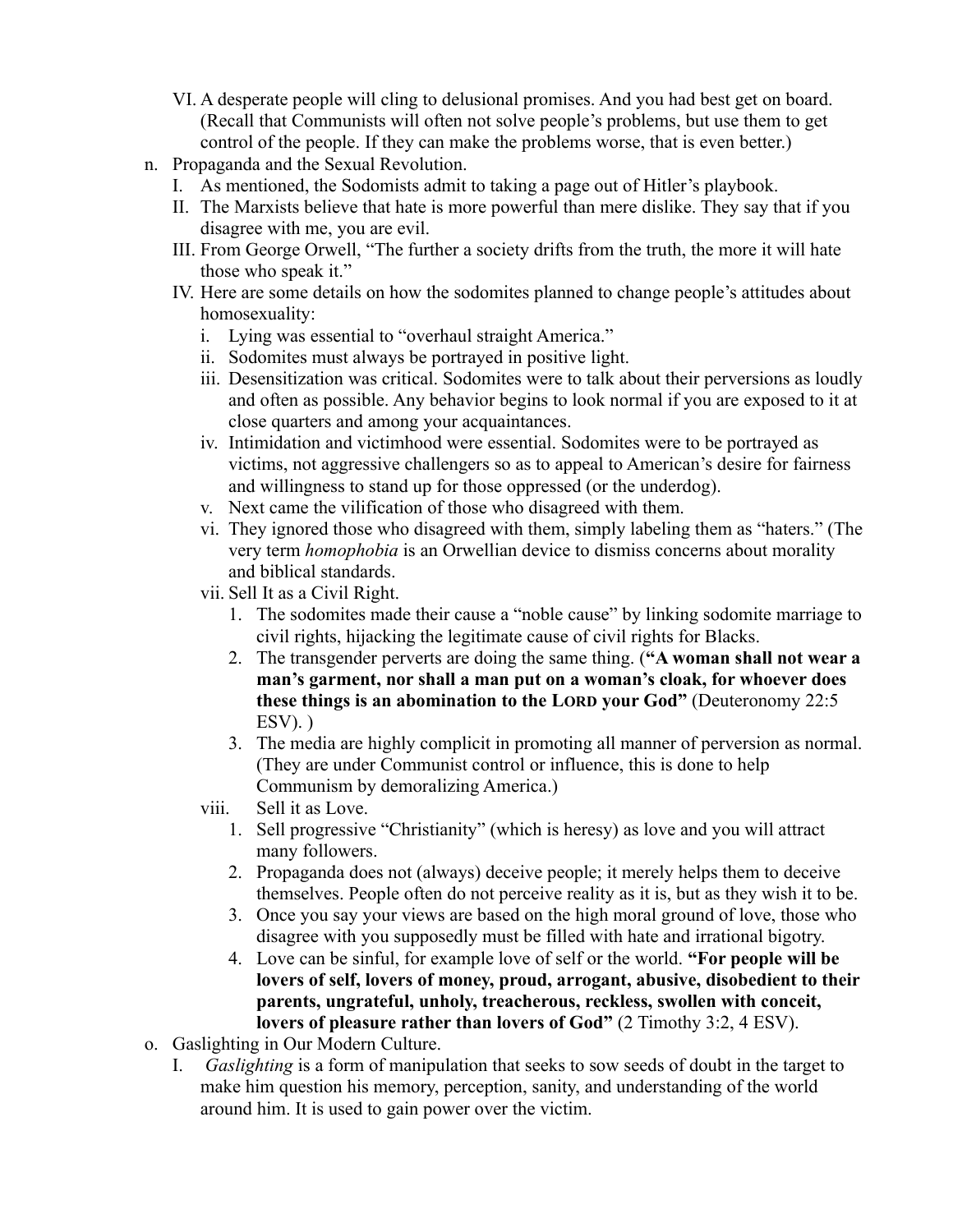- II. The purpose of gaslighting is to destabilize you and make you question your judgment. A person who gaslights gives the impression he knows more than you. The messages sent are intended to distort the normal, rational, and even scientific evidence that you intuitively thought you knew was true. As a result, decades of observation and research are discarded in favor of the modern orthodoxy.
- III. Gaslighters will speak nonsense, but speak it with a strong air of authority.
- IV. Absurdity is no longer an argument against a point of view. (Recall that "truth" to a Communist is any statement that helps the Communist cause.)
- V. Using Language to Destroy Gender. (Lutzer should know better; *gender* is a linguistic term, and people have one of only two *sexes*. Marxists pretend that there are many "genders" that are often disconnected from birth sex.)
	- i. Merriam Webster has updated its dictionary to include as a definition of *they* to refer to a person who imagines himself or herself to be neither male nor female.
	- ii. This is Newspeak intended to destroy the biblical teaching that God created us male and female.
	- iii. Pronouns (some made up) and language are both being manipulated to distort the truth and support lies.
- VI. Changing Language to Lower the Crime Rate.
	- i. During riots, arson, looting, and destruction, why do Marxist politicians ask the police not to intervene? They believe that if you are nice to criminals, they will be nice to you.
	- ii. San Francisco has one of the highest crime rates in America. The thought police have found a way to reduce crime: call it by a different name. *Convicted felons* are now *justice-involved persons*. And other linguistic idiocy. (*Mentally retarded* was thought to be a derogatory label, so *intellectually disabled* or *intellectually challenged* were substituted. So now the latter has become the replacement insult. What is the point? People catch on.)
	- iii. They hope criminals will see themselves in a better light and become productive citizens due to the terminology changes. (So if I name a tiger *Housecat* does it become a pet?)
	- iv. The language changes falsely imply that crime is society's fault, not the criminal's.
- p. The Response of the Church.
	- I. Military leaders say that if France had invaded Hitler's Germany in 1939, the Nazi insurgence would have been defeated. A popular saying was, "It is better to kneel speaking German than to die speaking French." (Remember "Better Red than Dead"?)
	- II. As individuals and churches, we must consider whether we will be faithful to God or bow down to tyrants.
	- III. We need to identify the liars and wolves in our culture and ask ourselves if we are being manipulated out of a biblical world view.
	- IV. The Church must not give up the true Gospel.
- 6. Sexualize the Children.
	- a. Parents, and Lutzer includes Christian Parents, no longer raise their children. Rather culture does, most significantly through the internet. As a nation, we have submitted our minds to electronic devices that shape our thinking and provide endless entertainment.
	- b. In 2004, 60 percent of Americans opposed same-sex marriage. Today, 60 percent approve. The Apple iPhone was released in 2004. (Is this related, or a coincidence? No evidence is given one way or the other.)
	- c. Technology facilitated cultural change more quickly than anyone could have imagined. (Historically, the rate of cultural change, technical and scientific progress, changes to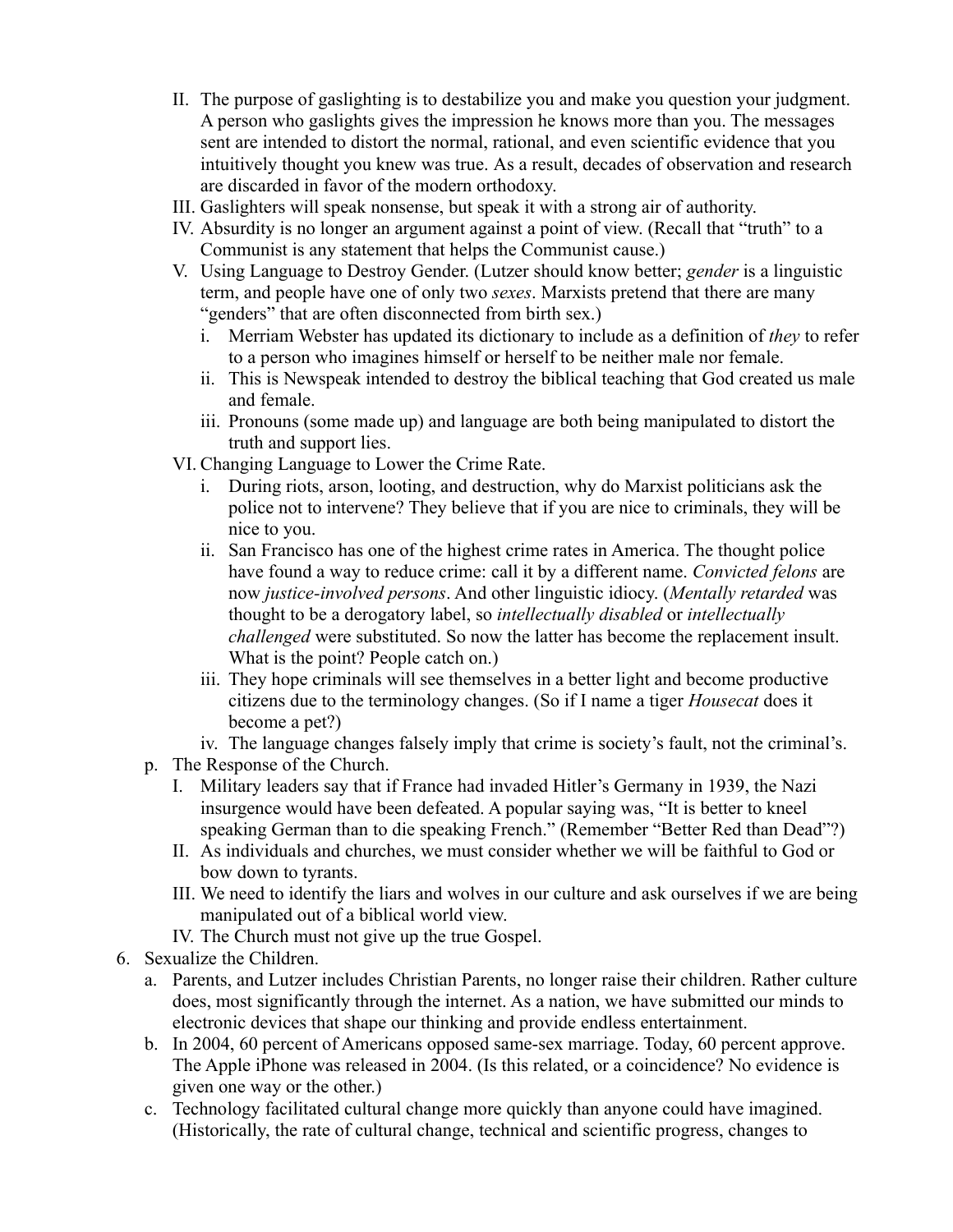political systems, and general social change has been substantially determined by the cost and time of travel and of information transfer. The movable-type printing press, the invention of the telegraph and railroads are examples. The modern internet transfers data at nearly the speed of light and at nearly zero cost.)

- d. The cellphone in a teenager's hand is doing more to shape their worldview than one hour of Sunday school or the admonitions of parents. We are failing to pass our faith on to the next generation because they are captives to culture, social media, their peers and indoctrination of government ("public") schools. (Has it not been this way for generations? America has had a moralistic, works-righteousness, powerless, fake-Christian culture where Spirit-dwelt Christians with genuinely regenerated hearts have been a minority. Yes, sinners are sinning more grossly and disgustingly and are going to Hell, but is that really much better than polite, church-attending sinners going to Hell?)
- e. Parents clothe and feed their children, but their hearts are been stolen and molded by a world many of us do not understand.
- f. Parents are bewildered when children claim they are homosexual or transgender. Teachers are complicit in hiding the fact that some children are one sex at home and pretend to be the opposite at school.
- g. The work of Satan is clear in this attack on children. **"Whoever receives one such child in my name receives me, but whoever causes one of these little ones who believe in me to sin, it would be better for him to have a great millstone fastened around his neck and to be drowned in the depth of the sea"** (Matthew 18:5–6 ESV).
- h. The Corrupting Influence of Our Public Schools.
	- I. Any ideological or revolutionary movement must always alienate the young from their pre-revolutionary parents if it hopes to survive into future generations.
	- II. Through laws and coercion, the education of America's children is being taken out of the hands of parents and put into the hands of secular educators. They are against the idea that kids belong to their parents and families, and think they belong to the whole community.
	- III. Using education to change the worldview of children has always been a goal of **Marxists**
	- IV. Without the consent (or knowledge) of parents, many schools are adopting the *Comprehensive Sexuality Education* curriculum by Planned Parenthood and SEICUS, which was founded by a follower of pervert Alfred Kinsey. Kids as young as 4 or 5 are being taught about masturbation, and by second grade that all forms of sex are normal and to be enjoyed so long as it is consensual. The result is a tsunami of immorality.
	- V. This is part of the Communist goal of demoralizing America.
	- VI. Christian Colleges Submit to LGBTQ Values.
		- i. The argument is made that Sodomist students will not accept that one cannot be Christian and a pervert at the same time. Thus Christian collages will not be able to withstand the pressure and thus will have to either compromise or lose their voice and credibility.
		- ii. There is already a call to deny (mostly student loan) funding to colleges that do not accept perversion. So some "Christian" colleges are already surrendering.
		- iii. Pressure is also being brought to bear on Christian businesses and even churches.
		- iv. Will we be faithful or not?
- i. The Larger Culture Goes Woke.
	- I. Toy companies are producing sexless dolls that lack either obvious male or female characteristics.
	- II. Drag queens are reading books to even toddlers in public libraries.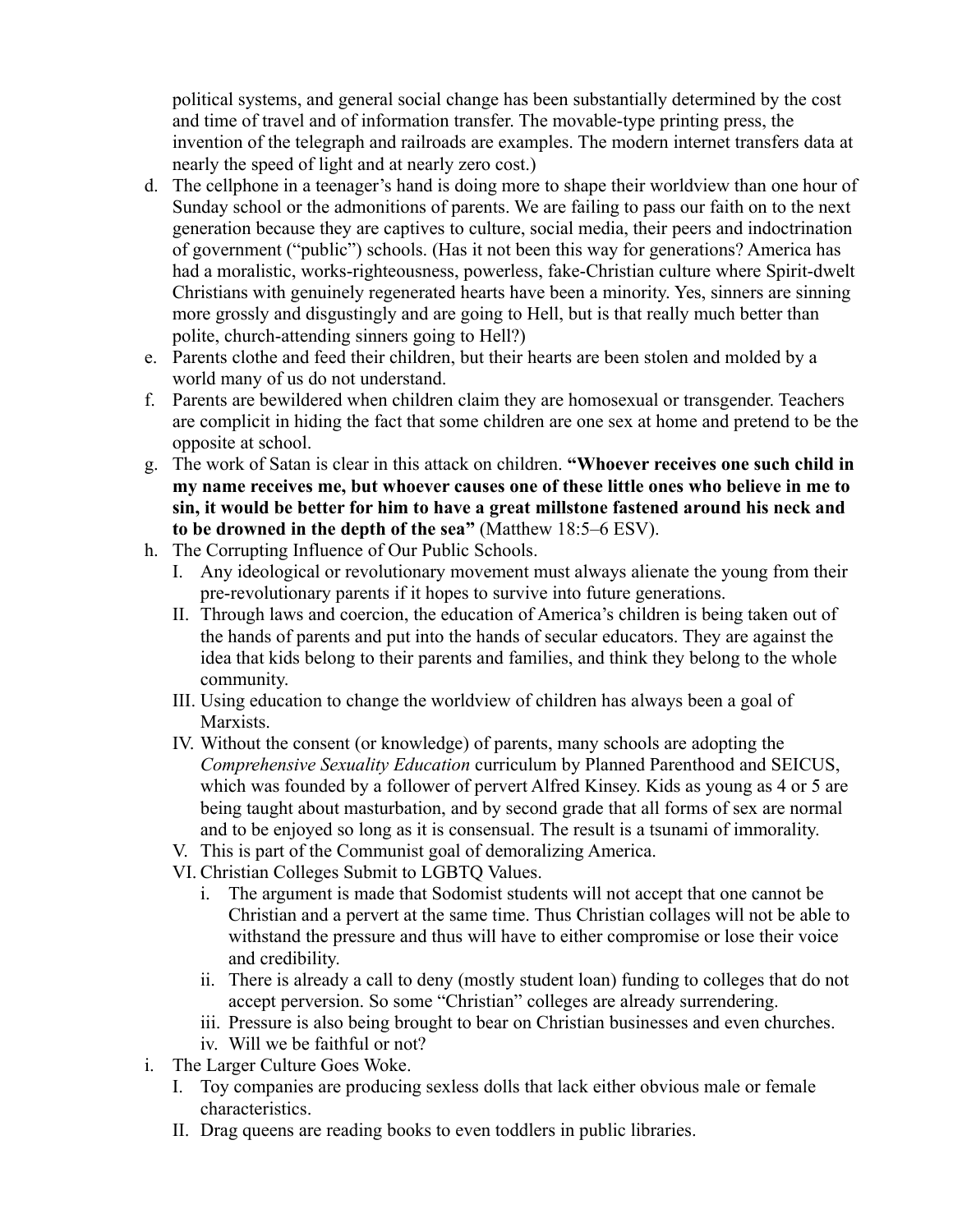- III. Children are being *groomed* to accept sexual abuse.
- IV. Progress in the Wrong Direction.
	- i. This kind of "progress" is against the natural order of creation and the facts of science. (It is also against what is obvious to our own eyes.)
	- ii. The radicals hold to their crazy ideas, no matter how irrational they are. (There is a method to their madness: demoralize Americans and turn them into irrational liars who parrot the party line.)
- j. What Next?
	- I. Without biblical standards, there is no bottom or limit to perverted ideas.
	- II. Three-spouse *throuples*, polygamy, polyamory (any combination of consenting adults), and pedophilia are all being promoted. Expect these to be legalized at some point.
	- III. It is already illegal in some places to help Sodomists and transgenders to repent and change. Flat out outlawing of the Gospel is even possible.
- k. The Demonic Nature of What's Happening in the Transgender Phenomenon.
	- I. Parental rights are being rejected. To the despair of parents, some children are often persuaded by peers and government school authorities that they are transgender.
	- II. 80 to 90 percent of transgenders end up identifying with their biological sex.
	- III. Parents are afraid to speak out for fear of attack by the Sodomist mob.
	- IV. In Oregon, children can make their own decisions and get state-subsidized sex change operations without parental consent.
	- V. One parent had a teenage daughter who decided she was transgender and her school accepted the name change with notifying the parents. When the parents found out and tried to reverse the decision, their wishes were ignored.
	- VI. Parents need to be extremely wary of government schools. Home schooling and faithbased (Why not call them *Christian* schools?) schools are options.
- l. Where Is the Church?
	- I. If we are not protecting our children, why do we call ourselves Christ's followers. Jesus was not neutral when it came to children. He had strong words for all those who would cause a child to sin: **"Whoever receives one such child in my name receives me, but whoever causes one of these little ones who believe in me to sin, it would be better for him to have a great millstone fastened around his neck and to be drowned in the depth of the sea"** (Matthew 18:5–6 ESV). The suicide rate of transgenders is high as 41 percent.
	- II. Protecting our children means keeping them out of government schools.
	- III. We must return to the creation account to remind ourselves that God created us with only two sexes.
	- IV. Godlessness and perverted sexuality always go hand in hand (Romans 1:21–25).
- 7. Capitalism is the Disease, Socialism is the Cure.
	- a. "People, not profits!" the protesters shout. A lot of people who advocate Socialism do not know how to define it. For them, it is summed up in one word: free. Socialism would provide free college, healthcare, a decent living, and so on. Supposedly, the government would insure income equality.
	- b. Why does a book that focuses on the Church's role in our culture include a chapter on Socialism since Christianity has proven it can survive under any economic and political system. (Survive, yes, thrive?, that is another matter.) The reason is that Socialism is deceptive. Although it may be attractive to some, it necessarily perpetuates poverty, restricts freedom, and demoralizes the population. By its nature, Socialism encroaches on the freedom of the Church and its ability to be generous with Gospel ministries.
	- c. Socialism is *statism*, the supremacy of the state over the individual.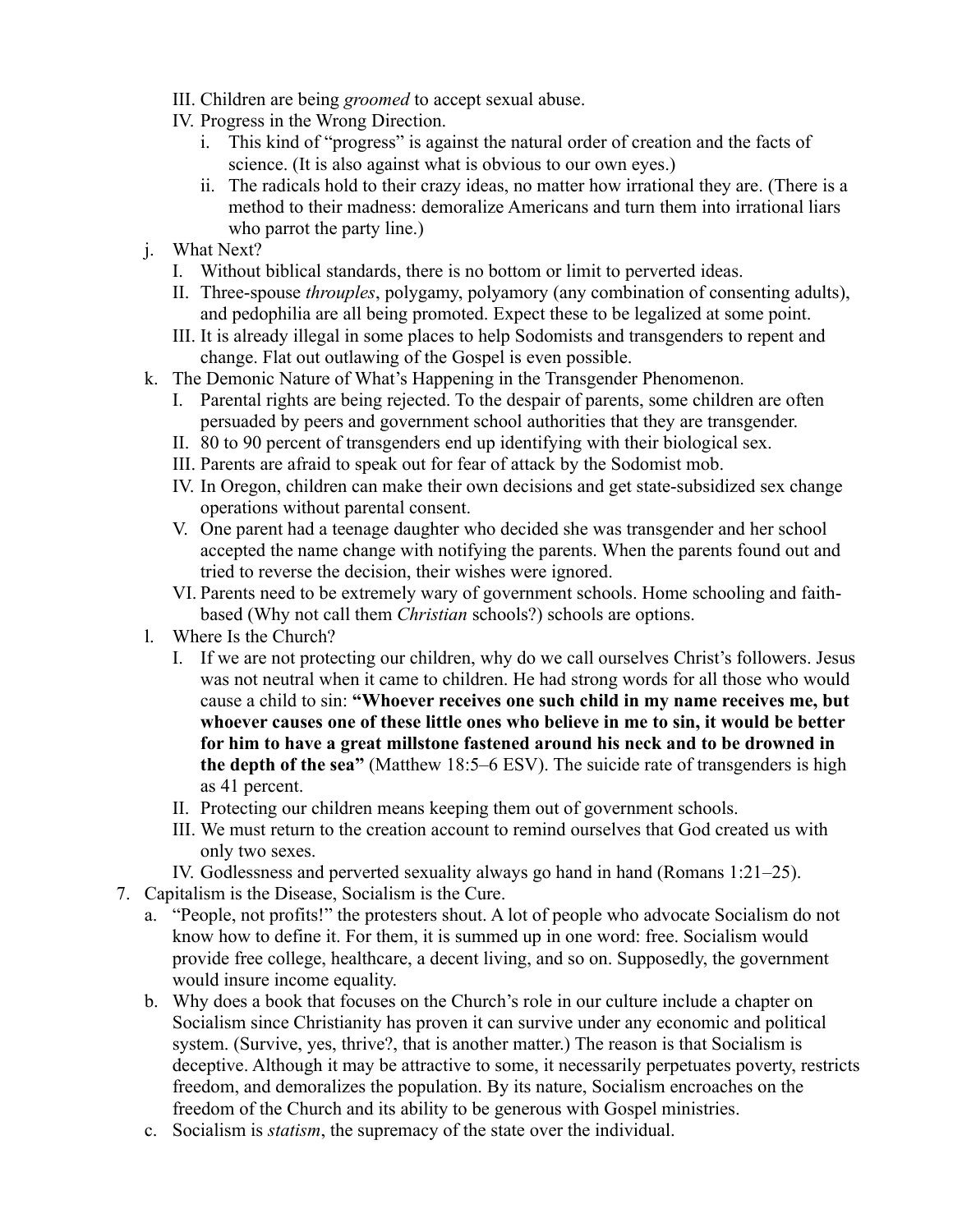- d. Yes, Marx Does, in Fact, Rule from the Grave.
	- I. Marx met Friedrich Engels in 1844 while studying in Paris. Four years later, they released the *Communist Manifesto*.
	- II. Marx was concerned about abuses he saw in England's industrial revolution. Abundant cheap labor caused low wages and poor working conditions. Marx's solution was for the workers to gain control of the means of production. His philosophy was based on the beliefs that:
		- i. Matter is the final reality (Materialism); there is no God nor eternal human soul.
		- ii. Economic forces propel history ever onward and upward.
		- iii. Private property is the source of all evil.
		- iv. (Lutzer's failure to even mention the Dialectic is a serious omission.)
	- III. Marx hated Christianity, God, and the Church. The "artificially constructed" nuclear family had to be reordered; mothers should work outside the home and children educated in government-controlled schools. Communal housing had to replace private dwellings. The goal was a classless society.
	- IV. The basic economic axiom of Marxism is that the economy is a zero-sum game; if someone becomes rich, it is only because someone else became poorer.
	- V. Marx viewed laws as a means of class oppression.
	- VI. Marx taught that after a revolution was complete, capitalist law would be replaced by Marxist law; there are no God given rights, only state granted rights. Thus the state could not be guilty of violating someone's rights.
	- VII. In Latin America, *Liberation Theology*, baptized Communism, is popular because (most of) their systems are corrupt and the poor are exploited. The politicians (and police) accept bribes, the bureaucrats enrich themselves at the expense of the poor and the wealthy exploit the poor. So Marxism's philosophy of equal distribution is attractive. But wherever Communism rules, things are far worse and oppression by the regime is nastier than before.
	- VIII. Capitalism is blamed for all the world's evils; it is the universal scapegoat. IX. Cultural Marxism or Democratic Socialism.
	- - i. Democratic Socialism (Cultural Marxism) promises to eliminate the excesses of the Marxist philosophy (violent revolution and totalitarianism).
		- ii. This kind of Marxism supposedly can be combined with democratic values by electing the right candidates to office. (But this country was founded as a *republic*, not a *democracy*.)
		- iii. Lutzer repeats the Socialist principle (as): "From each according to his ability, to each according to his needs." (This is the Communist principle. The Socialist principle is "From each according to his ability, to each according to his work." This is in the constitution of Red China. To the Communist, Socialism is merely a step toward Communism.)
		- iv. Herbert Marcuse claimed that the traditional idea of violent revolution has ended and is old fashioned. (To a Marxist-Leninist, the violent revolution is not obsolete, but integral to Communism.) Marcuse claims that Marxism incrementally gains strength and adherents by political and cultural control. Utopia is supposed to result.
		- v. The vision of cultural Marxism is an America free of greed, racism, and class structure. Once human beings have been freed from "institutional oppression, their natural goodness will assert itself and traditional "dilemmas of power" will no longer exist. Social justice will prevail and there will be no troubling questions about the "disposition of authority."
		- vi. Individual freedom is supposedly honored, but the state gains more and more power.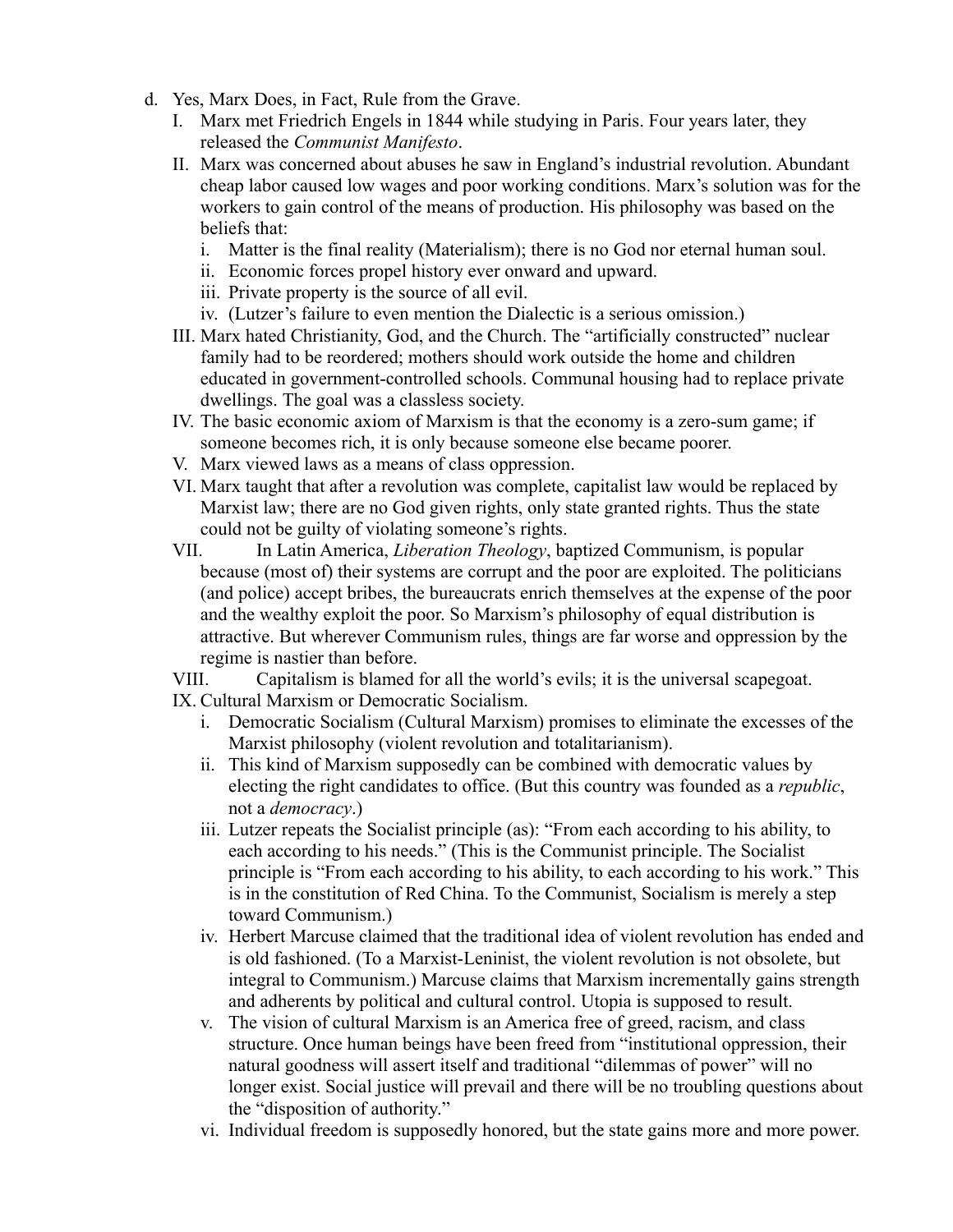- X. The Importance of Climate Change.
	- i. Al Gore has long railed about *Global Warming*. Now the term is *Climate Change* because the evidence for global warming has become increasingly slim. (And because scientists have been caught red-handed fudging the data, and current proposals for carbon dioxide control will admittedly change nothing.)
	- ii. There are two reasons radical secularists are so adamant about climate change:
		- 1. Marxists blame capitalism for being oppressive and exploiting nature. Secularists say all of nature is "sacred." All species are equal to humans in value.
		- 2. Addressing climate change will give governments (vastly) more control of the economy, something that to Marxists is always a positive.
		- 3. (Most importantly, people, even many Christians, do not believe in 144 hour creation as described in the first two chapters of Genesis. They do not understand that God is a gracious and good God who designed the Earth to be inhabited by the humans He created in His image. The coal, oil, iron ore, and even pottery clay, to say nothing of how trees make wood from a handful of soil and nothing else but water, air, and sunshine, are all God's gracious provision for human use and intended for our use. Natural resources are not an accident of either Darwinism or Big-Bang cosmogony. God is a wise and super-skilled builder. He built the earth to withstand the reasonably wise human use and consumption of the natural resources that he has bountifully given us. Just as a house built by an honest and skilled contractor will not burn down the first time the furnace is used, so it is with God's skillfully designed Earth.)
- e. A Case Study of Democratic Socialism.
	- I. Socialism has no way to create wealth, only redistribute it.
	- II. Sweden.
		- i. Sweden is often upheld as an example of successful Socialism, but is actually an example of failed Socialism.
		- ii. Sweden became wealthy due to capitalism, limited government, and low taxes, and it had a high standard of living.
		- iii. With wealth to spare, they experimented with Socialism. They increased the size of government and distributed free goods and services paid for by high taxes. Wage and price controls were instituted to provide income equality for all citizens.
		- iv. Businesses began leaving because Sweden had become inhospitable to them.. The standard of living began to decline and the money accumulated by capitalist policies dried up.
		- v. By the 1990s, Sweden made changes to avoid economic ruin, encouraged private property ownership, lowered taxes, cut regulations, and even partially privatized social security.
		- vi. Today, Sweden's economy is largely market-driven.
	- III. Venezuela.
		- i. Venezuela is another country that used wealth (from oil) gained by capitalism to transition to Socialism.
		- ii. Hugo Chavez was elected on the slogan "Hope and Change" in a regular election cycle. The people thought the promises of Socialism were too good to pass up. At that time, Venezuela was a prosperous country with economic stability and a growing middle class.
		- iii. Chavez slowly transformed Venezuela to a Socialist country, step by step, nationalizing many companies by just taking them, but sometimes paying off the companies.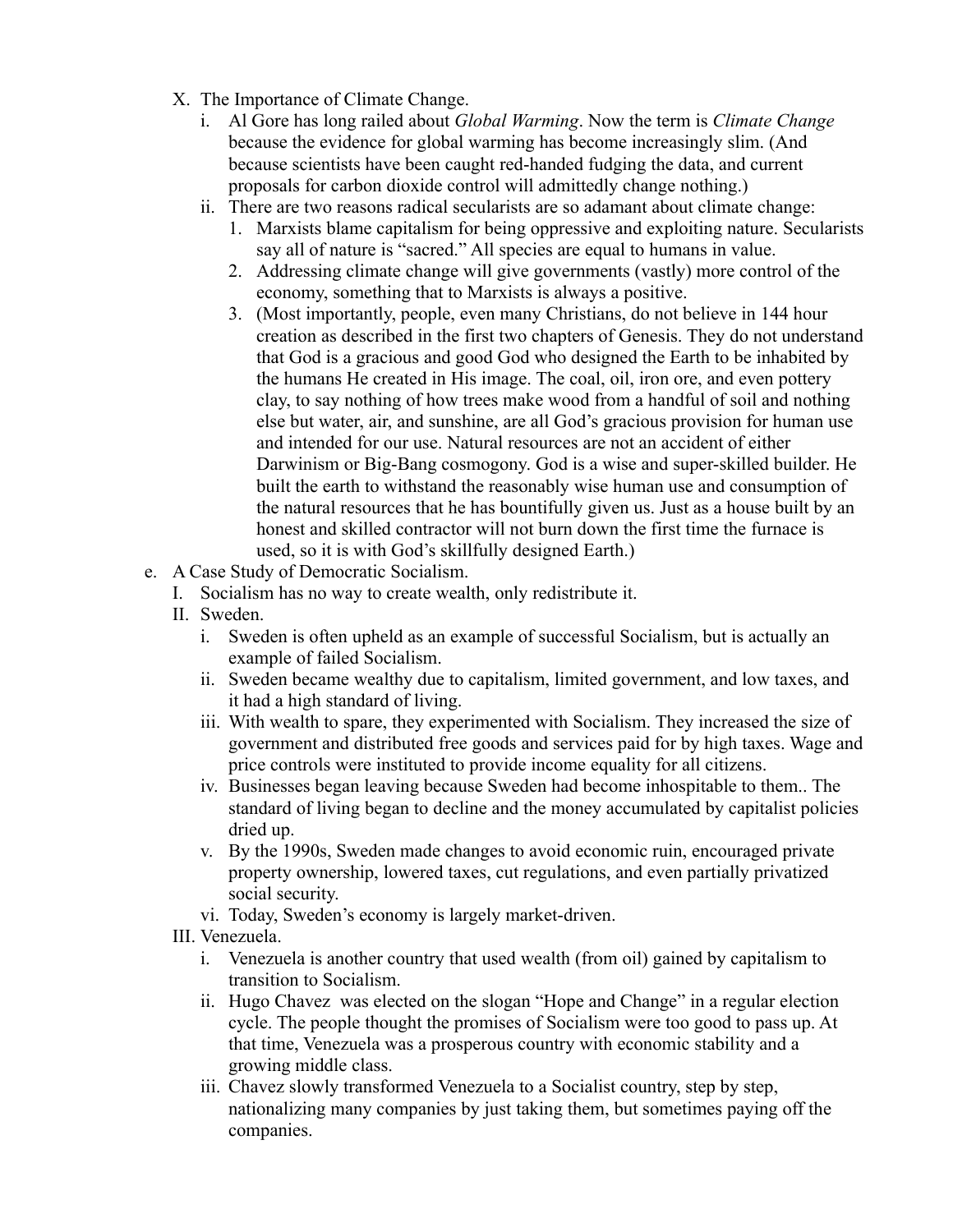- iv. Now, malnutrition and starvation are everywhere and if you criticize the regime you are killed. People who can flee are doing so.
- v. Inflation is more than two million percent.
- vi. Corruption is pandemic; Chavez's daughter is a multi-billionaire.
- f. COVID-19 Bailouts and the Push for Socialism.
	- I. COVID became a world-wide epidemic including in the United States. Large numbers of "non-essential" businesses shutdown and cities became ghost towns.
	- II. Fear caused us to surrender our constitutional rights to assemble so we could comply with politician's orders to cancel church services.
	- III. Although many of us went along, we should never forget what Benjamin Franklin said: "Those who would give up essential liberty to purchase a little temporary safety deserve neither liberty nor safety. (There were confounding factors however. Initially, COVID was little understood and the science was uncertain. Worse, irrational hatred for President Trump made the response to the virus highly politicized and corrupted even scientists. There is also financially motivated corruption as well. As of this writing, physicians willing to prescribe early treatment for COVID are a minority, even though Ivermectin in combination with other drugs and nutrients has proven highly effective. Non-intervention until one is very ill is still standard procedure. In some areas, HCQ, which is somewhat helpful for early treatment, was outlawed or restricted. But overall, the important principle of individual liberty was (and still is) horribly trampled upon. That is the biggest problem. If people were free to purchase the medicines they need without permission from a government-controlled physician, and free to social distance, wear a mask, stay at home, get vaccinated with their choice of vaccine, or some or none of those according to their own needs, we would have been much better off. Some people's choices would be right, other's wrong; by this real-world knowledge is generated as we learn from our and other's mistakes and successes. Limited, localized government helps people adapt to local conditions and there are more varieties of government responses from which to learn. Top-down Federal mandates destroy both knowledge and liberty.)
	- IV. Stepping Toward Socialism.
		- i. The economic effects of the shutdowns were catastrophic. Congress has passed bailouts, and never has any government created this much money to keep an economy afloat. Thus big government, which seemed to many of us to be a threat to capitalism, now appeared to be the right move.
		- ii. The bailouts, so far as we can tell were needed. However, they were not just a step toward Socialism, but a lurch toward it. (They were not needed. There is a better idea. Give the people liberty and allow people to work out their own choices and to help one another. And people need to save for a rainy day. By far, most of the COVID bailout money was wasted or stolen.)
		- iii. Some have predicted that the intervention was merely temporary and the economy will rebound. (It has until Biden got in the White House.)
		- iv. Capitalism is still the order of the day. (Thanks to Biden, Harris, Democrats, RINOs and like ilk, that is changing rapidly.)
	- V. The Making of Fiat Money.
		- i. The trillions in bail-out money was created out of thin air by the Federal Reserve's decree that it exist, created digitally.
		- ii. Modern Monetary Theory (MMT) is the name given to a relatively new idea for an economic plan by which the government never runs out of money. They think the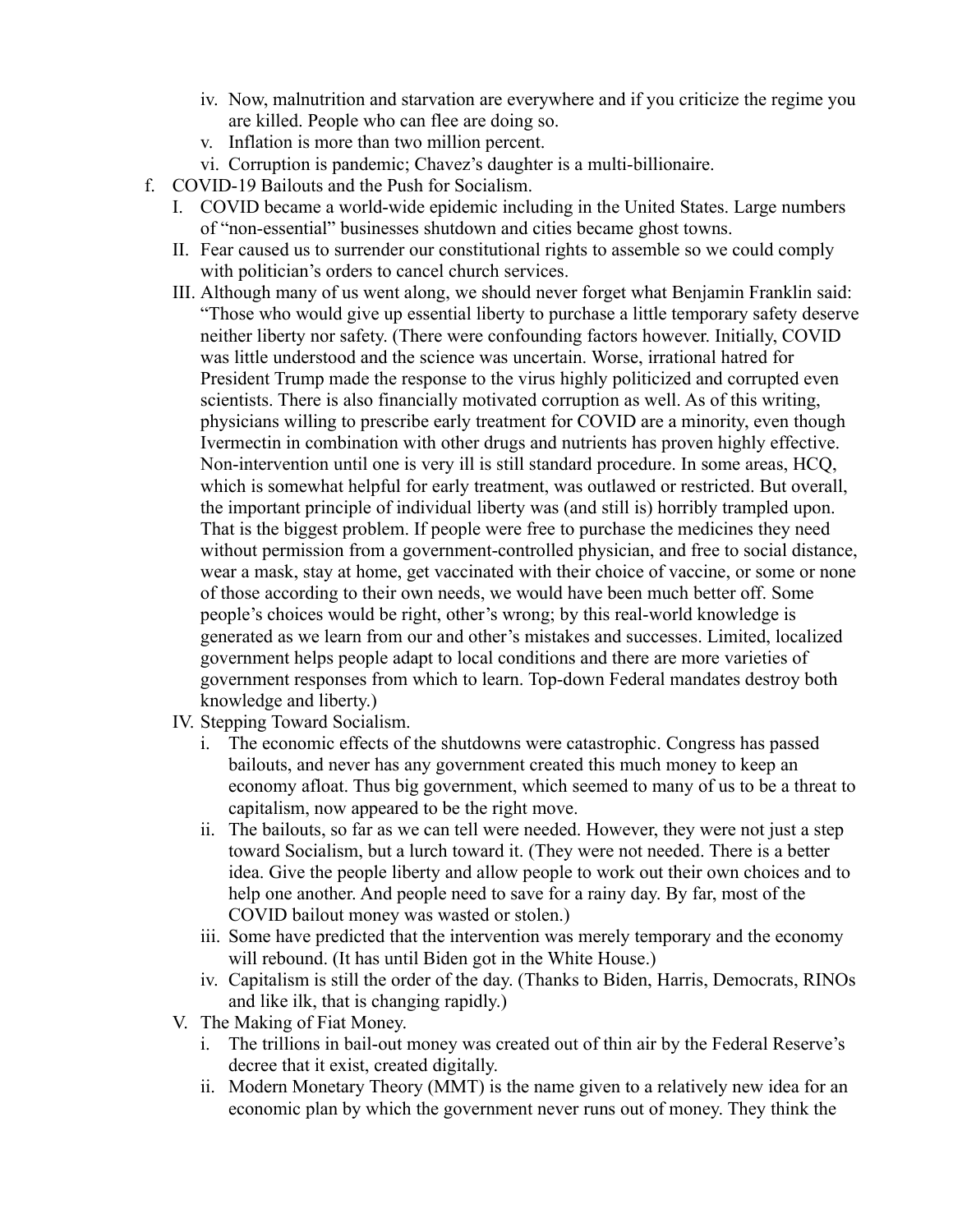government can simply create all the money that is needed. So money can appear like magic and Socialism can thrive.

- iii. (This calls for a bit of an extended response. There is no such thing as a free lunch. Like all goods and services, the value, that is the price, of money is subject to the law of supply and demand. As the supply goes up, the price, that is the value, of money goes down. The result is that the real value of the dollar goes down and it thus costs more to buy things. Put another way, because the price of a dollar goes down, a grocer will give you fewer groceries for your dollars when he buys your dollars with his groceries. This is monetary inflation, which almost everybody confuses with rising prices. Prices of goods will rise and fall with supply and demand in addition to the increase in price caused by monetary inflation. Thus, prices, in isolation, do *not* measure monetary inflation. Monetary inflation is a hidden tax, especially on savers, and more especially on savers who invest in dollardenominated investments. Monetary inflation is thus government sanctioned stealing.)
- iv. With every step the government takes toward Socialism, the more people will want "their share." More politicians will promise free money to get elected and more regulations will follow. (In effect, the politicians bribe the voters. **"And you shall take no bribe, for a bribe blinds the clear-sighted and subverts the cause of those who are in the right"** (Exodus 23:8 ESV). )
- v. The greater Caesar's role, the greater Caesar's control.
- VI. Does the Bible Teach Socialism?
	- i. The argument is made that **"Now the full number of those who believed were of one heart and soul, and no one said that any of the things that belonged to him was his own, but they had everything in common"** (Acts 4:32 ESV) teaches socialism. But that was voluntary. (Had it not been voluntary, at least some people would have been protesting, saying that what the had was their own.) Also, the rebuke and punishment of Ananias and Sapphira is construed as a rebuke for having private property. But Peter said: **"While it remained unsold, did it not remain your own? And after it was sold, was it not at your disposal? Why is it that you have contrived this deed in your heart? You have not lied to man but to God."** (Acts 5:4 ESV). Peter strongly affirmed the right to private property and condemned them for lying (and pretending to be holier than they were).
	- ii. **"You shall not steal"** (Exodus 20:15 ESV). This commandment implies a right to private property, as do all other commands against stealing (and fraud, dishonest weights and measures, and so on). (Also, note that in the commandment, the sentence ends with a period. It does not end with ", unless your are the government.")
	- iii. Out of the Reformation came the concept that it is good for a man to seek to gain wealth by honestly providing things people want; from this came the *Protestant Work Ethic*. **"There is nothing better for a person than that he should eat and drink and find enjoyment in his toil. This also, I saw, is from the hand of God"** (Ecclesiastes 2:24 ESV).
	- iv. All things must be done for the glory of God and it is not wrong to expect rewards for our labor.
	- v. All forms of Socialism involve forcefully taking from those who have to give to those who do not have.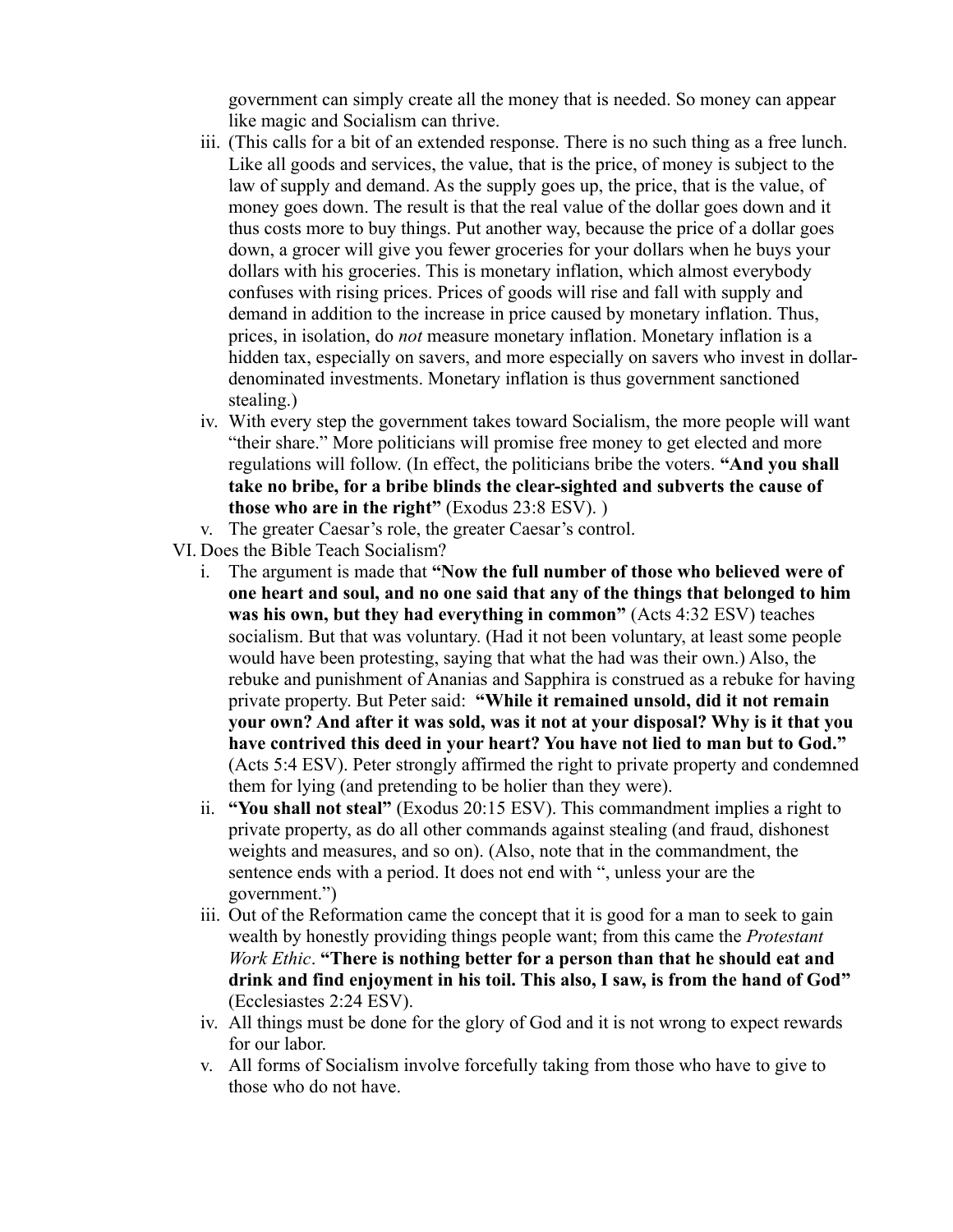- vi. Socialism rewards malingering and laziness by detaching work from prosperity. But **"For even when we were with you, we would give you this command: If anyone is not willing to work, let him not eat"** (2 Thessalonians 3:10 ESV).
- g. Economic Theory and Human Nature.
	- I. The claim is that Capitalism is based on *greed*, and Socialism is based on *need.* (Lutzer is a little confused here. When the supposed "Communist New Man" appears, it will be "From each according to his ability, to each according to his need." But prior to that time, during which the Dictatorship of the Proletariat reigns, the order of the day is Socialism, where it is "From each according to his ability, to each according to his work." That is why the official title of the Soviet Union was "Union of Soviet *Socialist* Republics.")
	- II. The real case is that the *opposite is true.* Businesses in a capitalist economy must meet the customer's (perceived) *needs* or go out of business. (Lutzer is a little confused here as well. What he is really talking about is a *Free Market Economy* vs. a *Command Economy*. Socialism is an extreme case of the latter. Capitalism is the practice of investing today in the means of production to generate better returns tomorrow. A tractor costs more than a mule, which costs more than a hoe. But the productivity gains are vastly different; a mule will farm about 20 acres. A tractor (depending on size) 2,000 acres or more.) Socialism's appeal to the lazy is based on *greed*.
	- III. Under Socialism:
		- i. The government sets wages and prices of products.
		- ii. Workers get paid whether they slack off, work a little, or work hard.
		- iii. Corruption is rampant.
		- iv. Universal saying in Communist countries: "We pretend to work, they pretend to pay us.
	- IV. The government does not create wealth. It can only give what it has forcibly taken. Socialism always leads to poverty for most, and wealth for the corrupt elite.
- h. Greed and Corruption.
	- I. All economic systems may be abused by sinful humans due to greedy and corrupt hearts; therefore they all allow greed and corruption to various degrees.
	- II. Socialism teaches early on that you cannot succeed by working harder, but by gaming the system.
	- III. One of the pioneers of the *kibbutzim* said they "became a paradise for parasites."
	- IV. Mice die in mousetraps because they do not understand why the cheese (or peanut butter) is free. (Think about that when you use free online services that track you and collect information about you.)
- i. The Response of the Church.
	- I. Lutzer reminds the reader that there are more valuable things that money. In some respects, money makes some of the same "promises" that God makes; money provides, God (truly) provides.
	- II. We must obey God and use our money for good, not greed.
	- III. But money does allow wise Christians to do more good than if they were themselves poor and needy.
- 8. Join with Radical Islam to Destroy America.
	- a. A sign carried by a Muslim demonstrator near Detroit said, "We will use the freedoms of the Constitution to destroy the Constitution." Why would Marxism and Islam find common ground?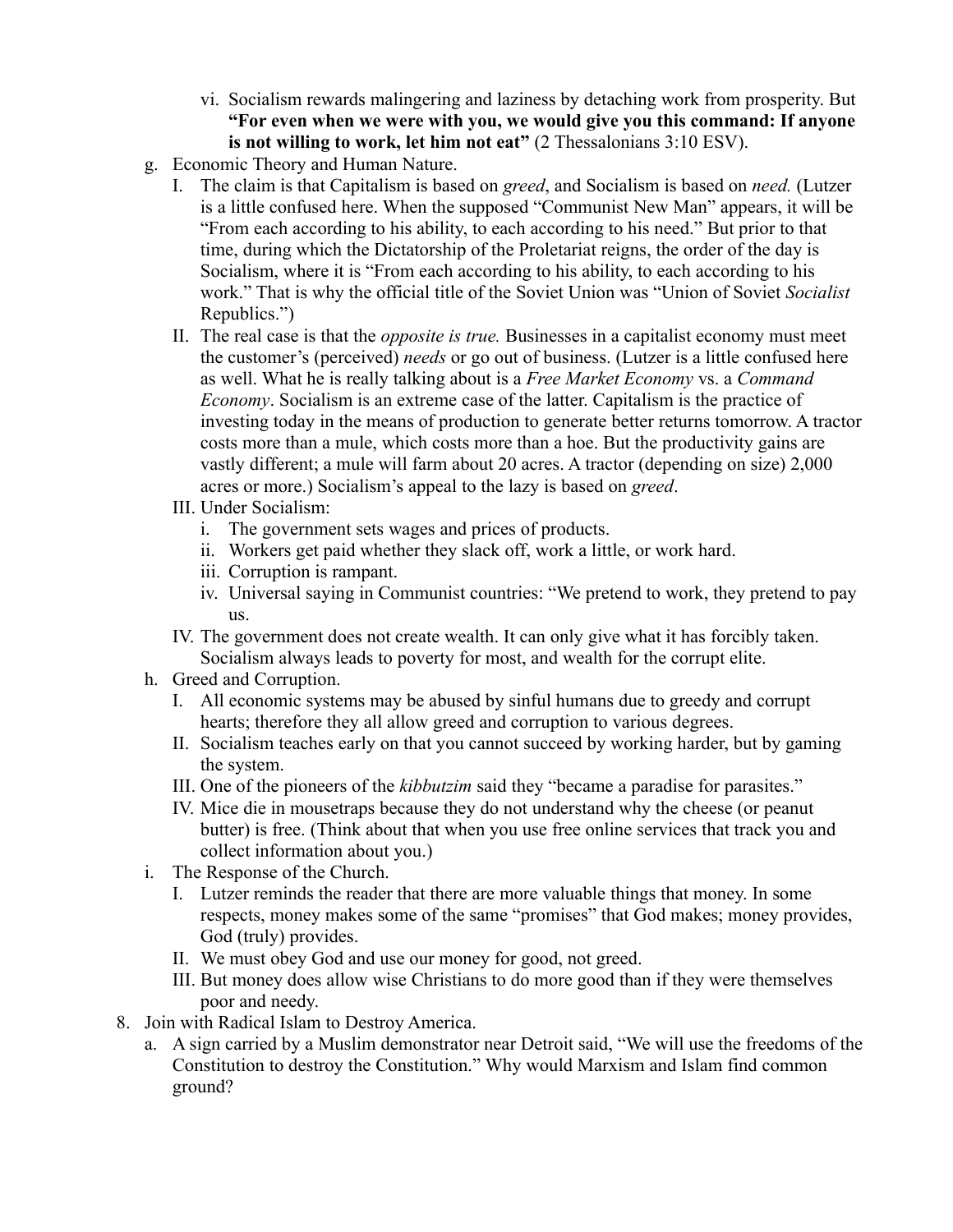- b. The Muslim Brotherhood has a flexible, multi-phased long-term approach to the cultural invasion of the West using various tactics such as immigration, infiltration, surveillance, propaganda, protest, deception, political legitimacy, and terrorism.
- c. They do not do terrorist attacks because they know that would stir us up, so they advance their cause stealthily.
- d. Both the Marxists and Muslims, though thoroughly antithetical to one another, know they can make no progress until Capitalism and Christianity are destroyed.
- e. Even Pilate and Herod set aside their differences and became friends. **"And Herod and Pilate became friends with each other that very day, for before this they had been at enmity with each other"** (Luke 23:12 ESV).
- f. The Opportunity of 9/11.
	- I. After the terrorist attacks of 9/11/2001 that killed almost 3000 Americans, there was a wave of patriotism.
	- II. In response to the wave of patriotism, Muslims and Marxists combined forces against America.
	- III. The leftist media blames America for terror attacks because they claim that America is the reason for all the oppression and poverty in the world.
- g. The Unity of Mosque and State.
	- I. Separation of institutional Church and institutional State has been enshrined in our Federal and state's constitutions, but in recent decades, that has been reinterpreted to mean separation of government from Christianity (in spite of the teachings of Romans chapter 13 and elsewhere.)
	- II. Most recently, this applies only to Christianity and Judaism; Islam is promoted and taught in government schools.
	- III. Major media and many in government refuse to criticize Islam or its foul deeds.
- h. The Muslim Doctrine of Immigration.
	- I. Some think diversity makes us stronger.
	- II. The Divinely induced diversity of languages at the Tower of Babel weakened them.
	- III. We might hope that all the immigrants we welcome to America will (seek to) share our common core values and language.
	- IV. But Islam uses immigration as a weapon to islamize other countries and put them under the yoke of strict, repressive Islamic law.
- i. The Deception of Political Correctness
	- I. We all make choices every day. In a sense, all of our choices involve discriminating between different things. But "discrimination," even for valid reasons, is the liberal's greatest evil.
	- II. Political correctness has hampered people from using common sense to wisely discriminate against harmful and dangerous ideologies and influences. Even our national security agencies are infected with this to our harm.
	- III. The same political correctness that is used to weaken, if not destroy Capitalism also allows Islam (and Marxism) to flourish. *Islamophobia*, is a coined word to denigrate anyone who criticizes Islam.
- j. The Response of the Church.
	- I. All the Scripture teachings on charity and evangelism apply to Muslims.
	- II. *Interfaith Dialog*, however, is used by Muslims to trick Christians and others and spread lies about Islam. The Muslims have a well though-out deceptive strategy they use. Nothing is accomplished for the Gospel by participating in these fraudulent events.
- 9. Vilify! Vilify! Vilify!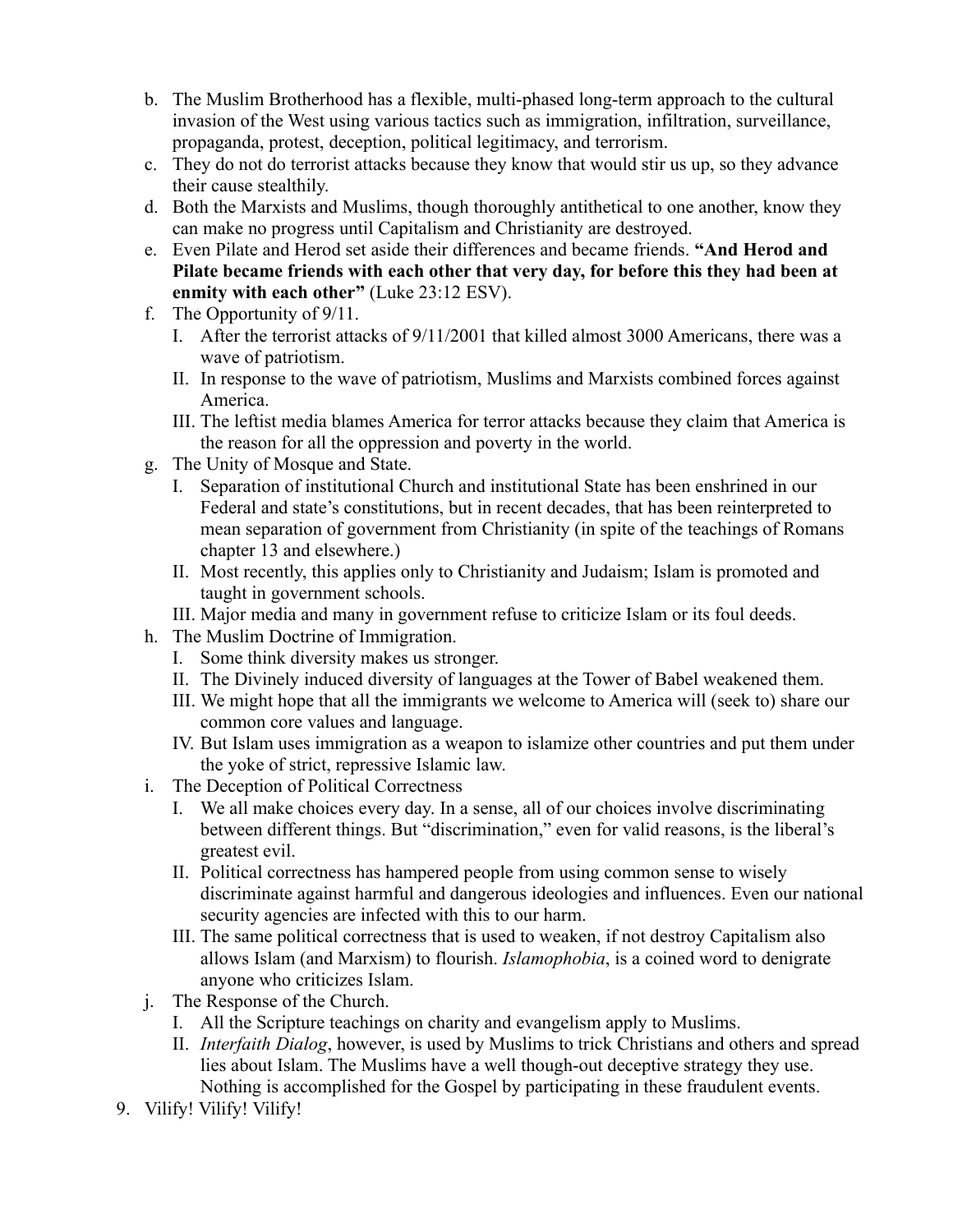- a. Saul Alinksy, in *Rules for Radicals*, said "Pick the target, freeze it, personalize it, and polarize it." Polarization refers to cutting off the target's support network and isolating the target from sympathy.
- b. The Marxists are not satisfied with "live and let live." Rather, they demand that we totally surrender to their entire agenda. They have discovered that vilifying those with whom they disagree gets more results than reason and politeness. They are following Alinsky whether they know it or not.
- c. Alinsky said to go after people, not institutions. People hurt faster than institutions. This is cruel, but effective. Direct personal criticism and ridicule works.
- d. Those who use Alinsky's methods have three (main) weapons: shame, ridicule, and intimidation.
- e. In 1973, the American Psychiatric Association reclassified homosexuality from a mental illness to normal behavior in response to Sodomist threats to disrupt their meetings. This was in the absence of any change in scientific evidence.
- f. Sodomists consider anyone opposed to any aspect of their agenda bigots who deserve to be punished.
- g. Public Shaming.
	- I. Proposition 8.
		- i. Proposition 8 defined marriage to be between one man and one woman in California. It was passed as an amendment to the California constitution by voters, but was later voided by activist courts.
		- ii. Supporters were shamed by disclosing their names and addresses, inviting harassment. Many people lost their jobs and businesses were boycotted. Employees were threatened and homes and property vandalized.
		- iii. Six years later, Brendan Eich of Mozilla was pressured to resign because he had donated \$1000 to support the amendment.
		- iv. The restaurant chain, Chick-fil-A, publicly supports biblical family values, and were driven out of Reading, England by protests.
		- v. Our culture is being changed by coercion and force.
	- II. Private Schools are under severe pressure to accept Sodomist policies.
- h. Shame! Shame! Shame!
	- I. Denunciation in the Public Square.
		- i. Demonstrations that protest various groups or ideas are fairly common and perfectly constitutional, if peaceful and free of crime.
		- ii. A furious protest outside a Toronto, Canada library was organized against an author who is a feminist, pro-abortion, and pro "gay" rights, but who refused to agree that men can become women.
		- iii. Vilification on campus.
			- 1. Incoming Texas students were told that if they joined a (any?) conservative organization, they would be *doxed*, that is their personal information would be publicly released so they could be harassed.
			- 2. In Berkeley, CA, when Milo Yainnopoulos was scheduled to speak, the police were determined not to deter to pending violence. The event was canceled when rioters beat and pepper sprayed attendees and threw explosives at police.
- i. Hitler's Brownshirts and Antifa's Black Masks.
	- I. With good reason, the recent riots, of which Antifa was a major contributor, have been compared with K*ristallnacht*. In both cases, there was a pretext, the police were told to stand down, there was considerable destruction of property, there were injuries and deaths, and the events were made to appear spontaneous.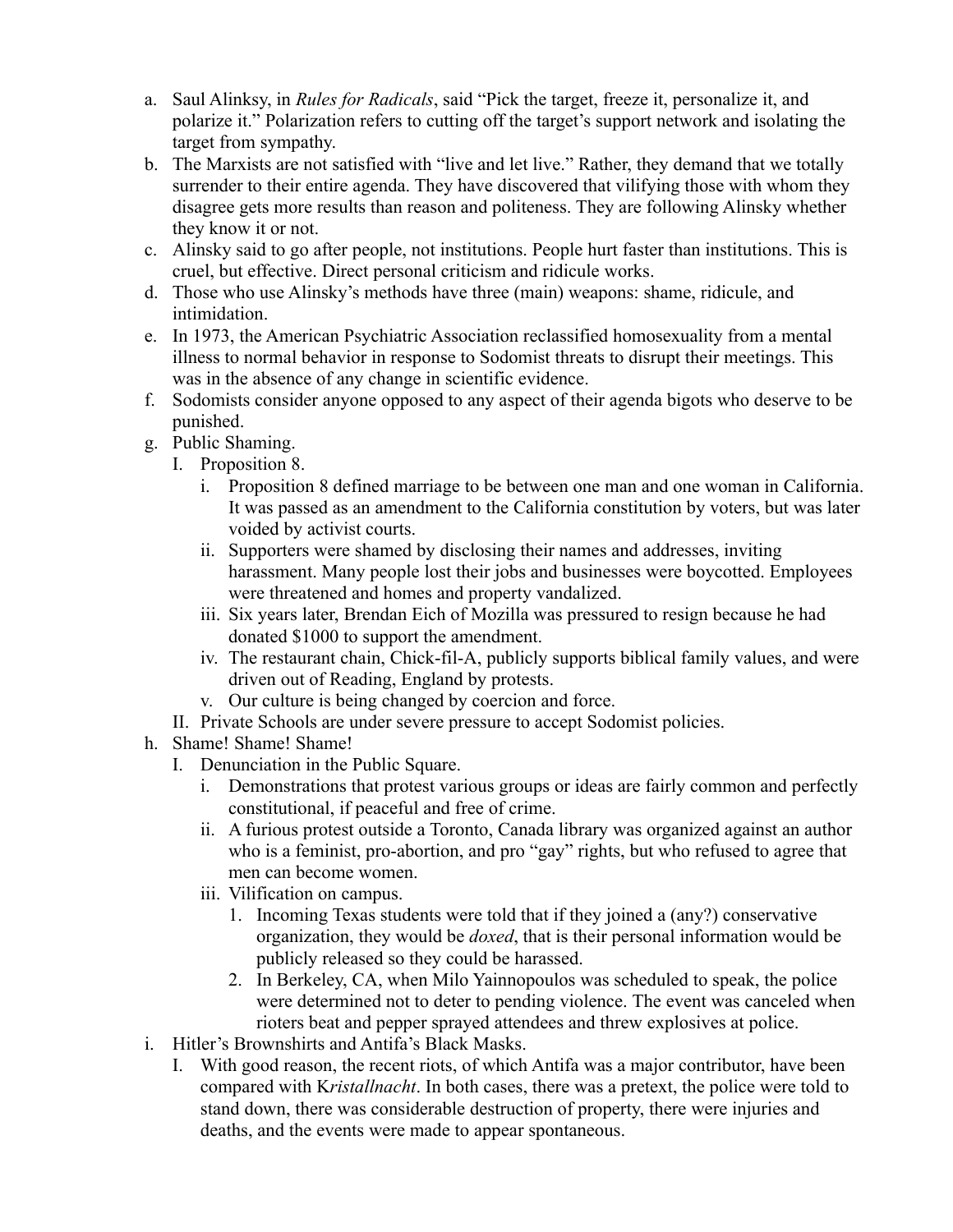- II. Antifa is a violent Socialist, Anarchist organization.
- III. How did we get to the point in America where police are supposed to be the threat, not the violent Socialists and Anarchists?
- IV. (Lutzer calls George Floyd's death murder. The arresting officers used a then-standard police tactic to restrain Floyd as a last resort. There is no evidence that any of the arresting officers intended Floyd's death. Floyd had a lethal or near lethal amount of illegal drugs in his system, chronic medical issues, and fought with the police. People who pick fights sometimes lose. People who pick fights with police almost always lose. Had Floyd not resisted arrest, obeyed lawful orders, and politely requested medical attention, he probably would be alive today.)
- j. The Search for Allies.
	- I. The LGBTQ Sodomists have added an "A" for *Allies* to make LGBTQA. The will brook no disagreements with any part of their agenda.
	- II. Unfortunately many misguided Christians are publicly showing support for the Sodomists.
- k. The Roots of Injustice. No external changes in society will solve the sinful condition of the human heart.
- l. Coming Soon to a Church Near You.
	- I. A church in Columbia, MO was severely attacked by social media after the pastor preached a mild, thoughtful sermon on **"So God created man in his own image, in the image of God he created him; male and female he created them"** (Genesis 1:27 ESV). The matter caused a polarizing debate in the surrounding community.
	- II. In the coming years, Churches are likely to face more of this kind of thing in the future.
	- III. However, there will be people who struggle with temptations; the Church should be prepared to help them.
- m. The Response of the Church.
	- I. The Marxists want us to shut up. But we must proclaim the truth and Gospel with boldness. **"And now, Lord, look upon their threats and grant to your servants to continue to speak your word with all boldness"** (Acts 4:29 ESV).
- 10. Wake Up! Strengthen What Remains.
	- a. **"Wake up, and strengthen what remains and is about to die, for I have not found your works complete in the sight of my God"** (Revelation 3:2 ESV). These words came from the Lord Jesus to a church He loved.
	- b. It is a matter of debate how much of a culture we should embrace and how much we should reject. Some aspects may be accepted, but much must be rejected, not embraced.
	- c. We are submitting to the culture's most enticing temptations and being willingly deceived.
	- d. Christ calls the church in Sardis, "dead," but does not list specific sins.
	- e. Lutzer speculates that they may have assimilated to the surrounding culture, especially in the matter of sexual sin. But Christ said some were "worthy."
	- f. The Church is under great pressure to compromise in many areas. Some claim that the Church must adapt or die.
	- g. Hearing the Voice of Jesus Today.
	- h. Lutzer suggests that there may be three areas Jesus would address if He were to speak to the Church today as He did via John at Patmos.
		- I. Be Resolved to be Gospel-driven in Your Life and Witness.
			- i. Some formerly Gospel-centered organizations have been taken over by "progressive Christians." (It is entirely possible that this is due to Marxist infiltration.) They have lost sight of: **"Then he said to his disciples, 'The harvest is plentiful, but the**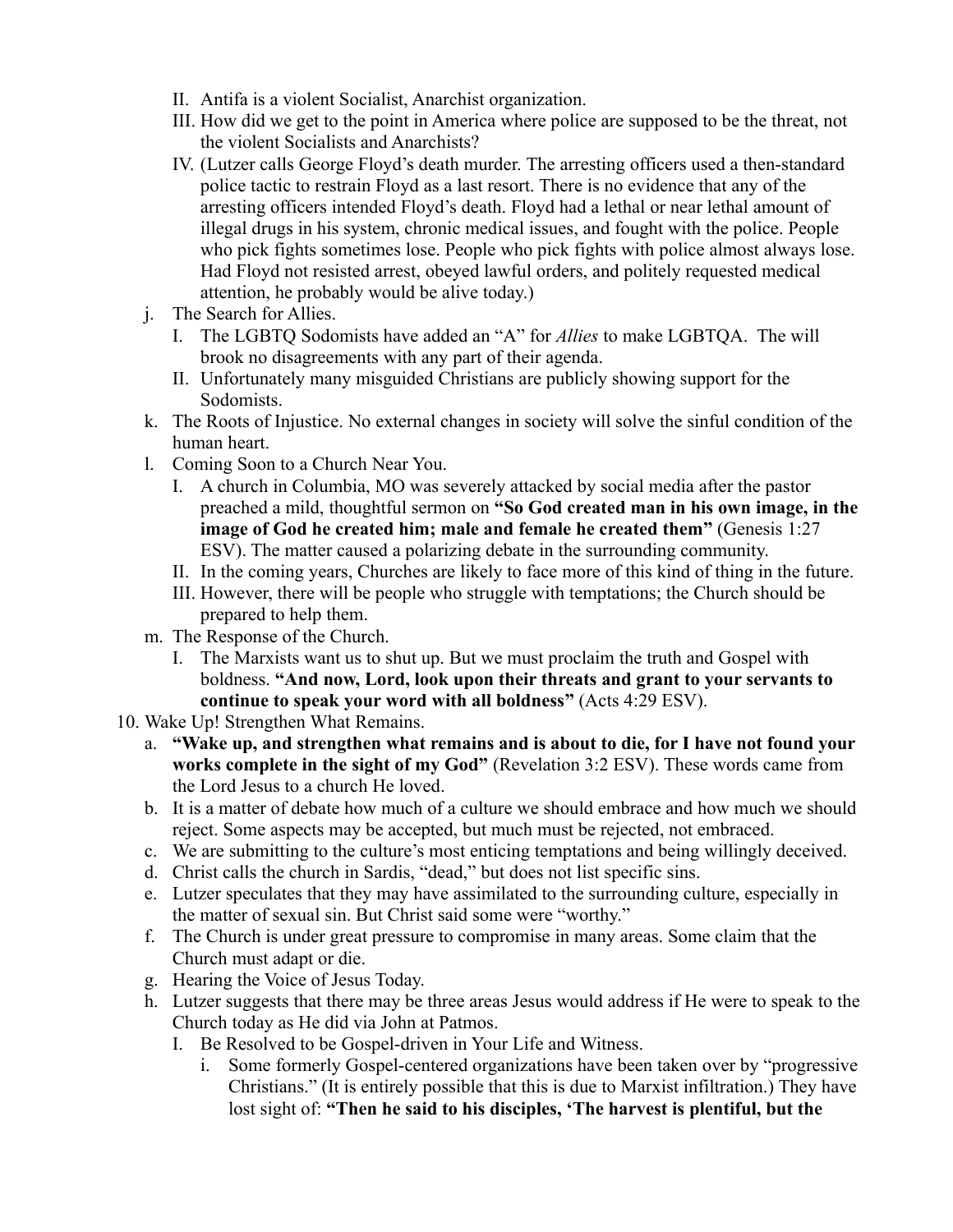**laborers are few; therefore pray earnestly to the Lord of the harvest to send out laborers into his harvest'"** (Matthew 9:37–38 ESV).

- ii. **"Jesus said to him, 'I am the way, and the truth, and the life. No one comes to the Father except through me'"** (John 14:6 ESV). **"And he said to them, 'Go into all the world and proclaim the gospel to the whole creation'"** (Mark 16:15 ESV).
- iii. The Gospel is being rejected by Millennials in favor of "Social Justice." They do not believe the Gospel or traditional Christian teachings. People are forgetting that: **"It is a fearful thing to fall into the hands of the living God"** (Hebrews 10:31 ESV). **"For our God is a consuming fire"** (Hebrews 12:29 ESV).
- iv. We need to continue to talk about Heaven and warn against Hell.
- II. Be Resolved that You Will Not Bow to the Culture's Sexual Revolution.
- III. Hear the Lord Jesus's words: **"Blessed are the pure in heart, for they shall see God"** (Matthew 5:8 ESV). Hear the Lord Jesus pray: **"Sanctify them in the truth; your word is truth"** (John 17:17 ESV).
- IV. Many passages in the New Testament speak to our temptation to exchange purity for fulfillment of our passions. For example, Paul wrote: **"For the time is coming when people will not endure sound teaching, but having itching ears they will accumulate for themselves teachers to suit their own passions, and will turn away from listening to the truth and wander off into myths"** (2 Timothy 4:3–4 ESV).
- V. There are many false teachers who use lies and emotionally attractive stories to spread false doctrine and entice people away from the Gospel.
- VI. **"For you may be sure of this, that everyone who is sexually immoral or impure, or who is covetous (that is, an idolater), has no inheritance in the kingdom of Christ and God. Let no one deceive you with empty words, for because of these things the wrath of God comes upon the sons of disobedience"** (Ephesians 5:5–6 ESV). We must take care that no one deceives us with empty words.
- VII. These are serious warnings.
- i. Be Resolved to Love the Lord Jesus Passionately and Suffer Well for His Name.
	- I. **"If you love me, you will keep my commandments"** (John 14:15 ESV).
	- II. The Lord Jesus warned that, **"And because lawlessness will be increased, the love of many will grow cold"** (Matthew 24:12 ESV). This describes much of evangelical Christianity today. We are weak because our love for Christ is weak. Our love of worldly values and pursuits is greater than our love for Christ.
	- III. **"Do not love the world or the things in the world. If anyone loves the world, the love of the Father is not in him. For all that is in the world—the desires of the flesh and the desires of the eyes and pride of life—is not from the Father but is from the world. And the world is passing away along with its desires, but whoever does the will of God abides forever"** (1 John 2:15–17 ESV).
	- IV. There are many in churches whose lives bear little or no fruit because they have never unconditionally surrendered themselves to Jesus Christ. Their self-centeredness proves it. The desire the approval of men, not God.
	- V. Lutzer blames technology for many ills, including (what Puritans called occasions of sin). Rather, Christians must avoid temptations to sin. (This is no new problem; technology merely makes things easier, both good and evil. Blaming technology misses the real issue: Christians have a duty to flee sin and temptations to it, irrespective of form.) **"You adulterous people! Do you not know that friendship with the world is enmity with God? Therefore whoever wishes to be a friend of the world makes himself an enemy of God"** (James 4:4 ESV).
	- VI. We must develop a love for Christ that is greater than our love for sin.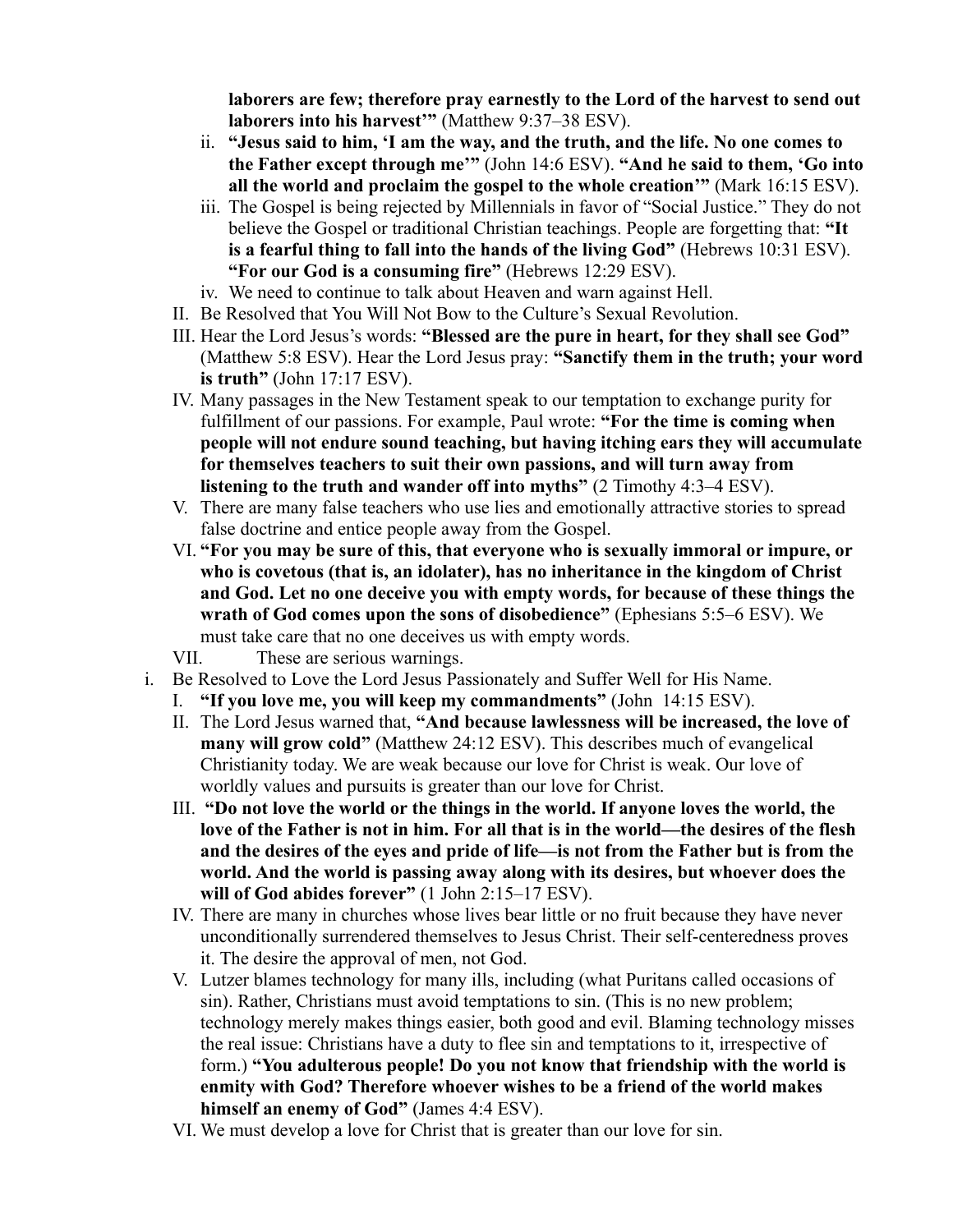- j. A Final Word from the Lord Jesus to Us.
	- I. We return to the words of the Lord Jesus to the church in Sardis: **"And to the angel of the church in Sardis write: 'The words of him who has the seven spirits of God and the seven stars. "I know your works. You have the reputation of being alive, but you are dead. Wake up, and strengthen what remains and is about to die, for I have not found your works complete in the sight of my God. Remember, then, what you received and heard. Keep it, and repent. If you will not wake up, I will come like a thief, and you will not know at what hour I will come against you. Yet you have still a few names in Sardis, people who have not soiled their garments, and they will walk with me in white, for they are worthy"'"** (Revelation 3:1–4 ESV).
	- II. Christianity is not a matter of show or reputation, but of the *heart*. We cannot follow Christ unless we gladly take up His cross (the work and mission in life at any particular time that He has assigned to us). The word to Sardis was "repent." Repentance is not one-time but daily, deep, and sustained.
	- III. We must have the courage to both engage the culture and stand against it. The reward: **"The one who conquers will be clothed thus in white garments, and I will never blot his name out of the book of life. I will confess his name before my Father and before his angels. He who has an ear, let him hear what the Spirit says to the churches"** (Revelation 3:5–6 ESV).
	- IV. (**"But as for the cowardly, the faithless, the detestable, as for murderers, the sexually immoral, sorcerers, idolaters, and all liars, their portion will be in the lake that burns with fire and sulfur, which is the second death"** (Revelation 21:8 ESV). )

### <span id="page-51-0"></span>*Recap of We Will Not Be Silenced*

This has been another long summary, 24 pages to summarize a 280 page book. Because the present focus is on Marxism, I have skipped or only lightly summarized much worthwhile pastoral counsel. The book is well worth reading. There are a some deficiencies however:

- 1. Lutzer did not clearly bring out the fact that the Marxist's problem with "whiteness" is *not* white skin, but traditional Puritan, American, Protestant values such as individual responsibility, the Puritan ethic of hard work, strong and stable families, chastity, Christ-centered education, absolute and unchanging moral standards, and so on. In similar fashion, mathematics has been condemned as "racist" because of its demand for discipline and because the exact answers demanded by it are absolute truth, not based on human opinion or desires. Indeed, because Christianity is such a strong part of Western Civilization, Marxists hate Western Civilization itself. Even hard-core secular historians have noted that Calvinism was a major pillar of American civilization. This is reflected for example, in the American Constitution; the Constitution assumes that all people are sinners who need to be restrained from sin, even those in civil government. Of course, many Blacks are Christians and hold to traditional biblical morality, but they are frequently insulted as "acting white" by Blacks with underclass, heathen, or Marxist values.
- 2. Lutzer did not spend time discussing the foundation of Communism, Dialectical Materialism, in any detail. He does not appear to fully understand the dialectic.
- 3. Lutzer blames technology for much evil, and seems to lack a historical perspective on it.
- 4. Lutzer seems overly sympathetic to those who are, for no actual cause, offended. It seems to this writer that such people should be educated and encouraged to see that they do not have cause for offense and thus take real and objective comfort.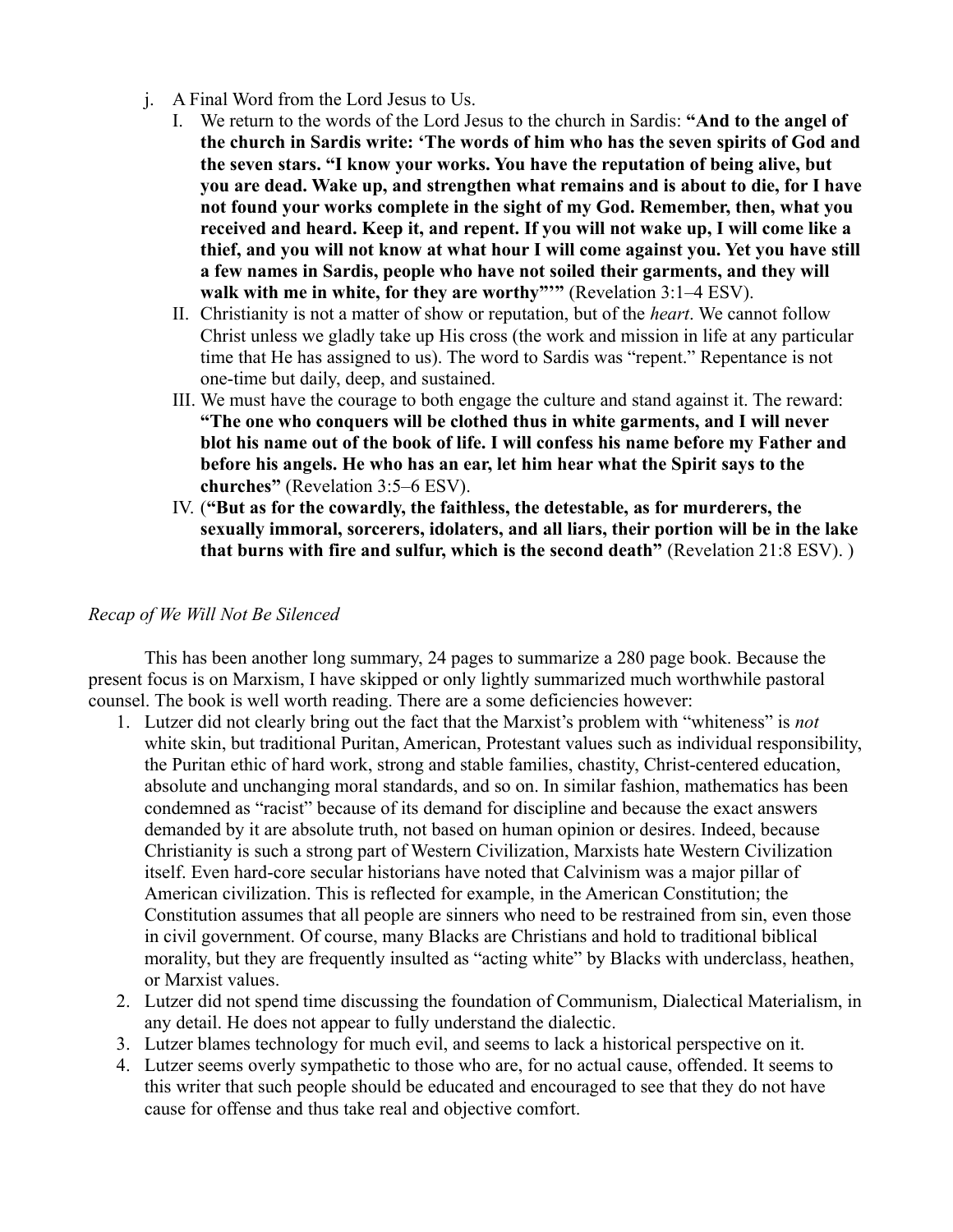5. Lutzer's desire to prepare the Church is laudable, but he is unduly pessimistic about what God may do, and has often done in the past.

Now for the recap of the summary of *We Will Not Be Silenced*:

- 1. Erwin Lutzer begins with **"Enter by the narrow gate. For the gate is wide and the way is easy that leads to destruction, and those who enter by it are many. For the gate is narrow and the way is hard that leads to life, and those who find it are few"** (Matthew 7:13–14 ESV). Based upon this, Lutzer encourages us to stand firm in the faith in spite of persecution and not compromise biblical truth. There is a cost to following Christ. This theme not only starts the book but runs throughout it, and the book ends with it.
- 2. Marxists do not believe that America can be fixed; it must be destroyed. Cultural Marxism, a version of Marxism that believes in gradual change until the people accept Socialism, is leading the attacks against traditional values. (But in the end, if successful, it is the violent revolutionists who will win and make America a Communist hell.)
- 3. Feminism and destruction of the nuclear family are important to Cultural Marxists.
- 4. Black Lives Matter (BLM) is avowedly Marxist.
- 5. The mainstream media are a major force for Cultural Marxism.
- 6. The present stream of immorality is Marxist to the core and is designed to corrupt the morals of Americans and thus weaken us and make us susceptible to acceptance of Marxism.
- 7. Marxists destroy monuments and write history books that are mere fiction for propaganda purposes and to deprive Americans of their history so as to change our view of ourselves and our country. By controlling history, they try to control the future.
- 8. The Marxists are in favor of unrestricted immigration to counterbalance traditional American values, and to pack the voter rolls with those dependent on welfare, and thus favor Socialism and parties that support Socialism, to wit the Democrats and RINOs (Republicans In Name Only).
- 9. The early New Testament church flourished in the absence of full freedom of religion.
- 10. "Don't solve problems; use them!" That is how a coworker of Saul Alinsky described the philosophy of the famous community organizer who wrote, *Rules for Radicals*, a book dedicated to the devil. Alinsky died in 1976, but his book is still followed by Marxists. (The ideas of Alinsky and Gramsci had much in common.) Alinsky would actually block solutions to problems because he saw problems (and real people's troubles!) as ways to promote his agendas.
- 11. Alinsky was a Marxist who substituted class warfare between "oppressed" and "oppressors" (according to his definition) for Marx's original warfare between capital and workers. He thus strove to continue civil strife and discontent in order to continue the class warfare.
- 12. Marxists must suppress free speech because their lies would be otherwise exposed easily.
- 13. Marxists sell their snake oil by selling their causes as noble causes.
- 14. Equality properly means equal treatment under the law consistent with biblical standards. But Marxists have defined it as equality of outcomes. This is *Social Justice*.
- 15. For a revolution to succeed, free speech must be suppressed. The Marxists do this by viciously attacking those with whom they disagree, even to the point of actual violence.
- 16. The right to free speech is the right to offend others (politely).
- 17. The purpose of propaganda is to so change people's perception of reality that they will not change their minds in the face of contrary evidence and to make them impervious to facts.
- 18. Sodomists used Hitler's propaganda techniques of stirring up hatred and the big lie to gain widespread acceptance of their cause.
- 19. Propagandists cloak their evil causes as noble causes, civil rights issues, matters of charity, and so on.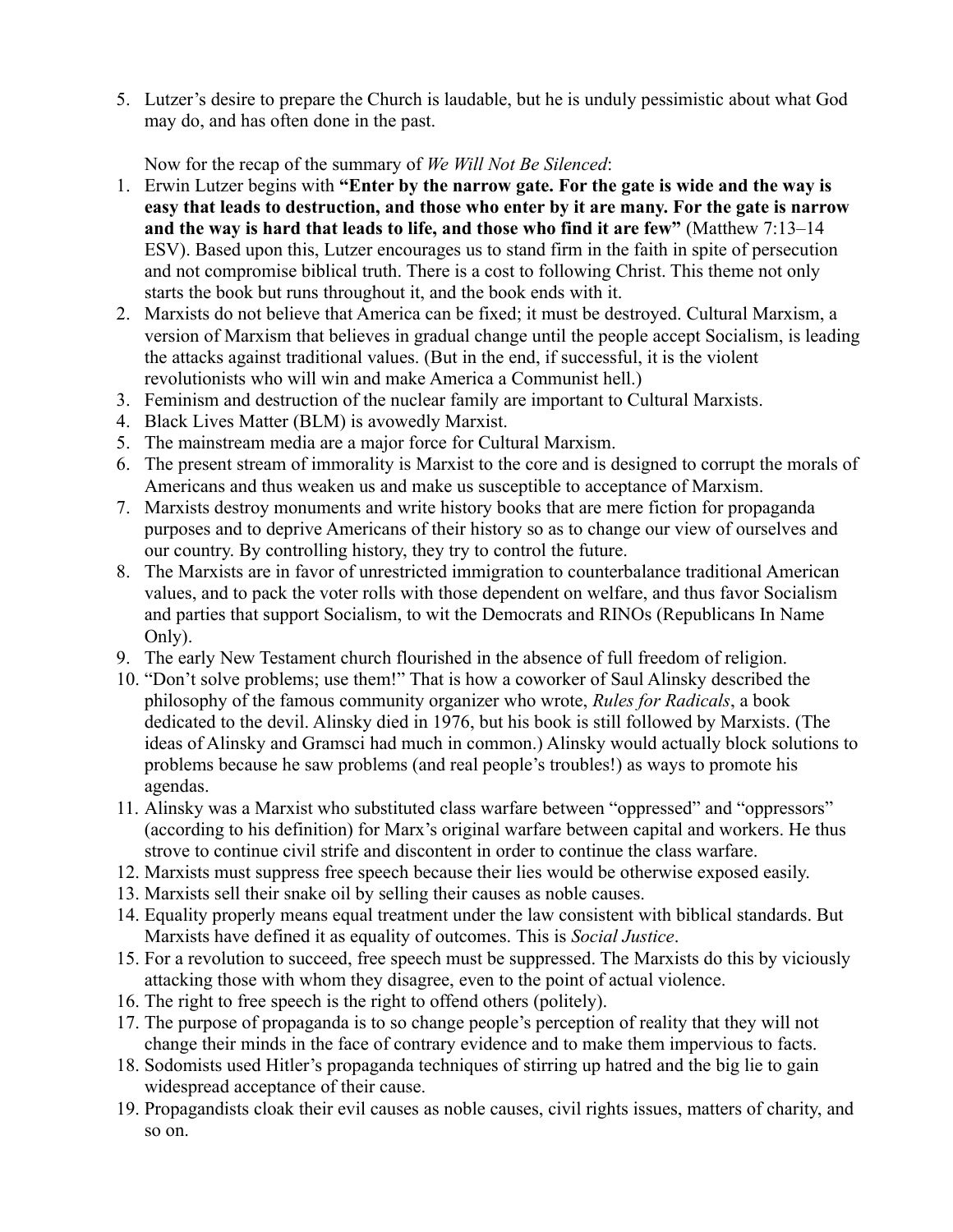- 20. Because technology allows us to transfer massive amounts of information at nearly lightspeed, social change has come fast. Many parents are not fully aware of the changes taking place.
- 21. Government (public) schools are horribly damaging children morally and otherwise.
- 22. Government School "sex education" is pervert propaganda, full of lies, and encourages unchastity.
- 23. Without biblical standards, there is no bottom to immorality.
- 24. Socialism is attractive to the indolent and lazy, but makes everyone poor. It engenders corruption and dishonesty. Socialism is a form of *statism* that gives government nearly complete control over the individual.
- 25. Cultural Marxists have the same foolish notion as Marxist-Leninists: they believe their evil system will cure mankind of evil and make him perfectly good.
- 26. "Climate change" is mostly a vehicle for introducing Socialism.
- 27. Sweden prospered with a free market economy. Then they tried Socialism and found it did not work, so they went back to a largely market-driven economy.
- 28. Venezuela was prosperous, adopted Socialism, and now is a deeply impoverished pit.
- 29. COVID-19 was used as a step toward Socialism. People gave up liberty and the government poured out bailouts.
- 30. Modern Monetary Theory (MMT) is a relatively new idea for an economic plan by which the government never runs out of money. They think the government can simply create all the money that is needed. So money can appear like magic and Socialism can thrive. Inflation results, stealing money from people by deceit and hidden taxation.
- 31. With every step the government takes toward Socialism, the more people want their share. Politicians bribe voters and freedom declines.
- 32. The Bible does *not* teach Socialism, but in fact affirms the human right to private property.
- 33. Socialism rewards sinful laziness.
- 34. Marxists and Islamists have joined forces against America because they are both totalitarian and hate America.
- 35. Marxists publicly vilify their enemies to isolate them, punish them, and frighten others away from opposing them. All manner of dirty tricks are used.
- 36. Antifa is anarchist and Marxist.
- 37. Many misguided Christians are tricked into showing support for Sodomists.
- 38. The Church must not give up the Gospel and must remain faithful, even in the face of vilification, pressure, and persecution.
- 39. We must have the courage to both engage the culture and stand against it.

# <span id="page-53-0"></span>*Appendixes*

Appendix A – W. Cleon Skousen's 45 Communist Goals as listed in *The Naked Communist*

- 1. U.S. acceptance of coexistence as the only alternative to atomic war.
- 2. U.S. willingness to capitulate in preference to engaging in atomic war.
- 3. Develop the illusion that total disarmament by the United States would be a demonstration of moral strength.
- 4. Permit free trade between all nations regardless of Socialist affiliation and regardless of whether or not items could be used for war.
- 5. Extension of long-term loans to Russia and Soviet Satellites.
- 6. Provide American aid to all nations regardless of Socialist domination.
- 7. Grant recognition of Red China. Admission of Red China to the U.N.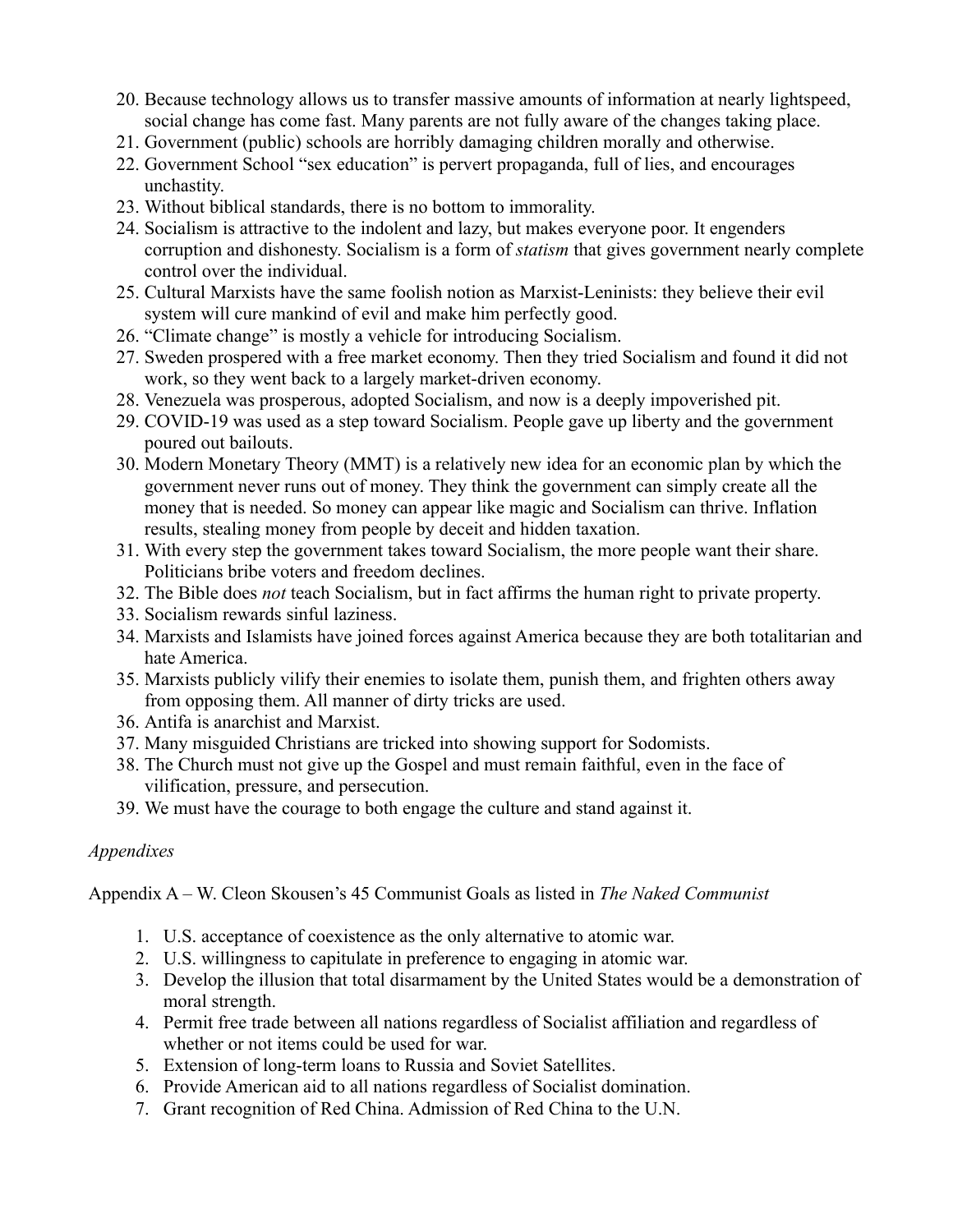- 8. Set up East and West Germany as separate states in spite of Khrushchev's promise in 1955 to settle the Germany question by free elections under supervision of the U.N.
- 9. Prolong the conferences to ban atomic tests because the U.S. has agreed to suspend tests as long as negotiations are in progress.
- 10. Allow all Soviet satellites individual representation in the U.N.
- 11. Promote the U.N. as the only hope for mankind. If its charter is rewritten, demand that it be set up as one-world government with its own independent armed forces. (Some Socialist leaders believe the world can be taken over as easily by the U.N. as by Moscow. Sometimes these two centers compete with each other as they are now doing in the Congo.)
- 12. Resist any attempt to outlaw the Communist Party.
- 13. Do away with all loyalty oaths.
- 14. Continue giving Russia access to the U.S. Patent office.
- 15. Capture one or both of the political parties in the United States.
- 16. Use technical decisions of the courts to weaken basic American institutions by claiming their activities violate civil rights.
- 17. Get control of the schools. Use them as transmission belts for socialism and current Socialist propaganda. Soften the curriculum. Get control of teachers' associations. Put the party line in textbooks.
- 18. Gain control of all student newspapers.
- 19. Use student riots to foment public protests against programs or organizations which are under Socialist attack.
- 20. Infiltrate the press. Get control of book-review assignments, editorial writing, policy-making positions.
- 21. Gain control of key positions in radio, TV and motion pictures.
- 22. Continue discrediting American culture by degrading all forms of artistic expression. An American Communist cell was told to "eliminate all good sculpture from parks and buildings, substitute shapeless, awkward and meaningless forms."
- 23. Control art critics and directors of art museums. "Our plan is to promote ugliness, repulsive meaningless art."
- 24. Eliminate all laws governing obscenity by calling them "censorship" and a violation of free speech and free press.
- 25. Break down cultural standards of morality by promoting pornography and obscenity in books, magazines, motion pictures, radio and TV.
- 26. Present homosexuality, degeneracy and promiscuity as "normal, natural, healthy."
- 27. Infiltrate the churches and replace revealed religion with "social" religion. Discredit the Bible and emphasize the need for intellectual maturity which does not need a "religious crutch."
- 28. Eliminate prayer or any phase of religious expression in the schools on the ground that it violates the principle of "separation of church and state."
- 29. Discredit the American Constitution by calling it inadequate, old-fashioned, out of step with modern needs, a hindrance to cooperation between nations on a world-wide basis.
- 30. Discredit the American Founding Fathers. Present them as selfish aristocrats who had no concern for the "common man."
- 31. Belittle all forms of American culture and discourage the teaching of American history on the ground that it was only a minor part of "the big picture" of social studies. Give more emphasis to Russian history since the Communists took over.
- 32. Support any socialist movement to give centralized control over any part of the culture: education, social agencies, welfare programs, mental health clinics, etc.
- 33. Eliminate all laws or procedures which interfere with the operation of the Socialist apparatus.
- 34. Eliminate the House Committee on Un-American Activities.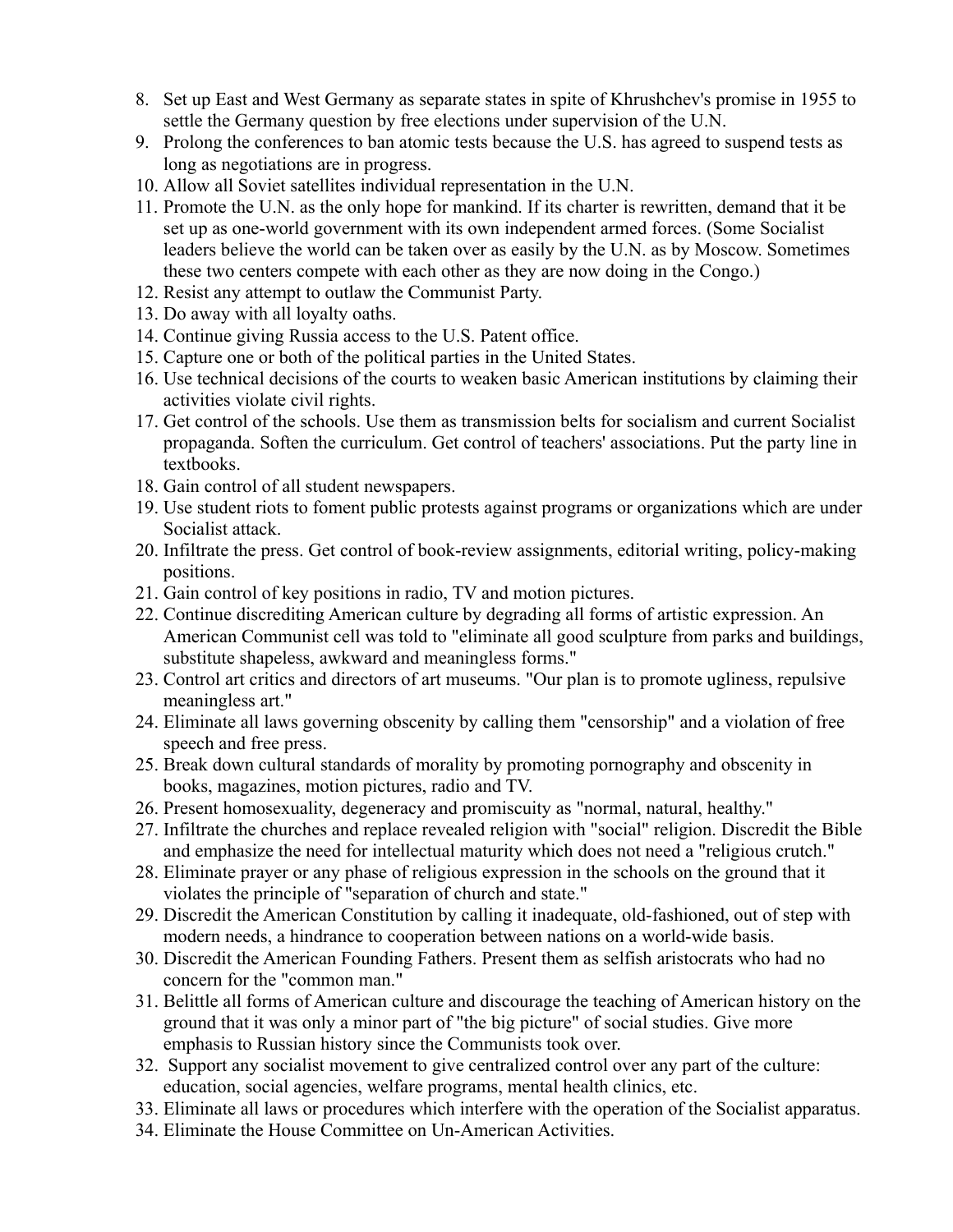- 35. Discredit and eventually dismantle the FBI.
- 36. Infiltrate and gain control of more unions.
- 37. Infiltrate and gain control of big business.
- 38. Transfer some of the powers of arrest from the police to social agencies. Treat all behavioral problems as psychiatric disorders which no one but psychiatrists can understand or treat.
- 39. Dominate the psychiatric profession and use mental health laws as a means of gaining coercive control over those who oppose Socialist goals.
- 40. Discredit the family as an institution. Encourage promiscuity and easy divorce.
- 41. Emphasize the need to raise children away from the negative influence of parents. Attribute prejudices, mental blocks and retarding of children to suppressive influence of parents.
- 42. Create the impression that violence and insurrection are legitimate aspects of the American tradition; that students and special-interest groups should rise up and use "united force" to solve economic, political or social problems.
- 43. Overthrow all colonial governments before native populations are ready for self-government.
- 44. Internationalize the Panama Canal.
- 45. Repeal the Connally Reservation so the U.S. cannot prevent the World Court from seizing jurisdiction over domestic problems. Give the World Court jurisdiction over nations and individuals alike.

Appendix B – Antonio Gramsci: the Godfather of Cultural Marxism

Gramsci viewed churches, charities, the media, and schools as organizations that needed to be invaded by socialist thinkers.

Sunday, March 31, 2019

by Bradley Thomas

There's little debate that modern-day American universities, public education, mainstream media, Hollywood, and political advocacy groups are dominated by leftists. This is no accident, but part of a deliberate strategy to pave the way for communist revolution developed more than eight decades ago by an Italian political theorist named Antonio Gramsci.

Described as one of the world's most important and influential Marxist theorists since Marx himself, if you are not familiar with Gramsci, you should be.

*Gramsci wrote in the 1930s of a "war of position" for socialists and communists to subvert Western culture from the inside.*

The Italian communist (1891 – 1937) is credited with the blueprint that has served as the foundation for the Cultural Marxist movement in modern America.

Later dubbed by 1960s German student activist Rudi Dutschke as "the long march through the institutions," Gramsci wrote in the 1930s of a "war of position" for socialists and communists to subvert Western culture from the inside in an attempt to compel it to redefine itself.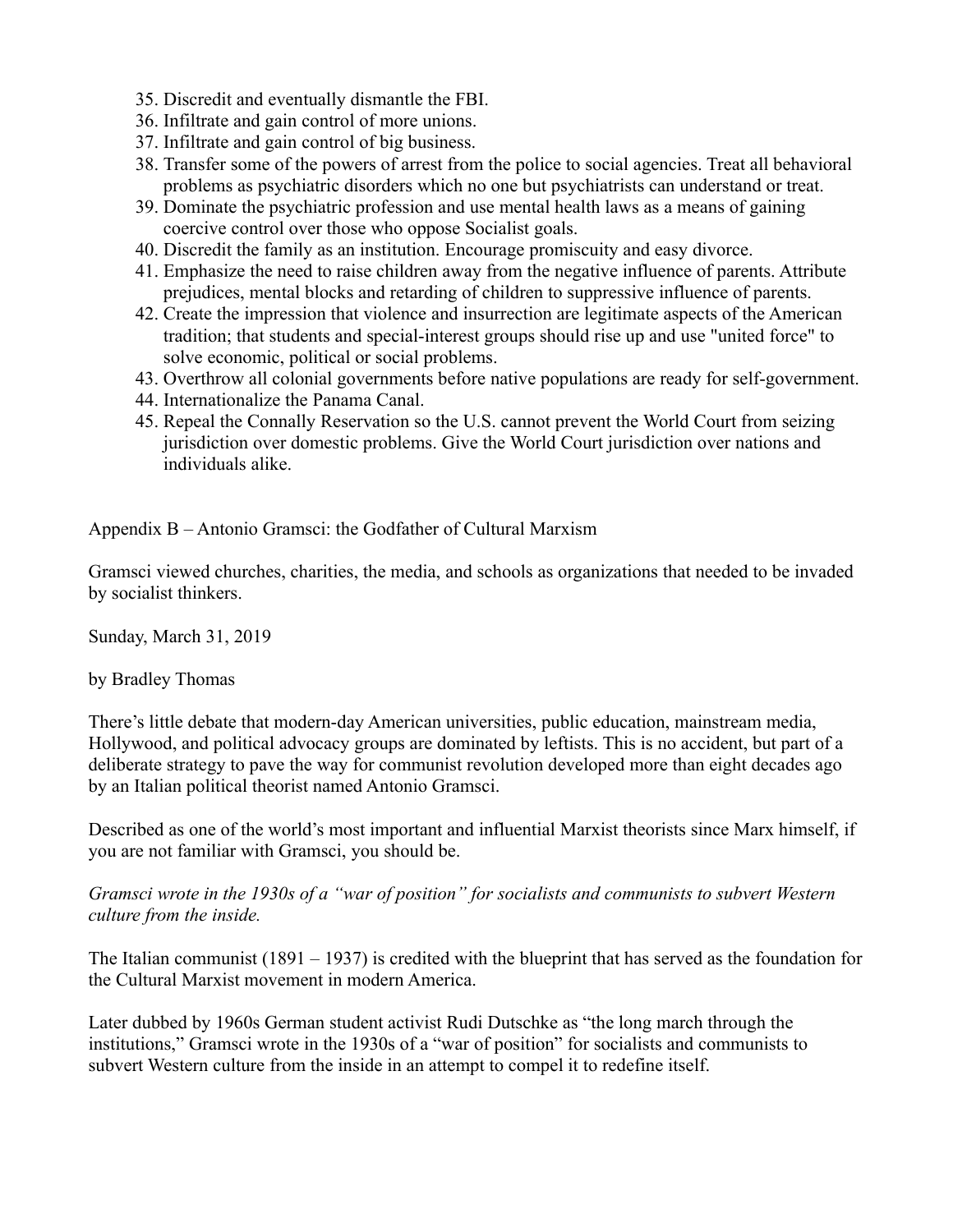Gramsci used war metaphors to distinguish between a political "war of position"—which he compared to trench warfare—and the "war of movement (or maneuver)," which would be a sudden full-frontal assault resulting in complete social upheaval.

# **A Shift in Strategy**

In the 1998 book The Antonio Gramsci Reader, edited by David Forgacs, Gramsci's development of a new form of strategy for ushering in the socialist revolution is made clear.

Gramsci argued that the Bolshevik Russian revolution of 1917 worked because the conditions were ripe for such a sudden upheaval. He described the Russian revolution as an example of a "war of movement" due to its sudden and complete overthrow of the existing governing structure of society. Gramsci reasoned that in Russia in 1917, "the state was everything, civil society was primordial and gelatinous."

As such, a direct attack on the current rulers could be effective because there existed no other significant structure or institutions of political influence that needed to be overcome.

In Western societies, by contrast, Gramsci observed that the state is "only an outer ditch" behind which lies a robust and sturdy civil society.

Gramsci believed that the conditions in Russia in 1917 that made revolution possible would not materialize in more advanced capitalist countries in the West. The strategy must be different and must include a mass democratic movement, an ideological struggle.

His advocacy of a war of position instead of a war of movement was not a rebuke of revolution itself, just a differing tactic—a tactic that required the infiltration of influential organizations that make up civil society. Gramsci likened these organizations to the "trenches" in which the war of position would need to be fought.

Gramsci wrote: "The massive structures of the modern democracies, both as state organizations, and as complexes of associations in civil society, constitute for the art of politics as it were the 'trenches' and the permanent fortifications of the front in the war of position: they render merely 'partial' the element of maneuver which before used the 'the whole' of war, etc."

Gramsci argued that a "frontal attack" on established institutions like governments in Western societies may face significant resistance and thus need greater preparation—with the main groundwork being the development of a collective will among the people and a takeover of leadership among civil society and key political positions.

# **War of Position vs. War of Movement**

It is important to bear in mind that Gramsci's ultimate goal is still socialism and overthrow of the capitalist order. His contribution was to outline a different strategy for this to occur.

As described by Forgacs, "War of movement is a frontal assault on the state whereas war of position is conducted mainly on the terrain of civil society."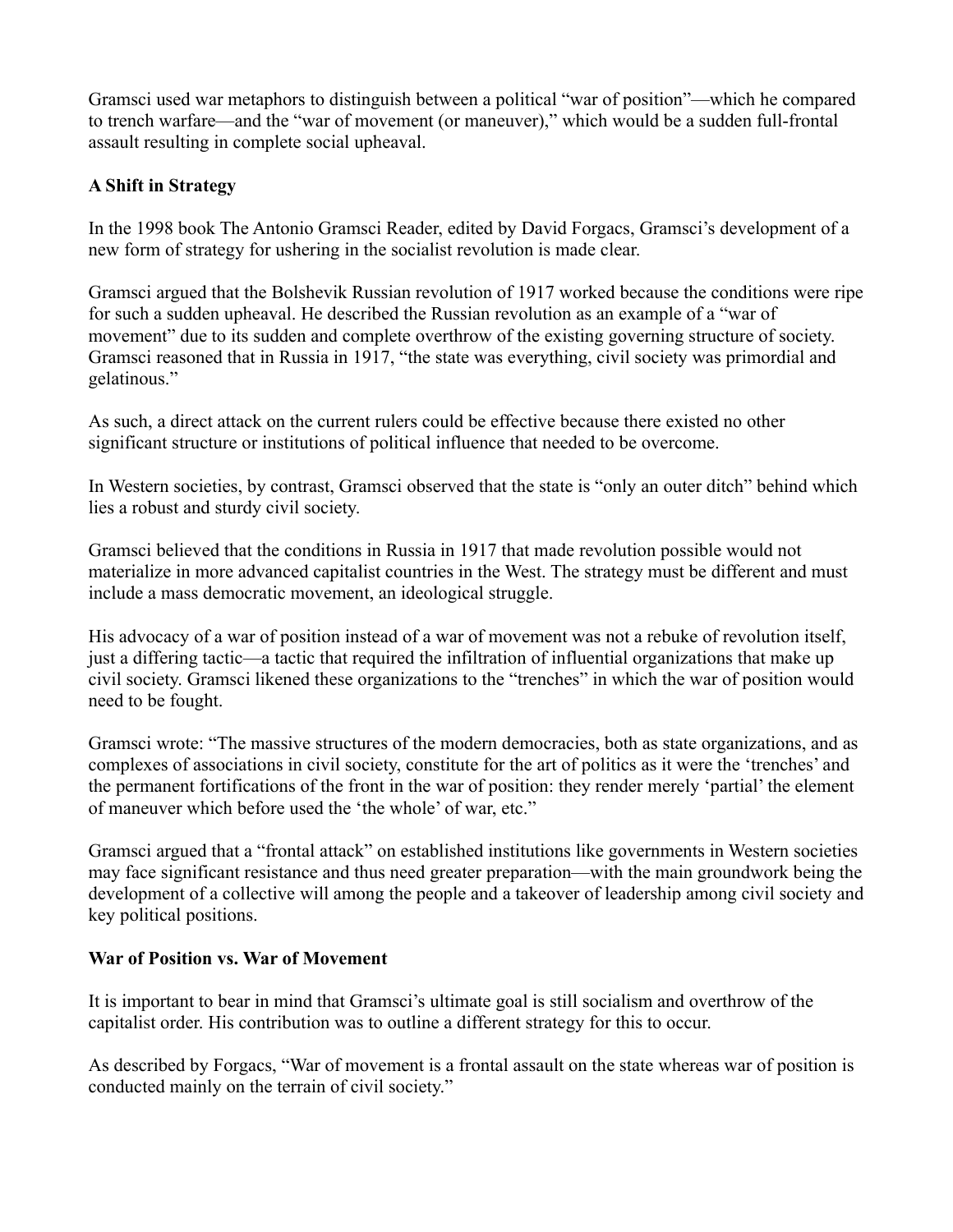Gramsci likened political "warfare" to military warfare, with his war of movement akin to the frontal assault of a rapid military attack upon the opening of a breach in the enemy's defenses to attain a rapid and definitive victory.

In contrast, Gramsci likened war of position to trench warfare, settling in for a long-term struggle with strategic smaller victories to gain more territory bit by bit. The war of position is also characterized by an abundance of supplies to replenish the troops and "a great mass of men under arms."

*Gramsci believed that the support for a capitalistic economic structure would shield the current ruling class from any organized opposition.*

Gramsci argued that a war of position is necessary for advanced capitalist societies where civil society has become a "very complex structure" that is resistant to "incursions," such as economic depressions, that would otherwise weaken the current power structure in terms of ideological support. In other words, civil society provided a support system for the current political structure and those in power who could help it withstand otherwise negative shocks like economic recessions.

Gramsci believed that in advanced capitalistic Western societies, the prevailing ideological support system for a capitalistic economic structure and bourgeois values would shield the current ruling class from any organized opposition.

As a result, he believed it essential to study in depth "which elements of civil society correspond to the defensive systems in a war of position."

### **Gramsci's Analysis of "Civil Society" and Hegemony**

Gramsci defined civil society as the "ensemble of organisms commonly called 'private.'"

More directly, he described civil society as that sphere of social activities and institutions not directly part of the government. Primary examples included political parties, trade unions, church organizations, and other popular voluntary associations.

Gramsci noted that dominant social groups in civil society organized consent and hegemony—they assumed a leadership position by the consent of members. Their leadership role includes fostering an ideological consensus among their members. Gramsci envisioned that these groups would organize their opposition to the existing social order.

# *Gramsci viewed churches, charities, the media, and schools as organizations that needed to be invaded by socialist thinkers.*

Gramsci, however, viewed civil society in Western societies to be a strong defensive system for the current State, which in turn existed to protect the interest of the capitalist class.

"In the West, there was a proper relation between state and civil society, and when the state trembled a sturdy structure of civil society was at once revealed. The state was only an outer ditch, behind which there stood a powerful system of fortresses and earthworks," he wrote. In short, in times when the state itself may have shown weakness to overthrow from opposing ideological forces, the institutions of civil society provided political reinforcement for the existing order.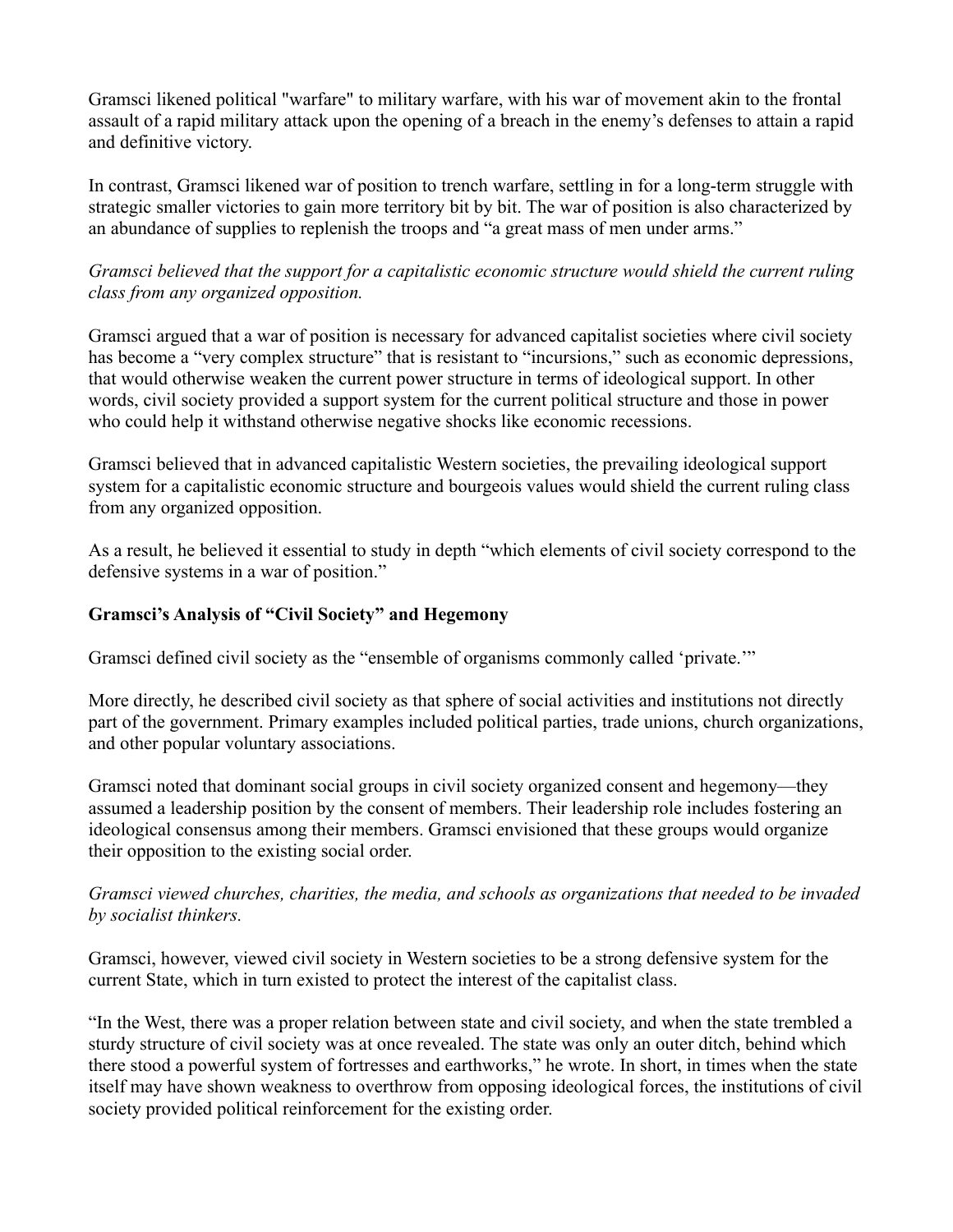In his view, a new collective will is required to advance this war of position for the revolution. To him, it is vital to evaluate what can stand in the way of this will, i.e. certain influential social groups with the prevailing capitalist ideologies that could impede this progress.

Gramsci spoke of organizations including churches, charities, the media, schools, universities and "economic corporate" power as organizations that needed to be invaded by socialist thinkers.

The new dictatorship of the proletariat in the West, according to Gramsci, could only arise out of an active consensus of the working masses—led by those critical civil society organizations generating an ideological hegemony.

As Gramsci described it, hegemony means "cultural, moral and ideological" leadership over allied and subordinate groups.

*As Gramsci described it, hegemony means "cultural, moral and ideological" leadership over allied and subordinate groups. The intellectuals, once ensconced, should attain leadership roles over these groups' members by consent. They would achieve direction over the movement by persuasion rather than domination or coercion.*

The goal of the war of position is to shape a new collective will of the masses in order to weaken the defenses that civil society provides to the current capitalist state.

Gramsci further emphasized the role of a political party to assume leadership and philosophical direction of all these civil society alliances. Additionally, and critically, one of the main goals of the party would be to place foot soldiers in the revolutionary war of position in actual state institutions, as well, such as legal institutions, police, councils, and influential bureaucracies. There needs to be established a foundation of socialists upon which to run the apparatus of the state once its overthrow was complete, Gramsci argued.

# **Priming Conditions for the Frontal Attack**

As Gramsci described it, a war of position involves a "passive revolution" of sorts; transitioning from the dominant bourgeois order to one of socialism without any violent social upheaval.

For social transition to occur, the "necessary conditions" in society must have "already been incubated," according to Gramsci. Here he is referring to a new collective will among the masses that coincides with having the right people in strategic positions among civil society and state bureaucracies.

Gramsci pointed to the example of the Italian fascism of his time as an example of passive revolution. As he noted, economic fascism "consists in the fact that the economic structure is transformed in a 'reformist' way from an individualistic to a planned economy (command economy)." This "intermediate economy" could serve as the starting point for the next transition to total state control of the means of production, a transition that could occur "without radical and destructive cataclysms of an exterminating kind."

*This full-frontal war of movement to overthrow the existing state and social order will be assured to not only be successful but also permanent.*